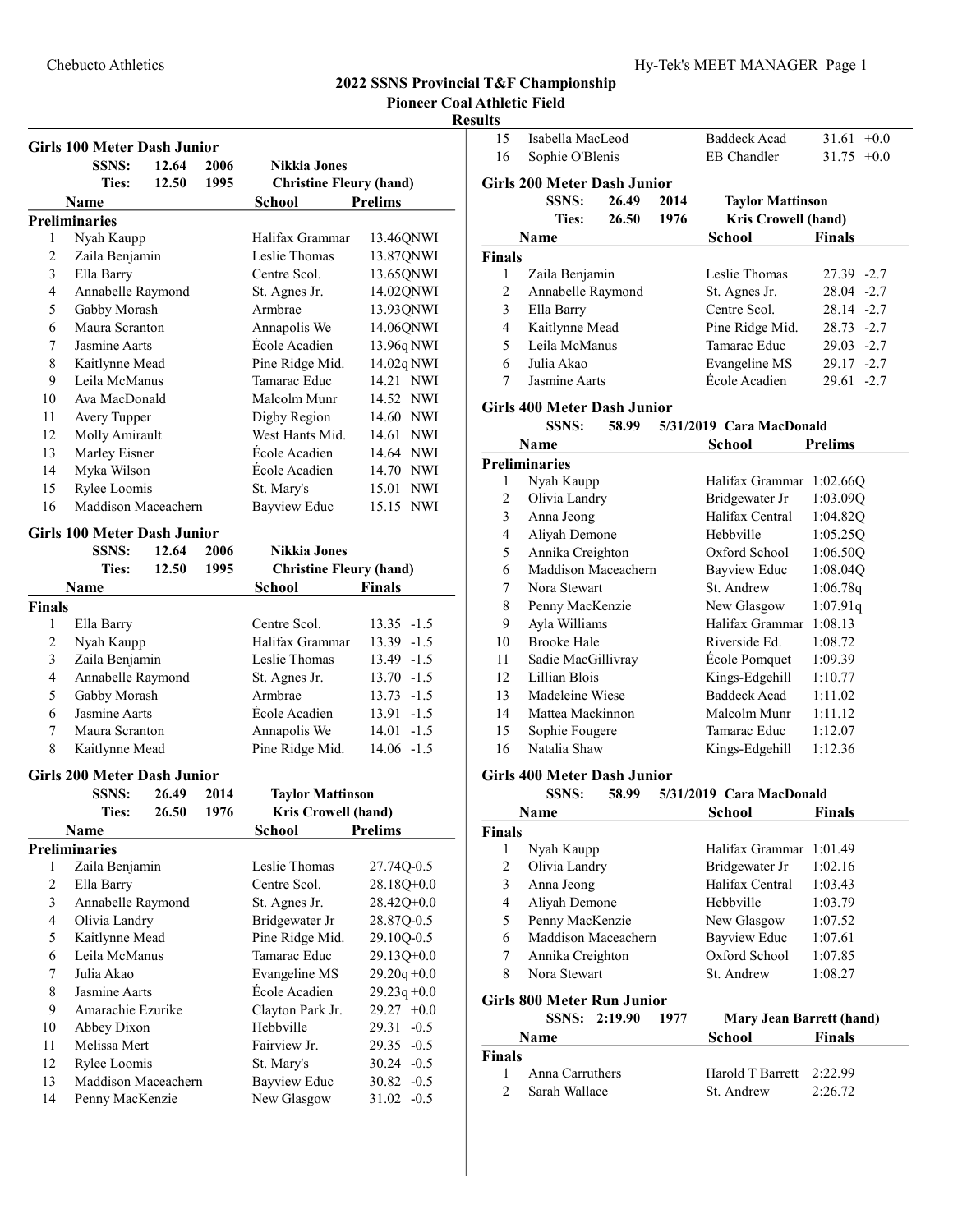# Chebucto Athletics Hy-Tek's MEET MANAGER Page 2

# 2022 SSNS Provincial T&F Championship Pioneer Coal Athletic Field

#### Results

| Finals  (Girls 800 Meter Run Junior) |                        |                  |               |  |  |
|--------------------------------------|------------------------|------------------|---------------|--|--|
|                                      | <b>Name</b>            | School           | <b>Finals</b> |  |  |
| 3                                    | Faye Chiasson          | Halifax Grammar  | 2:28.05       |  |  |
| 4                                    | <b>Molly Evers</b>     | Five Bridges Jun | 2:29.20       |  |  |
| 5                                    | Elisa Arteaga          | Oxford School    | 2:29.77       |  |  |
| 6                                    | Ava MacDonald          | Malcolm Munr     | 2:32.00       |  |  |
| 7                                    | Rebecca McDow          | Hebbyille        | 2:33.91       |  |  |
| 8                                    | Ellie Tulley           | Truro Middle     | 2:39.62       |  |  |
| 9                                    | Kylie Buchanan         | Bridgewater Jr   | 2:40.47       |  |  |
| 10                                   | Penny MacKenzie        | New Glasgow      | 2:41.93       |  |  |
| 11                                   | Abby Oakley            | Redcliffe Middle | 2:43.64       |  |  |
| 12                                   | Maddie Ouirk           | Bridgetown R     | 2:44.04       |  |  |
| 13                                   | <b>Mallory Ducarme</b> | Hantsport        | 2:45.05       |  |  |
| 14                                   | Mary Morin             | Tamarac Educ     | 2:53.65       |  |  |
| 15                                   | Violet MacDonald       | Bayview Educ     | 3:04.33       |  |  |
| 16                                   | Natiya Debont          | Whycocomagh      | 3:04.39       |  |  |
|                                      |                        |                  |               |  |  |

#### Girls 1500 Meter Run Junior

|        | 4:46.13<br><b>SSNS:</b> | 2019 | <b>Abby Lewis</b> |         |  |
|--------|-------------------------|------|-------------------|---------|--|
|        | Name                    |      | School            | Finals  |  |
| Finals |                         |      |                   |         |  |
| 1      | Anna Carruthers         |      | Harold T Barrett  | 5:05.66 |  |
| 2      | Sarah Wallace           |      | St. Andrew        | 5:08.58 |  |
| 3      | Faye Chiasson           |      | Halifax Grammar   | 5:10.03 |  |
| 4      | Heidi Nuyens            |      | Halifax Grammar   | 5:15.62 |  |
| 5      | Ava MacDonald           |      | Malcolm Munr      | 5:16.82 |  |
| 6      | <b>Molly Evers</b>      |      | Five Bridges Jun  | 5:18.83 |  |
| 7      | Kylie Buchanan          |      | Bridgewater Jr    | 5:24.60 |  |
| 8      | Rebecca McDow           |      | Hebbyille         | 5:28.17 |  |
| 9      | Finn Riley              |      | Truro Middle      | 5:34.71 |  |
| 10     | <b>Mallory Ducarme</b>  |      | Hantsport         | 5:36.31 |  |
| 11     | Abby Oakley             |      | Redcliffe Middle  | 5:37.44 |  |
| 12     | Ellie Tulley            |      | Truro Middle      | 5:41.76 |  |
| 13     | Maddie Quirk            |      | Bridgetown R      | 5:46.20 |  |
| 14     | Mattea Mackinnon        |      | Malcolm Munr      | 6:06.58 |  |
| 15     | Mary Morin              |      | Tamarac Educ      | 6:10.76 |  |
| 16     | Violet MacDonald        |      | Bayview Educ      | 6:12.43 |  |

#### Girls 3000 Meter Run Junior

|               | SSNS: 10:18.76<br>2011<br>Name |  | <b>Rachel Crawley</b>     |          |  |
|---------------|--------------------------------|--|---------------------------|----------|--|
|               |                                |  | School                    | Finals   |  |
| <b>Finals</b> |                                |  |                           |          |  |
| 1             | Anna Carruthers                |  | Harold T Barrett 10:43.69 |          |  |
| 2             | Faye Chiasson                  |  | Halifax Grammar 10:58.66  |          |  |
| 3             | Heidi Nuyens                   |  | Halifax Grammar 10:59.31  |          |  |
| 4             | Sarah Wallace                  |  | St. Andrew                | 11:07.91 |  |
| 5             | Deborah Beach                  |  | Dartmouth So              | 11:18.08 |  |
| 6             | Finn Riley                     |  | Truro Middle              | 11:50.24 |  |
| 7             | Ellie Tulley                   |  | Truro Middle              | 12:25.61 |  |
| 8             | Chloe Maceachern               |  | Ecole Pomquet             | 12:27.24 |  |
| 9             | Lauren Weare                   |  | North Queens              | 12:27.40 |  |
| 10            | Maddie Quirk                   |  | Bridgetown R              | 12:28.35 |  |
| 11            | Katelyn McDow                  |  | Hebbville                 | 12:56.86 |  |
| 12            | Scotia Van Den Heuvel          |  | Whycocomagh               | 12:56.95 |  |
| 13            | Payton Ferdinand               |  | Pine Ridge Mid.           | 13:14.18 |  |
| 14            | Kate Morgan                    |  | Whitney Pier              | 13:34.07 |  |

| 15                                                                     | Lucy Gillis      | 13:59.24<br>Bayview Educ              |  |  |  |
|------------------------------------------------------------------------|------------------|---------------------------------------|--|--|--|
| 16                                                                     | Violet MacDonald | Bayview Educ<br>13:59.25              |  |  |  |
|                                                                        |                  |                                       |  |  |  |
| Girls 80 Meter Hurdles 30" Junior<br>6/3/2016<br><b>SSNS:</b><br>12.12 |                  |                                       |  |  |  |
|                                                                        |                  | <b>Sierra Sweeney</b>                 |  |  |  |
|                                                                        | Name             | School<br><b>Prelims</b>              |  |  |  |
|                                                                        | Preliminaries    |                                       |  |  |  |
| 1                                                                      | Jada Buchanan    | 14.23Q-2.1<br>Bridgewater Jr          |  |  |  |
| $\overline{2}$                                                         | Aliyah Demone    | Hebbyille<br>14.55Q-0.7               |  |  |  |
| 3                                                                      | Rebecca McDow    | Hebbville<br>14.42Q-2.1               |  |  |  |
| 4                                                                      | Eve Mossman      | 15.41Q-0.7<br>Chester Area Mid        |  |  |  |
| 5                                                                      | Sophie Mazur     | 15.08Q-2.1<br>Oxford Regio            |  |  |  |
| 6                                                                      | Julia Berry      | Oxford School<br>15.70Q-0.7           |  |  |  |
| 7                                                                      | Jenna Cantwell   | $15.20q - 2.1$<br><b>Astral Drive</b> |  |  |  |
| 8                                                                      | Millie Madden    | 15.88q-2.1<br>Five Bridges Jun        |  |  |  |
| 9                                                                      | Kaydence Burke   | Redcliffe Middle<br>$16.00 - 0.7$     |  |  |  |
| 10                                                                     | Penny MacKenzie  | $16.02 -2.1$<br>New Glasgow           |  |  |  |
| 11                                                                     | Nora Fownes      | <b>Baddeck Acad</b><br>$16.22 -2.1$   |  |  |  |
| 12                                                                     | Brianna Hoskin   | Dartmouth So<br>$16.37 -0.7$          |  |  |  |
| 13                                                                     | Molly Thompson   | Truro Middle<br>$16.57 - 0.7$         |  |  |  |
| 14                                                                     | Jenna Proctor    | Tamarac Educ<br>$17.62 -0.7$          |  |  |  |
| 15                                                                     | Brea Miller      | $17.74 -2.1$<br>Inverness Ed          |  |  |  |
| 16                                                                     | Raya Matheson    | $19.14 -0.7$<br>Tamarac Educ          |  |  |  |
|                                                                        |                  |                                       |  |  |  |

#### Girls 80 Meter Hurdles 30" Junior

| SSNS: |  |  | 12.12 6/3/2016 Sierra Sweeney |  |
|-------|--|--|-------------------------------|--|
|-------|--|--|-------------------------------|--|

| School<br>Name |                |                     | <b>Finals</b>   |
|----------------|----------------|---------------------|-----------------|
| <b>Finals</b>  |                |                     |                 |
|                | Aliyah Demone  | Hebbyille           | 13.91<br>$-0.8$ |
| $\mathcal{P}$  | Rebecca McDow  | Hebbyille           | $14.07 -0.8$    |
| 3              | Jenna Cantwell | <b>Astral Drive</b> | $14.44 - 0.8$   |
| 4              | Jada Buchanan  | Bridgewater Jr      | $14.92 -0.8$    |
| 5              | Sophie Mazur   | Oxford Regio        | $14.96 - 0.8$   |
| 6              | Eve Mossman    | Chester Area Mid    | $15.65 - 0.8$   |
|                | Millie Madden  | Five Bridges Jun    | $15.72 -0.8$    |
| 8              | Julia Berry    | Oxford School       | 16.11<br>$-0.8$ |

#### Girls 4x100 Meter Relay Junior

|                | <b>SSNS:</b>           | 52.50 | 2014 |       | <b>Riverside Education Center</b> |
|----------------|------------------------|-------|------|-------|-----------------------------------|
|                | <b>Team</b>            |       |      | Relay | <b>Finals</b>                     |
| <b>Finals</b>  |                        |       |      |       |                                   |
| 1              | Ecole Acadien          |       |      |       | 55.35                             |
| $\overline{c}$ | Chester Area Mid       |       |      |       | 55.92                             |
| 3              | St. Agnes Junior High  |       |      |       | 55.99                             |
| $\overline{4}$ | Halifax Grammar        |       |      |       | 56.26                             |
| 5              | Hebbville Academy      |       |      |       | 56.48                             |
| 6              | Bridgewater Jr. High   |       |      |       | 56.80                             |
| 7              | South Colchester       |       |      |       | 57.65                             |
| 8              | EB Chandler            |       |      |       | 58.64                             |
| 9              | Riverside Ed.          |       |      |       | 58.93                             |
| 10             | Bayview Educ           |       |      |       | 59.13                             |
| 11             | Hantsport              |       |      |       | 59.20                             |
| 12             | Tamarac Educ           |       |      |       | 59.39                             |
| 13             | Whycocomagh            |       |      |       | 59.40                             |
| 14             | <b>Baddeck Academy</b> |       |      |       | 1:01.94                           |
|                | Fairview Junior High   |       |      |       | DQ                                |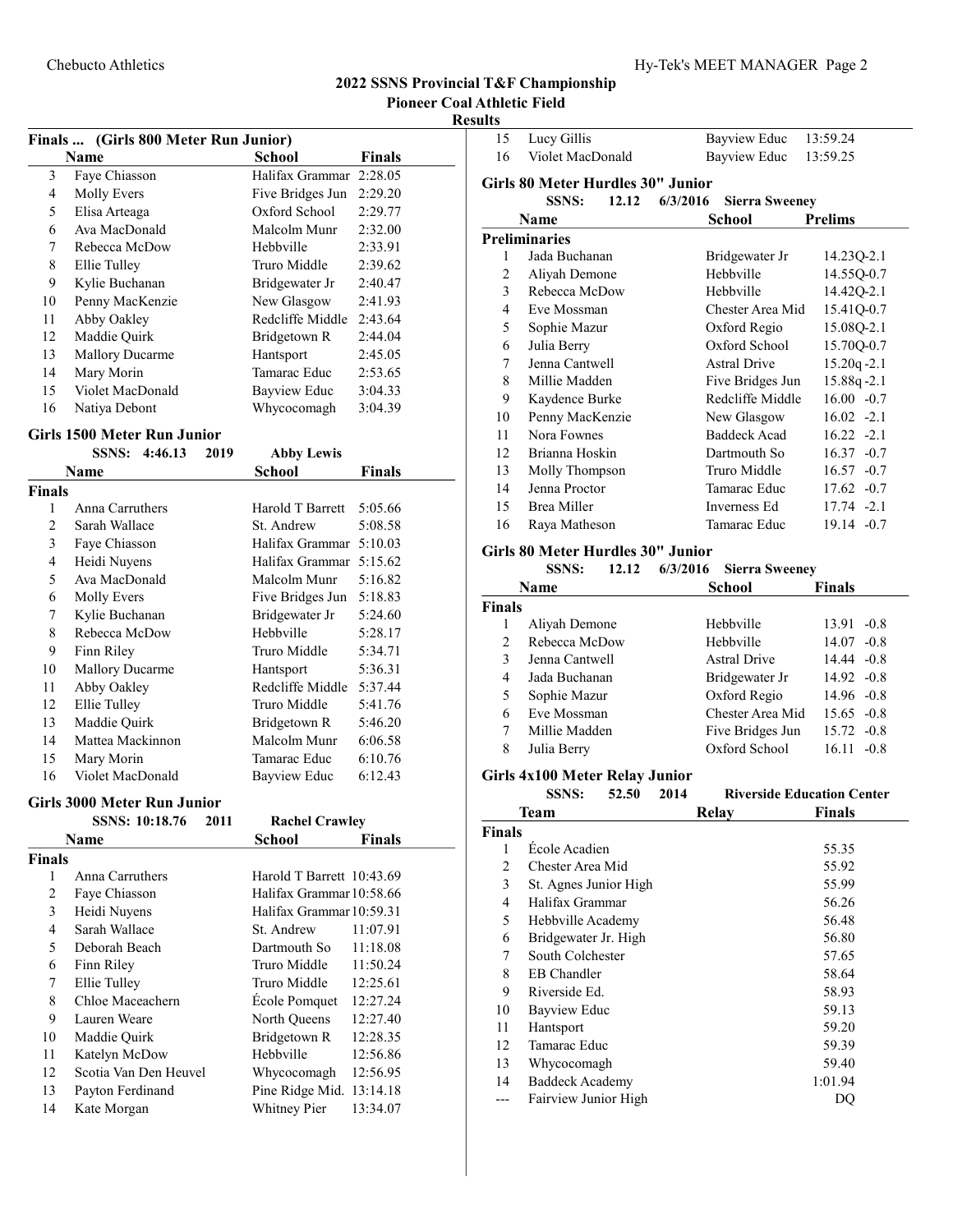#### 2022 SSNS Provincial T&F Championship<br>Pioneer Coal Athletic Field **Coal Athletic Field** kesult

|               | Finals  (Girls 4x100 Meter Relay Junior)<br>Team |          | Relay                           | Finals        |  |
|---------------|--------------------------------------------------|----------|---------------------------------|---------------|--|
|               | Georges P. V                                     |          |                                 | DQ            |  |
|               |                                                  |          |                                 |               |  |
|               | <b>Girls 4x400 Meter Relay Junior</b>            |          |                                 |               |  |
|               | SSNS: 4:17.83                                    | 6/3/2017 | <b>St. Andrew Junior School</b> |               |  |
|               | Team                                             |          | Relay                           | <b>Finals</b> |  |
| <b>Finals</b> |                                                  |          |                                 |               |  |
| 1             | Halifax Grammar                                  |          |                                 | 4:29.92       |  |
| 2             | Sacred Heart School                              |          |                                 | 4:35.78       |  |
| 3             | St. Agnes Junior High                            |          |                                 | 4:37.30       |  |
| 4             | Hebbville Academy                                |          |                                 | 4:41.01       |  |
| 5             | Bridgewater Jr. High                             |          |                                 | 4:43.80       |  |
| 6             | École Acadien                                    |          |                                 | 4:44.52       |  |
| 7             | Rocky Lake Jr                                    |          |                                 | 4:46.06       |  |
| 8             | St. Andrew                                       |          |                                 | 4:48.84       |  |
| 9             | Bridgetown Regional                              |          |                                 | 4:51.12       |  |
| 10            | Kings-Edgehill                                   |          |                                 | 4:58.37       |  |
| 11            | Tamarac Educ                                     |          |                                 | 5:00.44       |  |
| 12            | New Glasgow Academy                              |          |                                 | 5:00.81       |  |
| 13            | Truro Middle School                              |          |                                 | 5:05.72       |  |
| 14            | <b>Bayview Educ</b>                              |          |                                 | 5:08.10       |  |
| 15            | <b>Baddeck Academy</b>                           |          |                                 | 5:12.41       |  |
|               | <b>Girls High Jump Junior</b>                    |          |                                 |               |  |
|               | 1.63 <sub>m</sub><br>SSNS:                       | 2004     | Laura Maessen                   |               |  |
|               | Name                                             |          | <b>School</b>                   | <b>Finals</b> |  |
| <b>Finals</b> |                                                  |          |                                 |               |  |
| 1             | Kennedy May                                      |          | Madeline Symond                 | 1.41m         |  |
| 2             | Leah Jessome                                     |          | Inverness Ed                    | J1.38m        |  |
| 3             | Ella Barry                                       |          | Centre Scol.                    | J1.38m        |  |
| 4             | Brooke Wadden                                    |          | Tamarac Educ                    | J1.30m        |  |
| 4             | Avery Tupper                                     |          | Digby Region                    | J1.30m        |  |
| 6             | Olivia Smith                                     |          | Halifax Central                 | J1.30m        |  |
| 7             | Marley Eisner                                    |          | Ecole Acadien                   | J1.30m        |  |
| 8             | Ella Suchon                                      |          | Truro Middle                    | J1.30m        |  |
| 9             | Sarah Sheppard                                   |          | Astral Drive                    | J1.30m        |  |
| 10            | Kelsi-Rose Tanner                                |          | <b>Bluenose Academ</b>          | 1.25m         |  |
| 10            | Aliyah Demone                                    |          | Hebbville                       | 1.25m         |  |
| 12            | Libby Zhang                                      |          | St. Agnes Jr.                   | J1.25m        |  |
| 13            | Regan Wilson                                     |          | <b>EB</b> Chandler              | 1.20m         |  |
| 13            | Lily Handley                                     |          | <b>EB</b> Chandler              | 1.20m         |  |
| 13            | Sophie Mazur                                     |          | Oxford Regio                    | 1.20m         |  |
| 16            | Abbey Dixon                                      |          | Hebbville                       | J1.20m        |  |
|               |                                                  |          |                                 |               |  |
|               | <b>Girls Long Jump Junior</b>                    |          |                                 |               |  |
|               | <b>SSNS:</b><br>4.99 <sub>m</sub>                | 6/1/2019 | Mya Archibald                   |               |  |
|               | Name                                             |          | <b>School</b>                   | <b>Finals</b> |  |
| <b>Finals</b> |                                                  |          |                                 |               |  |
| 1             | Myka Wilson                                      |          | École Acadien                   | $4.66m - 2.4$ |  |
| 2             | Zaila Benjamin                                   |          | Leslie Thomas                   | $4.61m - 4.6$ |  |
| 3             | Ella Barry                                       |          | Centre Scol.                    | $4.53m -1.7$  |  |
| 4             | Julia Akao                                       |          | Evangeline MS                   | $4.33m -2.8$  |  |
| 5             | Jasmine Aarts                                    |          | École Acadien                   | $4.29m - 1.0$ |  |
| 6             | Jada Buchanan                                    |          | Bridgewater Jr                  | 4.19m -2.3    |  |

6 Jada Buchanan Bridgewater Jr  $4.19m - 2.3$ <br>7 Zoey Sheridan Bridgetown R  $4.09m - 2.0$ 

7 Zoey Sheridan Bridgetown R

| lts |                          |                     |               |
|-----|--------------------------|---------------------|---------------|
| 8   | Kylie Buchanan           | Bridgewater Jr      | $4.05m - 0.2$ |
| 9   | Madison Brown            | Riverside Ed.       | $3.97m - 1.5$ |
| 10  | Chanelle Rodriguez-Coope | Fairview Jr.        | $3.92m - 2.9$ |
| 11  | Melissa Mert             | Fairview Jr.        | $3.91m - 2.1$ |
| 12  | Allyson Cleveland        | EB Chandler         | $3.87m - 2.4$ |
| 13  | Lily Williams            | Bicentennial        | $3.80m - 1.2$ |
| 14  | Isabella MacLeod         | <b>Baddeck Acad</b> | $3.79m - 1.4$ |
| 15  | Ella Macintyre           | Tamarac Educ        | $3.74m - 1.5$ |
| 16  | Rachel Moore             | Malcolm Munr        | $3.67m -1.8$  |

# Girls Triple Jump Junior

|  |  | SSNS: 11.00m 6/3/2016 Sierra Sweeney |  |
|--|--|--------------------------------------|--|
|  |  |                                      |  |

| Name           |                          | <b>School</b>       | <b>Finals</b>  |
|----------------|--------------------------|---------------------|----------------|
| <b>Finals</b>  |                          |                     |                |
| 1              | Myka Wilson              | École Acadien       | $10.47m - 2.1$ |
| $\overline{c}$ | Zaila Benjamin           | Leslie Thomas       | $9.94m - 2.0$  |
| 3              | Julia Akao               | Evangeline MS       | $9.77m - 2.5$  |
| 4              | Isobel Schrader          | <b>Sacred Heart</b> | $9.28m - 1.7$  |
| 5              | Jada Buchanan            | Bridgewater Jr      | $9.20m - 0.9$  |
| 6              | Chanelle Rodriguez-Coope | Fairview Jr.        | $9.04m - 1.1$  |
| 7              | Maura Scranton           | Annapolis We        | $9.01m - 0.6$  |
| 8              | Ella Macintyre           | Tamarac Educ        | $8.88m - 1.5$  |
| 9              | Sarah Sheppard           | <b>Astral Drive</b> | $8.84m - 3.3$  |
| 10             | Aliyah Demone            | Hebbyille           | $8.78m - 2.3$  |
| 11             | Allyson Cleveland        | <b>EB</b> Chandler  | $8.46m -2.4$   |
| 12             | Danielle MacDonald       | <b>EB</b> Chandler  | $8.45m -1.9$   |
| 13             | Skylar Shaw              | Cape Breton         | $8.13m - 1.5$  |
| 14             | Wastew Googoo            | Whycocomagh         | 7.93m NWI      |
| 15             | Sophie Mazur             | Oxford Regio        | $7.80m -1.2$   |
| 16             | Brooke Wadden            | Tamarac Educ        | $7.42m -2.6$   |

# Girls Shot Put 3kg Junior

|                | $\frac{1}{2}$ on $\frac{1}{2}$ at $\frac{1}{2}$ $\frac{1}{2}$ and $\frac{1}{2}$ |              |                 |                       |                   |
|----------------|---------------------------------------------------------------------------------|--------------|-----------------|-----------------------|-------------------|
|                |                                                                                 | SSNS: 11.58m | 2010            | <b>Taylor Stutley</b> |                   |
|                | Name                                                                            |              |                 | School                | Finals            |
| Finals         |                                                                                 |              |                 |                       |                   |
| 1              | Kamryn Walsh                                                                    |              |                 | Hantsport             | 9.34m             |
| $\overline{c}$ | Malia MacDonald                                                                 |              |                 | Cunard Jr.            | 9.17m             |
| 3              | Ashley Reynolds                                                                 |              |                 | Oyster Pond           | 8.74m             |
| 4              | Rachel Power                                                                    |              |                 | St. Agnes Jr.         | 8.52m             |
| 5              | Lacey Faye Edwards                                                              |              |                 | Five Bridges Jun      | 8.38m             |
| 6              | Abigail Veinot                                                                  |              | Pine Ridge Mid. | J8.38m                |                   |
| 7              | Annie Morine                                                                    |              | Truro Middle    | 8.34m                 |                   |
| 8              | Ana MacLeod                                                                     |              |                 | New Glasgow           | 8.12 <sub>m</sub> |
| 9              | Jane VanKesel                                                                   |              |                 | Hebbville             | 7.66m             |
| 10             | Olivia Brown                                                                    |              |                 | Pugwash Dist          | 7.65m             |
| 11             | Briana Hicks                                                                    |              |                 | Springhill J          | 7.18m             |
| 12             | Brynn King                                                                      |              |                 | Hantsport             | 7.15m             |
| 13             | Kendall Cameron                                                                 |              |                 | Bayview Educ          | 7.06m             |
| 14             | Annika Van Zutphen                                                              |              |                 | Whycocomagh           | 6.87 <sub>m</sub> |
| 15             | Brooke Wadden                                                                   |              |                 | Tamarac Educ          | 6.75m             |
|                | Girls Discus Throw 0.75kg Junior                                                |              |                 |                       |                   |
|                |                                                                                 |              |                 |                       |                   |

# SSNS: 30.10m 5/31/2019 Sara Scott

|        |               | 55115. 30.10111 5/31/2017 581 80011 |               |  |  |
|--------|---------------|-------------------------------------|---------------|--|--|
|        | <b>Name</b>   | School                              | <b>Finals</b> |  |  |
| Finals |               |                                     |               |  |  |
|        | Millie Madden | Five Bridges Jun 25.87m             |               |  |  |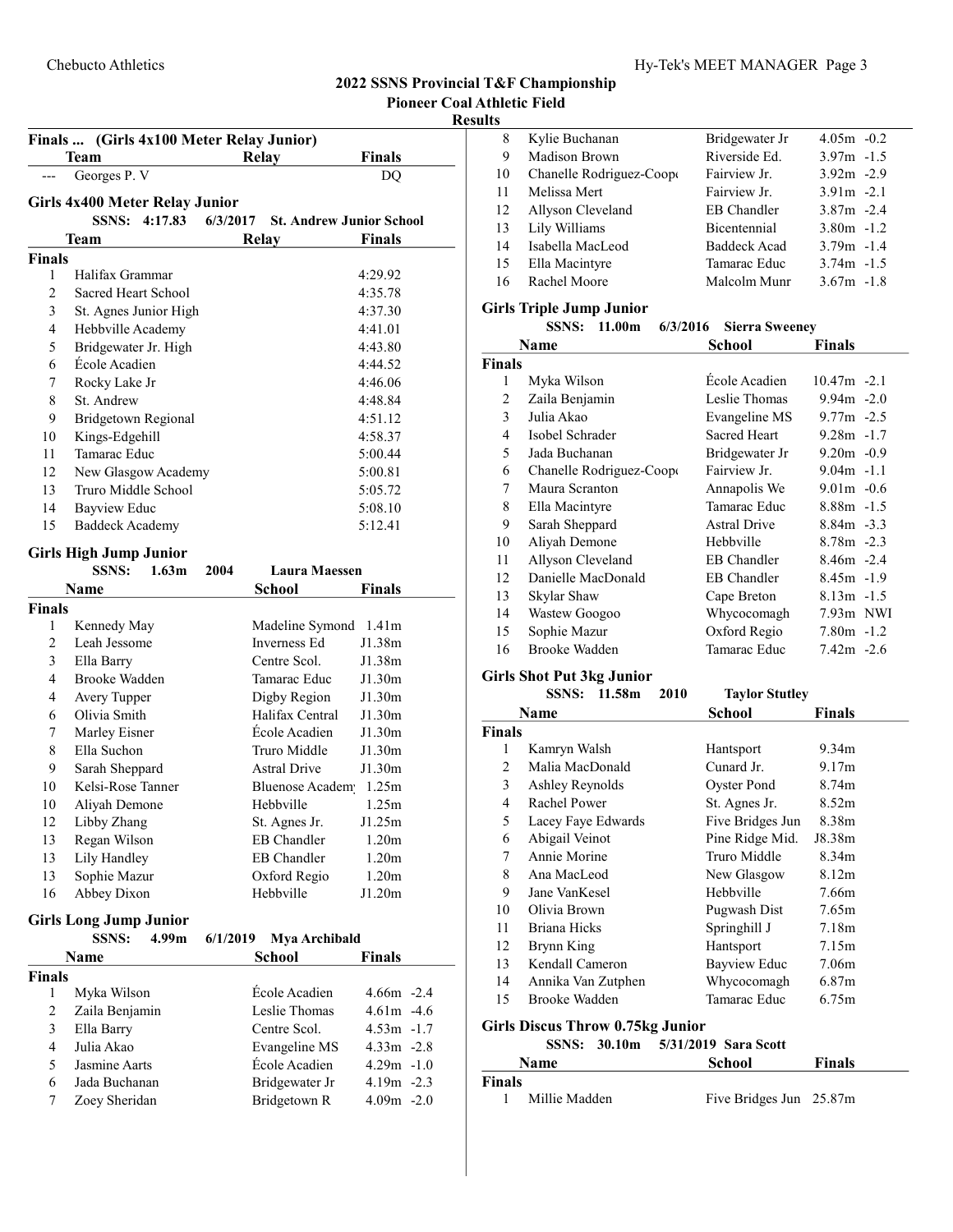# Results

| Finals  (Girls Discus Throw 0.75kg Junior) |                   |                         |                    |  |  |  |
|--------------------------------------------|-------------------|-------------------------|--------------------|--|--|--|
|                                            | Name              | School                  | Finals             |  |  |  |
| 2                                          | Abigail Veinot    | Pine Ridge Mid.         | 22.84m             |  |  |  |
| 3                                          | Kamryn Walsh      | Hantsport               | 21.52m             |  |  |  |
| 4                                          | Riley Dixon       | Hebbville               | 21.25m             |  |  |  |
| 5                                          | Brooke Wadden     | Tamarac Educ            | 20.42 <sub>m</sub> |  |  |  |
| 6                                          | Brynn Mittelstadt | Riverside Ed.           | 19.70m             |  |  |  |
| 7                                          | Amelia Deveau     | Hebbyille               | 19.60m             |  |  |  |
| 8                                          | Ana MacLeod       | New Glasgow             | 19.39 <sub>m</sub> |  |  |  |
| 9                                          | Meaghan Ferguson  | Shambhala School 18.49m |                    |  |  |  |
| 10                                         | Brooklyn Kersten  | Tamarac Educ            | 18.29m             |  |  |  |
| 11                                         | Denver Hawkins    | SackvilleHeights        | 17.69m             |  |  |  |
| 12                                         | Beth Tubman       | Whycocomagh             | 17.67m             |  |  |  |
| 13                                         | Paige Rehberg     | Eastern Passage         | 17.41m             |  |  |  |
| 14                                         | Marlee McMillan   | Bible Hill              | 16.72m             |  |  |  |
| 15                                         | Sara MacKenzie    | Bible Hill              | 15.71m             |  |  |  |

# Girls Javelin Throw 400g Junior

|        | <b>SSNS:</b>       | 37.38m                  | 1999 | <b>Katherine Markusson</b> |                    |
|--------|--------------------|-------------------------|------|----------------------------|--------------------|
|        | Name               |                         |      | School                     | Finals             |
| Finals |                    |                         |      |                            |                    |
| 1      | Annika Van Zutphen |                         |      | Whycocomagh                | 27.34m             |
| 2      | Harley Foubert     |                         |      | Five Bridges Jun           | 26.04m             |
| 3      | Victoria Gallant   |                         |      | Elizabeth Suther           | 24.44m             |
| 4      | Millie Madden      |                         |      | Five Bridges Jun           | 24.13m             |
| 5      | Abigail Veinot     |                         |      | Pine Ridge Mid.            | 23.90m             |
| 6      | Ana MacLeod        |                         |      | New Glasgow                | 23.45m             |
| 7      | Layla Schooten     |                         |      | Bridgewater Jr             | 21.73m             |
| 8      | Mya Larade         |                         |      | École Nda                  | 21.28m             |
| 9      | Presley Penny      |                         |      | Hantsport                  | 20.45m             |
| 10     | Brooke Wadden      |                         |      | Tamarac Educ               | 20.01 <sub>m</sub> |
| 11     | Tatum Lohnes       |                         |      | Bluenose Academ 20.00m     |                    |
| 12     |                    | Abigayle Gale-Macmullin |      | <b>Baddeck Acad</b>        | 19.87m             |
| 13     | Stephanie Foran    |                         |      | St. Agnes Jr.              | 19.17m             |
| 14     | Alexis Kinnear     |                         |      | EB Chandler                | 17.07m             |
| 15     | Kenleigh Lawless   |                         |      | Oxford Regio               | 16.60m             |
| 16     | Grace Fisher       |                         |      | EB Chandler                | 15.56m             |

#### Girls 100 Meter Dash Intermediate

|                | <b>SSNS:</b>         | 12.33 | 2007 | <b>Marissa Wolter</b>          |                     |
|----------------|----------------------|-------|------|--------------------------------|---------------------|
|                | <b>Ties:</b>         | 12.20 | 1997 | <b>Christine Fluery (hand)</b> |                     |
|                | <b>Name</b>          |       |      | School                         | <b>Prelims</b>      |
|                | <b>Preliminaries</b> |       |      |                                |                     |
| 1              | Hannah Rathman       |       |      | Cobequid                       | 13.48QNWI           |
| $\mathfrak{D}$ | Isabella Gouthro     |       |      | Cobequid                       | 13.55QNWI           |
| 3              | Fiona Day            |       |      | Lockview High                  | 13.570NWI           |
| 4              | Queen Clayton        |       |      | Citadel High                   | 13.60QNWI           |
| 5              | Zoe Landry           |       |      | Dr. J.H. Gillis                | 13.80ONWI           |
| 6              | Grace Ecker          |       |      | Central Kings                  | 13.82QNWI           |
| 7              | Ruby Harris          |       |      | Bayview                        | 13.80q NWI          |
| 8              | Tess Bezanson        |       |      | Middleton Re                   | 13.88q NWI          |
| 9              | Isla David           |       |      | Caledonia                      | 13.91 NWI           |
| 10             | Saint Mian Angui     |       |      | Halifax West                   | 13.93 NWI           |
| 11             | Paige Gladwin        |       |      | Bridgewater Jr                 | 14.26 NWI           |
| 12             | Amelia MacCallum     |       |      | North Nova E                   | <b>NWI</b><br>14.29 |
| 13             | Emma Morrison        |       |      | Margaree Chr                   | 14.48 NWI           |

| 14             | Alexis Chisholm-Beaton                   |       |      | Strait Area                    | 14.96 NWI     |  |  |
|----------------|------------------------------------------|-------|------|--------------------------------|---------------|--|--|
| 15             | Melia Roberts                            |       |      | Malcolm Munr                   | 14.98 NWI     |  |  |
| 16             | Greta Grundmann                          |       |      | <b>Baddeck Acad</b>            | 15.19 NWI     |  |  |
|                | <b>Girls 100 Meter Dash Intermediate</b> |       |      |                                |               |  |  |
|                | <b>SSNS:</b>                             | 12.33 | 2007 | Marissa Wolter                 |               |  |  |
|                | Ties:                                    | 12.20 | 1997 | <b>Christine Fluery (hand)</b> |               |  |  |
|                | <b>Name</b>                              |       |      | <b>School</b>                  | <b>Finals</b> |  |  |
| <b>Finals</b>  |                                          |       |      |                                |               |  |  |
| 1              | Fiona Day                                |       |      | Lockview High                  | $13.43 - 1.9$ |  |  |
| $\overline{c}$ | Isabella Gouthro                         |       |      | Cobequid                       | 13.54 -1.9    |  |  |
| 3              | Hannah Rathman                           |       |      | Cobequid                       | 13.58 -1.9    |  |  |
| 4              | Queen Clayton                            |       |      | Citadel High                   | $13.60 - 1.9$ |  |  |
| 5              | Grace Ecker                              |       |      | Central Kings                  | $13.80 - 1.9$ |  |  |
| 6              | Zoe Landry                               |       |      | Dr. J.H. Gillis                | $13.81 - 1.9$ |  |  |
| 7              | Ruby Harris                              |       |      | Bayview                        | $13.82 - 1.9$ |  |  |
| 8              | Tess Bezanson                            |       |      | Middleton Re                   | 13.89 -1.9    |  |  |
|                |                                          |       |      |                                |               |  |  |

#### Girls 200 Meter Dash Intermediate

|                | <b>SSNS:</b><br><b>Ties:</b> | 25.66<br>25.50 | 2001<br>1973 | <b>Leanne Huck</b><br>Celia Branch (hand) |                |
|----------------|------------------------------|----------------|--------------|-------------------------------------------|----------------|
|                | Name                         |                |              | School                                    | <b>Prelims</b> |
|                | Preliminaries                |                |              |                                           |                |
| 1              | Queen Clayton                |                |              | Citadel High                              | 27.62Q-1.2     |
| $\overline{c}$ | Fiona Day                    |                |              | Lockview High                             | 27.75Q-2.3     |
| 3              | Ruby Harris                  |                |              | Bayview                                   | 27.82Q-1.2     |
| 4              | Isabella Gouthro             |                |              | Cobequid                                  | 28.21Q-2.3     |
| 5              | Hannah Rathman               |                |              | Cobequid                                  | 28.02Q-1.2     |
| 6              | Courtney Taylor              |                |              | Avon View                                 | 28.57Q-2.3     |
| 7              | Ava Macnutt                  |                |              | Fairview Jr.                              | $28.58q - 1.2$ |
| 8              | Benja Witthoff               |                |              | Cobequid                                  | $28.66q - 1.2$ |
| 9              | <b>Tess Bezanson</b>         |                |              | Middleton Re                              | 28.89 -2.3     |
| 10             | Emma Morrison                |                |              | Margaree Chr                              | $29.25 -2.3$   |
| 11             | Regan Murphy                 |                |              | Memorial Hig                              | $29.31 - 1.2$  |
| 12             | Claire Wile                  |                |              | Avon View                                 | $29.41 - 1.2$  |
| 13             | Amelia MacCallum             |                |              | North Nova E                              | $29.57 - 2.3$  |
| 14             | <b>Tess Morin</b>            |                |              | Strait Area                               | $30.20 -1.2$   |
| 15             | Greta Grundmann              |                |              | <b>Baddeck Acad</b>                       | 31.86 -2.3     |

#### Girls 200 Meter Dash Intermediate

|               | <b>SSNS:</b>         | 25.66 | 2001 | <b>Leanne Huck</b>  |               |
|---------------|----------------------|-------|------|---------------------|---------------|
|               | Ties:                | 25.50 | 1973 | Celia Branch (hand) |               |
|               | <b>Name</b>          |       |      | School              | <b>Finals</b> |
| <b>Finals</b> |                      |       |      |                     |               |
| 1             | Fiona Day            |       |      | Lockview High       | $27.52 -1.4$  |
| 2             | Ruby Harris          |       |      | Bayview             | $27.81 - 1.4$ |
| 3             | <b>Oueen Clayton</b> |       |      | Citadel High        | $27.87 - 1.4$ |
| 4             | Isabella Gouthro     |       |      | Cobequid            | $28.22 -1.4$  |
| 5             | Hannah Rathman       |       |      | Cobequid            | $28.45 -1.4$  |
| 6             | Courtney Taylor      |       |      | Avon View           | $28.57 -1.4$  |
| 7             | Ava Macnutt          |       |      | Fairview Jr.        | $28.75 - 1.4$ |
| 8             | Benja Witthoff       |       |      | Cobequid            | $29.02 -1.4$  |
|               |                      |       |      |                     |               |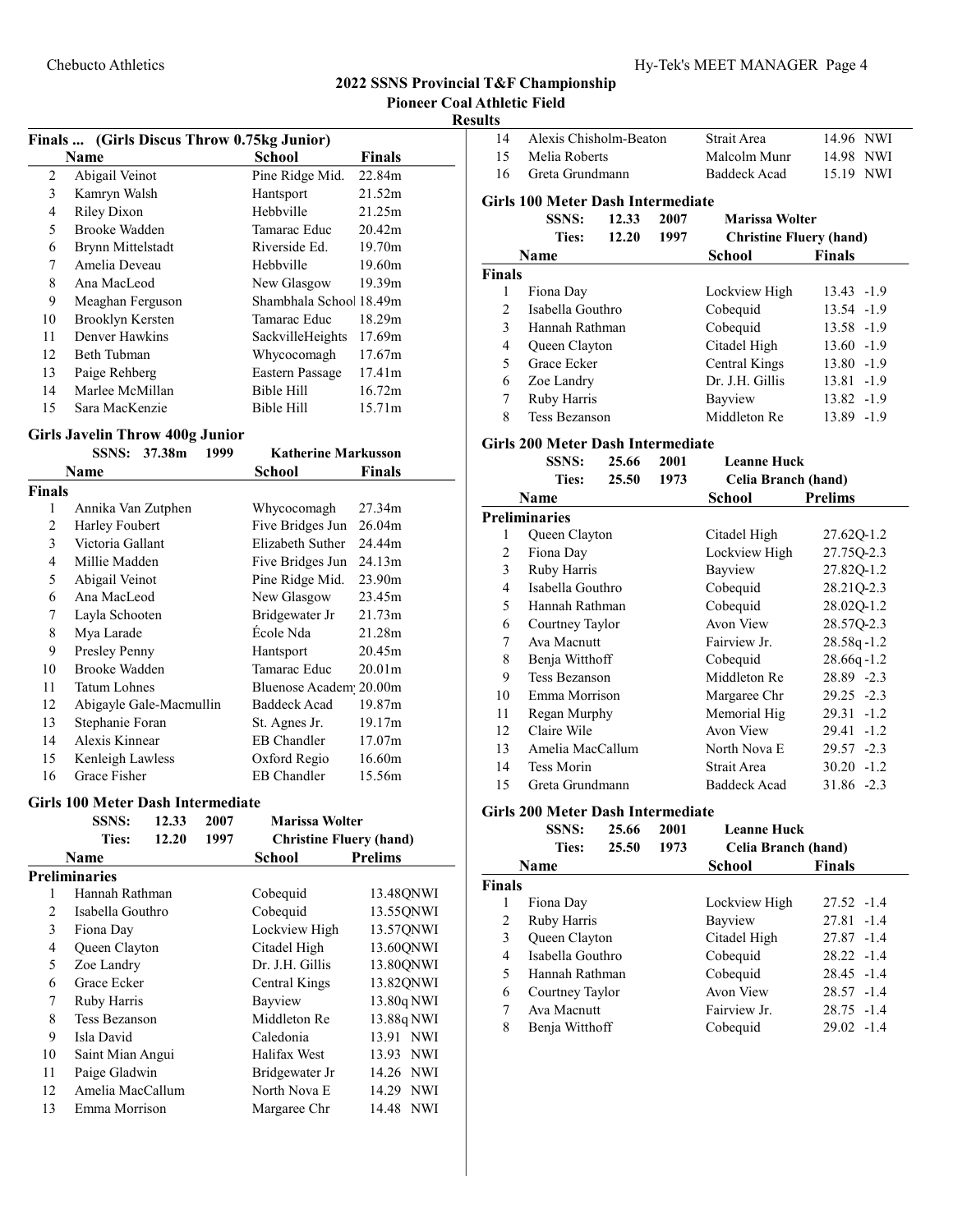# Chebucto Athletics Hy-Tek's MEET MANAGER Page 5

# 2022 SSNS Provincial T&F Championship

Pioneer Coal Athletic Field

# Results

# Girls 400 Meter Dash Intermediate

|    | <b>SSNS:</b>            | 57.24 | 2003 | <b>Jenna Martin</b> |                |
|----|-------------------------|-------|------|---------------------|----------------|
|    | Name                    |       |      | School              | <b>Prelims</b> |
|    | Preliminaries           |       |      |                     |                |
| 1  | Ruby Harris             |       |      | Bayview             | 1:00.37Q       |
| 2  | Maryn Smith             |       |      | Oxford Regio        | 1:02.68Q       |
| 3  | Claire Wile             |       |      | Avon View           | 1:03.27Q       |
| 4  | Hannah Richardson-Macki |       |      | Ridgecliff          | 1:03.61Q       |
| 5  | Kaitlyn Langille        |       |      | Lockview High       | 1:03.99Q       |
| 6  | Sophia Das              |       |      | Gorsebrook Jr.      | 1:05.14O       |
| 7  | Emily Clarke            |       |      | St. Agnes Jr.       | 1:04.20q       |
| 8  | Natalee Graven          |       |      | Hebbyille           | 1:05.28q       |
| 9  | Regan Murphy            |       |      | Memorial Hig        | 1:05.54        |
| 10 | Courtney Taylor         |       |      | Avon View           | 1:05.63        |
| 11 | Ella Oakley             |       |      | Bible Hill          | 1:06.45        |
| 12 | Amelia MacCallum        |       |      | North Nova E        | 1:06.56        |
| 13 | <b>Tess Morin</b>       |       |      | Strait Area         | 1:07.72        |
| 14 | Alexandra Benavides     |       |      | Dr. J.H. Gillis     | 1:08.19        |
| 15 | Alexis Chisholm-Beaton  |       |      | Strait Area         | 1:08.56        |
| 16 | Melia Roberts           |       |      | Malcolm Munr        | 1:11.56        |
|    |                         |       |      |                     |                |

#### Girls 400 Meter Dash Intermediate

|        | <b>SSNS:</b>                            | 57.24 | 2003 | <b>Jenna Martin</b>         |               |
|--------|-----------------------------------------|-------|------|-----------------------------|---------------|
|        | Name                                    |       |      | <b>School</b>               | <b>Finals</b> |
| Finals |                                         |       |      |                             |               |
| 1      | Ruby Harris                             |       |      | Bayview                     | 1:00.81       |
| 2      | Maryn Smith                             |       |      | Oxford Regio                | 1:03.09       |
| 3      | Kaitlyn Langille                        |       |      | Lockview High               | 1:03.49       |
| 4      | Hannah Richardson-Macki                 |       |      | Ridgecliff                  | 1:03.84       |
| 5      | Claire Wile                             |       |      | Avon View                   | 1:04.88       |
| 6      | <b>Emily Clarke</b>                     |       |      | St. Agnes Jr.               | 1:05.13       |
| 7      | Sophia Das                              |       |      | Gorsebrook Jr.              | 1:05.41       |
| 8      | Natalee Graven                          |       |      | Hebbyille                   | 1:05.95       |
|        | <b>Girls 800 Meter Run Intermediate</b> |       |      |                             |               |
|        | SSNS: 2:12.60                           |       | 1977 | <b>Louise Palmer (hand)</b> |               |
|        | Name                                    |       |      | <b>School</b>               | <b>Finals</b> |
| Finals |                                         |       |      |                             |               |
| 1      | Abby Lewis                              |       |      | Lockview High               | 2:14.29       |
| 2      | Zoe Mosher                              |       |      | Bridgewater Jr              | 2:23.24       |
| 3      | Ruby Harris                             |       |      | Bayview                     | 2:25.03       |
| 4      | Isabella Jennex                         |       |      | Halifax Grammar             | 2:27.98       |
| 5      | Poppy Moon                              |       |      | Charles P. Allen            | 2:28.91       |
| 6      | Sophia Das                              |       |      | Gorsebrook Jr.              | 2:32.64       |
| 7      | Jessica Young                           |       |      | Bible Hill                  | 2:32.93       |
| 8      | Maya Steele                             |       |      | Park View                   | 2:36.50       |
| 9      | Makayla Burke                           |       |      | Amherst Regi                | 2:37.56       |
| 10     | Ella Oakley                             |       |      | <b>Bible Hill</b>           | 2:37.88       |
| 11     | Georgia Williams                        |       |      | Horton High                 | 2:42.77       |
| 12     | Ava Rogers                              |       |      | Dr. J.H. Gillis             | 2:45.23       |

13 Alexis Chisholm-Beaton Strait Area 2:56.01 14 Olivia Langley Strait Area 2:57.15

| Girls 1500 Meter Run Intermediate |                     |                               |               |  |  |
|-----------------------------------|---------------------|-------------------------------|---------------|--|--|
|                                   | SSNS: 4:31.02       | 6/3/2022<br><b>Abby Lewis</b> |               |  |  |
|                                   | Name                | School                        | <b>Finals</b> |  |  |
| Finals                            |                     |                               |               |  |  |
| 1                                 | Abby Lewis          | Lockview High                 | 4:31.02       |  |  |
| 2                                 | Zoe Mosher          | Bridgewater Jr                | 4:46.72       |  |  |
| 3                                 | Isabella Jennex     | Halifax Grammar               | 5:03.22       |  |  |
| 4                                 | Sophia Das          | Gorsebrook Jr.                | 5:16.22       |  |  |
| 5                                 | Jessica Young       | Bible Hill                    | 5:17.78       |  |  |
| 6                                 | Makayla Burke       | Amherst Regi                  | 5:29.10       |  |  |
| 7                                 | Lydia Hebb          | Park View                     | 5:30.40       |  |  |
| 8                                 | Alexandra Benavides | Dr. J.H. Gillis               | 5:36.21       |  |  |
| 9                                 | Maya Steele         | Park View                     | 5:41.79       |  |  |
| 10                                | Georgia Williams    | Horton High                   | 5:48.22       |  |  |
| 11                                | Julia Murray        | Dr. J.H. Gillis               | 5:50.74       |  |  |
| 12                                | Olivia Langley      | Strait Area                   | 6:02.95       |  |  |
|                                   |                     |                               |               |  |  |

#### Girls 3000 Meter Run Intermediate

|               | <b>SSNS:</b><br>9:44.38 | 6/4/2022<br><b>Abby Lewis</b> |               |
|---------------|-------------------------|-------------------------------|---------------|
|               | <b>Name</b>             | School                        | <b>Finals</b> |
| <b>Finals</b> |                         |                               |               |
| 1             | Abby Lewis              | Lockview High                 | 9:44.38       |
| 2             | Zoe Mosher              | Bridgewater Jr                | 10:07.99      |
| 3             | Isabella Jennex         | Halifax Grammar 10:56.06      |               |
| 4             | Julia Wilkie            | Fairview Jr.                  | 11:00.26      |
| 5             | Alessia Dyer            | Gorsebrook Jr.                | 11:40.17      |
| 6             | Jessica Young           | Bible Hill                    | 11:56.66      |
| 7             | Lydia Hebb              | Park View                     | 12:19.53      |
| 8             | Emily Connell           | Middleton Re                  | 12:42.77      |
| 9             | Danica Nakpil           | Yarmouth Con.                 | 12:45.64      |
| 10            | Ava Rogers              | Dr. J.H. Gillis               | 12:48.10      |
| 11            | Olivia Langley          | Strait Area                   | 14:02.24      |
| 12            | Leah McCarron           | Dr. J.H. Gillis               | 14:49.15      |
| 13            | Felicia Matthews        | South Colchester 14:59.91     |               |

# Girls 80 Meter Hurdles  $30"$  Intermediate<br>SSNS:  $12.45 \t6^{3/2016}$  Zee G

|    | SSNS:<br>12.45    | 6/3/2016<br><b>Zoe Carvery</b> |                |
|----|-------------------|--------------------------------|----------------|
|    | Name              | School                         | <b>Prelims</b> |
|    | Preliminaries     |                                |                |
| 1  | Benja Witthoff    | Cobequid                       | 13.55Q-1.7     |
| 2  | Maryn Smith       | Oxford Regio                   | 13.72Q-2.6     |
| 3  | Aine O'Neil       | Charles P. Allen               | 13.82Q-2.6     |
| 4  | Cate Gaudry       | Lockview High                  | 14.11Q-1.7     |
| 5  | Sarah Fischer     | South Colchester               | 14.41Q-1.7     |
| 6  | Mia Murphy        | Cobequid                       | 14.49Q-2.6     |
| 7  | Emma Pickrem      | Oxford School                  | $14.68q - 1.7$ |
| 8  | Gabrielle LeBlanc | Middleton Re                   | 14.96q-1.7     |
| 9  | Emma Sanford      | Middleton Re                   | $15.10 - 1.7$  |
| 10 | Jeryn Isenor      | Forest Heights                 | $15.33 - 2.6$  |
| 11 | Abbie Chisholm    | Park View                      | 15.68 -2.6     |
| 12 | Abbey Keeping     | Strait Area                    | $16.29 -2.6$   |
| 13 | Greta Grundmann   | <b>Baddeck Acad</b>            | $17.17 - 1.7$  |
| 14 | Wren Matheson     | Baddeck Acad                   | 17.26 -1.7     |
| 15 | Tara Cox          | Baddeck Acad                   | 17.48 -2.6     |
|    | Kelsey Matheson   | Oxford School                  | DQ $-2.6$      |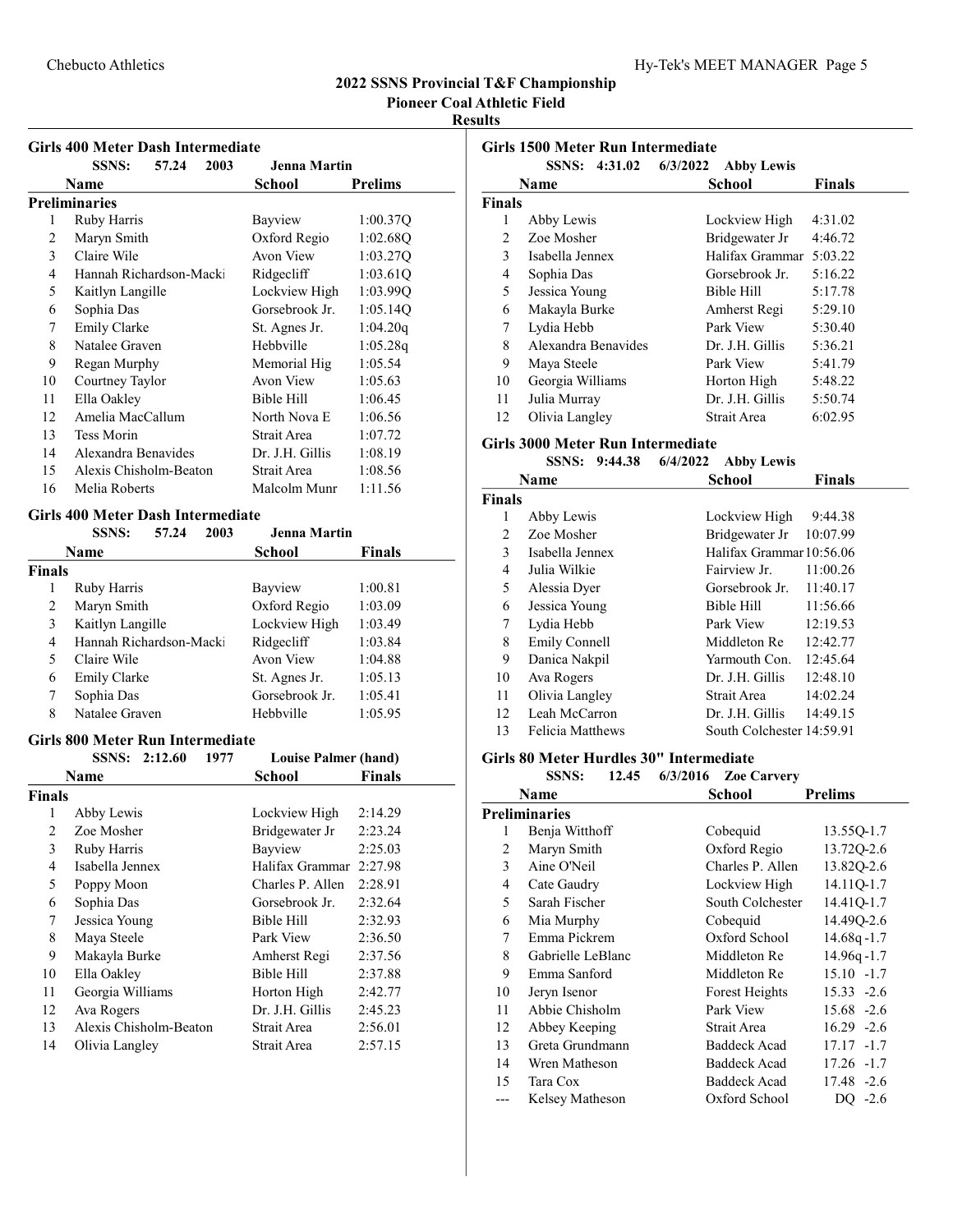#### Girls 80 Meter Hurdles 30" Intermediate

|               | 12.45<br><b>SSNS:</b> | $6/3/2016$ Zoe Carvery |               |
|---------------|-----------------------|------------------------|---------------|
|               | Name                  | <b>School</b>          | <b>Finals</b> |
| <b>Finals</b> |                       |                        |               |
|               | Mia Murphy            | Cobequid               | $13.30 - 3.0$ |
| 2             | Maryn Smith           | Oxford Regio           | $13.39 - 3.0$ |
| 3             | Benja Witthoff        | Cobequid               | $13.59 - 3.0$ |
| 4             | Aine O'Neil           | Charles P. Allen       | $13.68 - 3.0$ |
| 5             | Cate Gaudry           | Lockview High          | $14.15 - 3.0$ |
| 6             | Sarah Fischer         | South Colchester       | $14.29 - 3.0$ |
| 7             | Emma Pickrem          | Oxford School          | $14.37 - 3.0$ |
| 8             | Gabrielle LeBlanc     | Middleton Re           | $14.96 - 3.0$ |
|               |                       |                        |               |

# Girls 4x100 Meter Relay Intermediate

|               | <b>SSNS:</b>            | 51.34 | 6/1/2019 | <b>Lockview High School</b> |
|---------------|-------------------------|-------|----------|-----------------------------|
|               | Team                    |       | Relay    | <b>Finals</b>               |
| <b>Finals</b> |                         |       |          |                             |
| 1             | Cobequid                |       |          | 51.94                       |
| 2             | Halifax Grammar         |       |          | 53.95                       |
| 3             | Lockview High           |       |          | 54.09                       |
| 4             | Bible Hill              |       |          | 54.81                       |
| 5             | <b>Astral Drive</b>     |       |          | 55.18                       |
| 6             | Middleton Regional      |       |          | 55.90                       |
| 7             | Oxford School           |       |          | 56.38                       |
| 8             | Park View               |       |          | 56.52                       |
| 9             | <b>Bluenose Academy</b> |       |          | 57.39                       |
| 10            | Northeast Kings         |       |          | 57.53                       |
| 11            | Amherst Regional High   |       |          | 58.25                       |
| 12            | Dr. John Hugh Gillis    |       |          | 59.12                       |
| 13            | Baddeck Academy         |       |          | 1:00.37                     |
| 14            | Strait Area             |       |          | 1:01.57                     |
|               |                         |       |          |                             |

#### Girls 4x400 Meter Relay Intermediate

|               | <b>SSNS:</b>                 | 4:07.64           | 2007 | <b>Halifax Grammar</b> |         |
|---------------|------------------------------|-------------------|------|------------------------|---------|
|               | Team                         |                   |      | Relay                  | Finals  |
| <b>Finals</b> |                              |                   |      |                        |         |
| 1             | Lockview High                |                   |      |                        | 4:20.90 |
| 2             | Charles P. Allen             |                   |      |                        | 4:24.63 |
| 3             | Halifax Grammar              |                   |      |                        | 4:30.91 |
| 4             | Fairview Junior High         |                   |      |                        | 4:32.74 |
| 5             | Avon View High School        |                   |      |                        | 4:36.70 |
| 6             | Cobequid                     |                   |      |                        | 4:37.13 |
| 7             | Park View                    |                   |      |                        | 4:39.55 |
| 8             | Dr. John Hugh Gillis         |                   |      |                        | 4:43.28 |
| 9             | Amherst Regional High        |                   |      |                        | 4:50.11 |
| 10            | Northeast Kings              |                   |      |                        | 4:53.03 |
| 11            | Bridgewater Jr. High         |                   |      |                        | 4:53.07 |
|               | Strait Area                  |                   |      |                        | DO      |
|               | Girls High Jump Intermediate |                   |      |                        |         |
|               | SSNS:                        | 1.72 <sub>m</sub> | 1986 | <b>Tracey Loke</b>     |         |
|               | Ties:                        | 1.72 <sub>m</sub> | 1986 | <b>Natalie Munroe</b>  |         |
|               | Name                         |                   |      | School                 | Finals  |
| <b>Finals</b> |                              |                   |      |                        |         |
| 1             | Emily Clarke                 |                   |      | St. Agnes Jr.          | 1.55m   |

| $\overline{2}$ | Vivian Johnson    | Halifax Grammar        | 1.52m             |
|----------------|-------------------|------------------------|-------------------|
| 3              | Josey Comeau      | Digby Region           | 1.49 <sub>m</sub> |
| 4              | Mia Murphy        | Cobequid               | J1.40m            |
| 5              | Natalee Graven    | Hebbyille              | J1.40m            |
| 6              | Cate Gaudry       | Lockview High          | 1.35m             |
| 7              | Deja Hooper-Dixon | Oxford School          | J1.35m            |
| 7              | Marissa LeBlanc   | Amherst Regi           | J1.35m            |
| 9              | Serena Greek      | Bluenose Academ J1.30m |                   |
| 10             | Hayden White      | <b>Bible Hill</b>      | J1.30m            |
| 11             | Paige Gladwin     | Bridgewater Jr         | J1.30m            |
| 11             | Chloe Seewald     | Bible Hill             | J1.30m            |
| 13             | Riley Auby        | <b>Astral Drive</b>    | J1.30m            |
| 14             | Grace Ecker       | Central Kings          | J1.25m            |
| 14             | Regan Murphy      | Memorial Hig           | J1.25m            |

#### Girls Long Jump Intermediate

SSNS: 5.32m 1973 Cecilia Branch

|                | Name              | School           | <b>Finals</b> |
|----------------|-------------------|------------------|---------------|
| <b>Finals</b>  |                   |                  |               |
| 1              | Mia Murphy        | Cobequid         | $4.87m - 1.0$ |
| $\overline{c}$ | Cate Gaudry       | Lockview High    | $4.63m -2.0$  |
| 3              | Nadia Barrington  | Cobequid         | $4.55m - 0.8$ |
| 4              | Vivian Johnson    | Halifax Grammar  | $4.44m - 2.6$ |
| 5              | Regan Murphy      | Memorial Hig     | $4.41m - 1.5$ |
| 6              | Rachel Veale      | Horton High      | $4.40m +0.0$  |
| 7              | Paige Gladwin     | Bridgewater Jr   | $4.39m -2.1$  |
| 8              | Emma Morrison     | Margaree Chr     | $4.30m - 3.0$ |
| 9              | Ava Macnutt       | Fairview Jr.     | $4.26m - 0.3$ |
| 10             | Sykora Hussey     | Amherst Regi     | $4.11m - 0.2$ |
| 11             | Serena Greek      | Bluenose Academ  | $4.04m - 0.7$ |
| 12             | Luisa Baltheson   | West Kings       | $4.01m - 0.6$ |
| 13             | Deja Hooper-Dixon | Oxford School    | $3.91m -1.1$  |
| 13             | Abbey Keeping     | Strait Area      | $3.91m - 0.8$ |
| 15             | Sarah Fischer     | South Colchester | $3.80m -1.5$  |
| 16             | Tara Cox          | Baddeck Acad     | $3.62m + 0.0$ |

# Girls Triple J

|               | Girls Triple Jump Intermediate<br>SSNS: 11.19m | 6/3/2016<br><b>Gabrielle Fraser</b> |               |
|---------------|------------------------------------------------|-------------------------------------|---------------|
|               | Name                                           | School                              | Finals        |
| <b>Finals</b> |                                                |                                     |               |
| 1             | Nadia Barrington                               | Cobequid                            | $10.35m$ 2.0  |
| 2             | Jane Maillet                                   | Northeast Kings                     | J9.94m 0.5    |
| 3             | Mia Murphy                                     | Cobequid                            | J9.94m -0.2   |
| 4             | Cate Gaudry                                    | Lockview High                       | $9.82m$ 1.6   |
| 5             | Paige Gladwin                                  | Bridgewater Jr                      | $9.69m +0.0$  |
| 6             | Ava Macnutt                                    | Fairview Jr.                        | $9.67m -1.6$  |
| 7             | Sykora Hussey                                  | Amherst Regi                        | $9.57m - 0.5$ |
| 8             | Rachel Veale                                   | Horton High                         | $9.40m - 0.7$ |
| 9             | Feyi Rotimi                                    | Fairview Jr.                        | $9.09m -1.2$  |
| 10            | Kaliegh Oulton                                 | Charles P. Allen                    | $8.97m - 0.3$ |
| 11            | Tanuja Khedkar                                 | Bridgewater Jr                      | $8.76m - 0.8$ |
| 12            | Regan Murphy                                   | Memorial Hig                        | $8.75m - 1.4$ |
| 13            | Tara Cox                                       | <b>Baddeck Acad</b>                 | $8.35m -0.9$  |
| 14            | Ashlin Wolfe                                   | Central Col                         | $8.32m -2.5$  |
| ---           | Abbey Keeping                                  | Strait Area                         | FOUL          |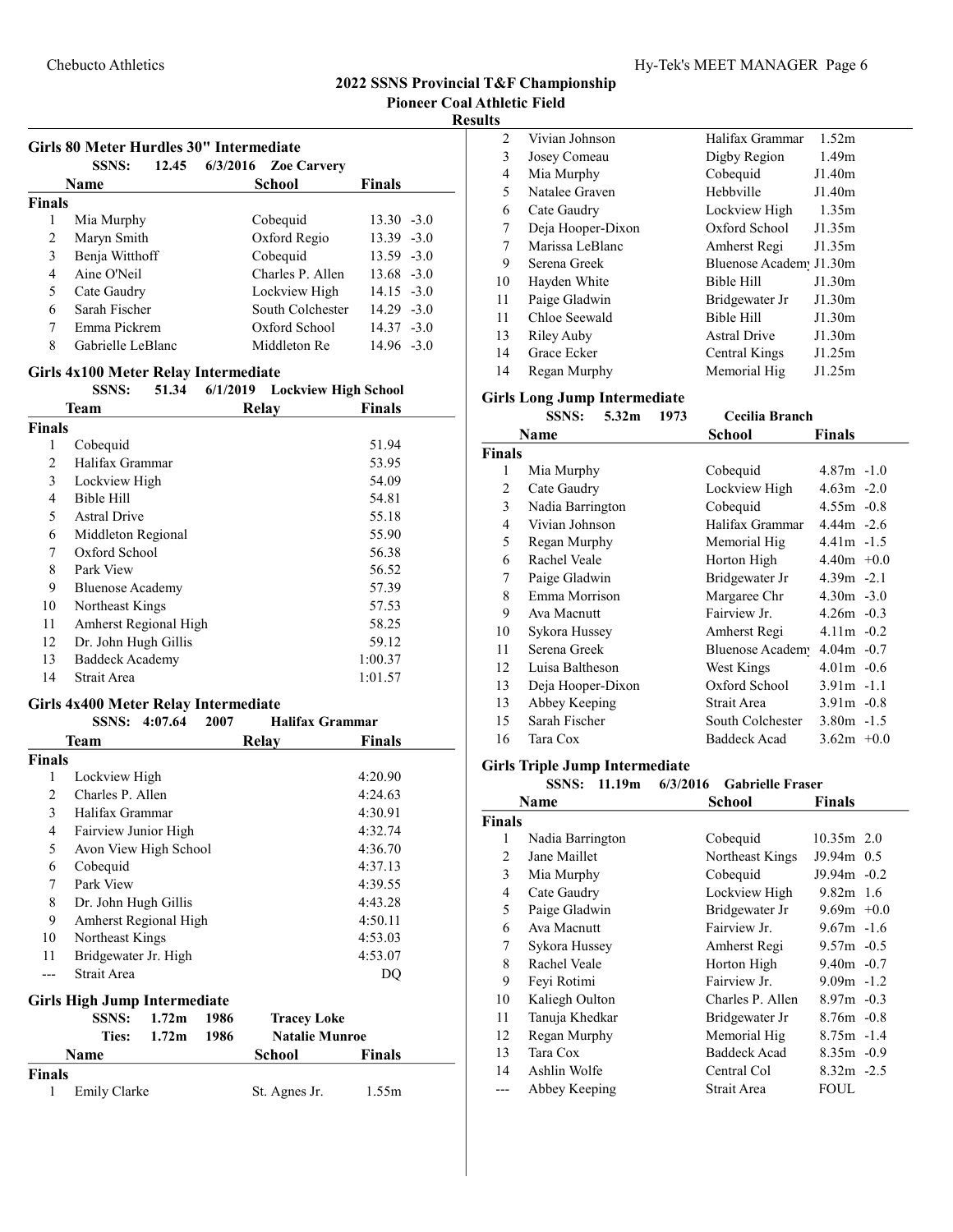Pioneer Coal Athletic Field

# Results

|  |  | <b>Girls Shot Put 4kg Intermediate</b> |
|--|--|----------------------------------------|
|  |  |                                        |

|        | <b>SSNS:</b>         | 12.98m | 2009 | <b>Chelsea Whalen</b>   |                   |
|--------|----------------------|--------|------|-------------------------|-------------------|
|        | Name                 |        |      | School                  | Finals            |
| Finals |                      |        |      |                         |                   |
| 1      | Lauren Thistle       |        |      | Liverpool Region 10.70m |                   |
| 2      | Ella Farquharson     |        |      | Cobequid                | 9.93 <sub>m</sub> |
| 3      | <b>Adalee Speers</b> |        |      | Rocky Lake Jr           | 9.31 <sub>m</sub> |
| 4      | Rachel Leggett       |        |      | Cobequid                | 8.65m             |
| 5      | Claire Ross          |        |      | Northumberla            | 8.49m             |
| 6      | Jordin Parsons       |        |      | Hebbville               | 8.35m             |
| 7      | Nora Porter          |        |      | Dr. J.H. Gillis         | 8.31 <sub>m</sub> |
| 8      | Ruth O'Regan         |        |      | Halifax Grammar         | 7.98m             |
| 9      | Anna Bezanson        |        |      | St. Agnes Jr.           | 7.39 <sub>m</sub> |
| 10     | Paige Gladwin        |        |      | Bridgewater Jr          | 6.71 <sub>m</sub> |
| 11     | Ashlee Crocker       |        |      | Islands Cons            | 6.34m             |
| 12     | Marrissa Rouse       |        |      | Dalbrae Acad            | 6.00 <sub>m</sub> |

#### Girls Discus Throw 1kg Intermediate

|        | 2012<br><b>SSNS:</b><br>39.15m | <b>Sarah Colborne</b> |               |
|--------|--------------------------------|-----------------------|---------------|
|        | Name                           | School                | <b>Finals</b> |
| Finals |                                |                       |               |
| 1      | Jordin Parsons                 | Hebbville             | 28.95m        |
| 2      | Jorja Barkhouse                | Hants East            | 27.28m        |
| 3      | Rachel Leggett                 | Cobequid              | 26.88m        |
| 4      | Ruth O'Regan                   | Halifax Grammar       | 25.22m        |
| 5      | Claire Ross                    | Northumberla          | 24.42m        |
| 6      | Heidi Kelmm                    | Charles P. Allen      | 23.46m        |
| 7      | Ally Longmire                  | Annapolis We          | 22.06m        |
| 8      | Feyi Rotimi                    | Fairview Jr.          | 21.26m        |
| 9      | Abigail White                  | Pictou Acade          | 18.30m        |
| 10     | Morgan Dobson                  | Oyster Pond           | 17.62m        |
| 11     | Alyssa Walker                  | Digby Region          | 17.25m        |
| 12     | Anica Lane                     | West Kings            | 16.50m        |
| 13     | Tara Cox                       | <b>Baddeck Acad</b>   | 16.34m        |
| 14     | Emma Morrison                  | Margaree Chr          | 16.15m        |
| 15     | Emma Mackinnon                 | <b>Baddeck Acad</b>   | 16.10m        |

# Girls Javelin Throw 500g Intermediate

|        | 41.73m<br>SSNS:   | 6/4/2016 Madelyn Quinn |                    |
|--------|-------------------|------------------------|--------------------|
|        | Name              | <b>School</b>          | <b>Finals</b>      |
| Finals |                   |                        |                    |
|        | Maria Worden      | Cobequid               | 33.77m             |
| 2      | Jordin Parsons    | Hebbville              | 32.52m             |
| 3      | Dannan Forbes     | Cobequid               | 30.65m             |
| 4      | Gabrielle LeBlanc | Middleton Re           | 30.00m             |
| 5      | Kaitlyn Langille  | Lockview High          | 29.37 <sub>m</sub> |
| 6      | Julia McInnis     | Fairview Jr.           | 26.07m             |
| 7      | Marrissa Rouse    | Dalbrae Acad           | 25.77m             |
| 8      | Alex Dooley       | Northumberla           | 25.49m             |
| 9      | Jorja Barkhouse   | Hants East             | 23.00 <sub>m</sub> |
| 10     | Danica Nakpil     | Yarmouth Con.          | 22.86m             |
| 11     | Gabby Vilardi     | Rocky Lake Jr          | 20.12m             |
| 12     | Ally Longmire     | Annapolis We           | 19.87m             |
| 13     | Emma Mackinnon    | <b>Baddeck Acad</b>    | 18.86m             |

|                          | Girls 100 Meter Dash Senior |       |      |                     |                |
|--------------------------|-----------------------------|-------|------|---------------------|----------------|
|                          | <b>SSNS:</b>                | 11.91 | 2006 | Jenna Martin        |                |
|                          | <b>Ties:</b>                | 11.70 | 1975 | Celia Branch (hand) |                |
|                          | Name                        |       |      | School              | <b>Prelims</b> |
|                          | Preliminaries               |       |      |                     |                |
| 1                        | Madeline Cook               |       |      | Charles P. Allen    | 12.88Q0.9      |
| $\overline{c}$           | Lynn Sheppard               |       |      | Auburn Drive        | 13.03Q-1.4     |
| 3                        | Lillian Lawrence            |       |      | Bridgetown R        | 13.33Q-1.4     |
| 4                        | Salena MacDonald            |       |      | Horton High         | 13.36Q0.9      |
| $\overline{\phantom{0}}$ | Mairo Ikede                 |       |      | Dartmouth High      | 13.61Q0.9      |
| 6                        | Marjanah Kalau-Tavormin     |       |      | Park View           | 13.64Q-1.4     |
| 7                        | Sophie Thomas               |       |      | Kings-Edgehill      | 13.63q0.9      |
| 8                        | Sarah Brown                 |       |      | North Nova E        | 13.66q0.9      |
| 9                        | Clare Glover                |       |      | Strait Area         | 13.71 0.9      |
| 10                       | Katelyn Wilton              |       |      | Charles P. Allen    | 13.74 -1.4     |
| 11                       | Mya Artibello               |       |      | Dr. J.H. Gillis     | $13.91 - 1.4$  |
| 12                       | Lola Oshikoya               |       |      | Cobequid            | 13.92 0.9      |
| 13                       | Kierra MacCallum            |       |      | Cobequid            | $13.93 - 1.4$  |
| 14                       | Julia Mombourquette         |       |      | Riverview Hi        | 14.26 0.9      |
| 15                       | Mariah Hervé                |       |      | Riverview Hi        | $14.55 - 1.4$  |
|                          |                             |       |      |                     |                |

# Girls 100 Meter Dash Senior

|        | <b>SSNS:</b>            | 11.91         | 2006 | Jenna Martin        |               |
|--------|-------------------------|---------------|------|---------------------|---------------|
|        | <b>Ties:</b>            | 11.70<br>1975 |      | Celia Branch (hand) |               |
|        | <b>Name</b>             |               |      | School              | <b>Finals</b> |
| Finals |                         |               |      |                     |               |
|        | Madeline Cook           |               |      | Charles P. Allen    | 12.79 -2.4    |
| 2      | Lynn Sheppard           |               |      | Auburn Drive        | $12.80 - 2.4$ |
| 3      | Lillian Lawrence        |               |      | Bridgetown R        | $13.25 - 2.4$ |
| 4      | Salena MacDonald        |               |      | Horton High         | $13.40 -2.4$  |
| 5      | Marjanah Kalau-Tavormin |               |      | Park View           | $13.48 - 2.4$ |
| 6      | Mairo Ikede             |               |      | Dartmouth High      | $13.80 - 2.4$ |
| 7      | Sophie Thomas           |               |      | Kings-Edgehill      | $13.82 - 2.4$ |
| 8      | Sarah Brown             |               |      | North Nova E        | 13.98 -2.4    |
|        |                         |               |      |                     |               |

#### Girls 200 Meter Dash Senior

SSNS: 24.84 2012 Jenn Meech

|                | Name                    | School           | <b>Prelims</b> |
|----------------|-------------------------|------------------|----------------|
|                | Preliminaries           |                  |                |
| 1              | Lynn Sheppard           | Auburn Drive     | 26.76Q-2.8     |
| $\overline{c}$ | Madeline Cook           | Charles P. Allen | 27.090-1.4     |
| 3              | Mya Archibald           | Lockview High    | 27.82Q-2.8     |
| 4              | <b>Rylin Matheson</b>   | Auburn Drive     | 27.84O-1.4     |
| 5              | Lillian Lawrence        | Bridgetown R     | 27.880-1.4     |
| 6              | Danielle Cumby          | Horton High      | 28.250-2.8     |
| 7              | Marjanah Kalau-Tavormin | Park View        | $27.98q - 1.4$ |
| 8              | Fayth Payson            | Cobequid         | $28.43q - 1.4$ |
| 9              | Maureen O'Connor        | Cobequid         | $28.55 - 2.8$  |
| 10             | Margo MacLeod           | Northeast Kings  | $28.83 - 2.8$  |
| 11             | Clare Glover            | Strait Area      | $29.05 -2.8$   |
| 12             | Claire LeBlanc          | École Nda        | $29.60 -2.8$   |
| 13             | Brooklyn Darragh        | Amherst Regi     | $29.91 -2.8$   |
| 14             | Olivia Pugsley          | Cobequid         | $30.37 - 1.4$  |
| 15             | Mariah Hervé            | Riverview Hi     | $30.85 - 1.4$  |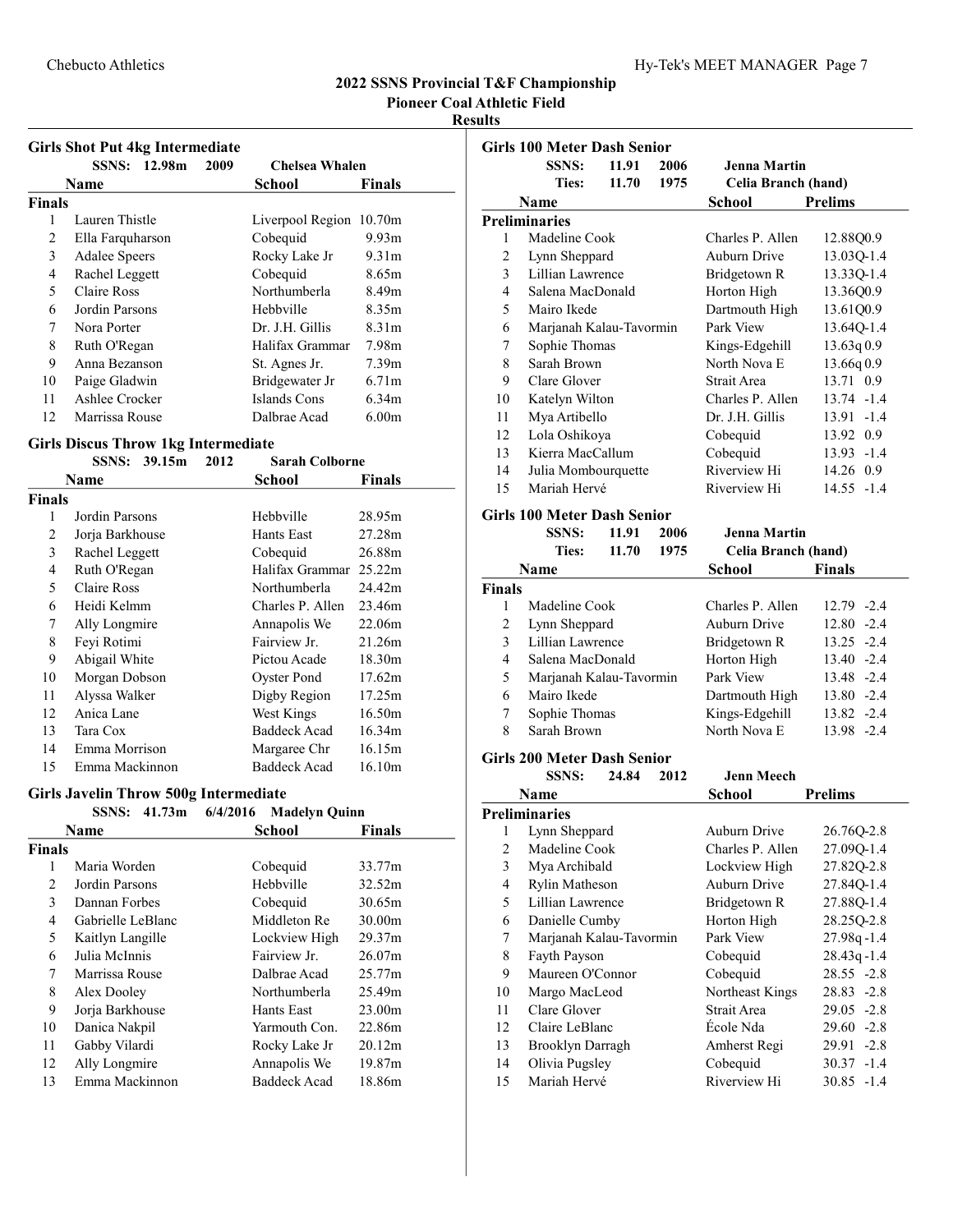# Results

|  |  | Hy-Tek's MEET MANAGER Page 8 |  |  |
|--|--|------------------------------|--|--|
|--|--|------------------------------|--|--|

|    | Cayley Lindgreen       | Charles P. Allen | 2:33.03 |
|----|------------------------|------------------|---------|
| 8  | Ila Gurney             | West Kings       | 2:35.01 |
| 9  | Claire LeBlanc         | École Nda        | 2:36.85 |
| 10 | Anne-Sophie Lerudulier | Sommet           | 2:37.93 |
| 11 | Maggie Graves          | Horton High      | 2:39.55 |
| 12 | Sophie Ottens          | Park View        | 2:42.60 |
| 13 | Reegan Colborne        | Amherst Regi     | 2:59.91 |
|    |                        |                  |         |

# Girls 1500 Meter Run Senior

|               | 4:21.94<br><b>SSNS:</b> | 5/31/2019 Maggie Smith |               |
|---------------|-------------------------|------------------------|---------------|
|               | Name                    | School                 | <b>Finals</b> |
| <b>Finals</b> |                         |                        |               |
| 1             | Ella Bottomley          | Riverview Hi           | 4:44.15       |
| 2             | Eve Carreau             | Cobequid               | 4:57.20       |
| 3             | Bianca Tasinato         | Park View              | 5:02.93       |
| 4             | Monica Johnston         | Lockview High          | 5:12.18       |
| 5             | Tallulah Macneil        | <b>Sacred Heart</b>    | 5:12.93       |
| 6             | Maggie Graves           | Horton High            | 5:16.79       |
| 7             | Eilidh Cameron          | Northumberla           | 5:19.04       |
| 8             | Mariah Austen           | Dr. J.H. Gillis        | 5:19.79       |
| 9             | Claire LeBlanc          | École Nda              | 5:24.22       |
| 10            | Paris Buchanan          | Yarmouth Con.          | 5:24.73       |
| 11            | Sophie Duncan           | Horton High            | 5:28.66       |
| 12            | Anne-Sophie Lerudulier  | Sommet                 | 5:30.51       |
| 13            | Iris Gamble             | Halifax West           | 5:36.34       |
| 14            | Olivia Bacon            | Amherst Regi           | 6:18.07       |
| 15            | Pamela Lindsay          | Strait Area            | 6:29.83       |

#### Girls 3000 Meter Run Senior

|               | <b>SSNS:</b>           | 9:26.12 | 6/1/2019 | <b>Maggie Smith</b> |               |
|---------------|------------------------|---------|----------|---------------------|---------------|
|               | Name                   |         |          | School              | <b>Finals</b> |
| <b>Finals</b> |                        |         |          |                     |               |
| 1             | Ella Bottomley         |         |          | Riverview Hi        | 10:30.16      |
| 2             | Eve Carreau            |         |          | Cobequid            | 10:52.55      |
| 3             | Bianca Tasinato        |         |          | Park View           | 11:05.63      |
| 4             | Eilidh Cameron         |         |          | Northumberla        | 11:13.60      |
| 5             | Tallulah Macneil       |         |          | Sacred Heart        | 11:18.07      |
| 6             | Sophie Duncan          |         |          | Horton High         | 11:53.94      |
| 7             | Paris Buchanan         |         |          | Yarmouth Con.       | 12:02.91      |
| 8             | Dana Avery             |         |          | West Kings          | 12:05.65      |
| 9             | Anne-Sophie Lerudulier |         |          | Sommet              | 12:09.23      |
| 10            | Jacqueline Moore       |         |          | Ecole Mosaïque      | 12:50.86      |
| 11            | Pamela Lindsay         |         |          | Strait Area         | 14:06.91      |

# Girls 100 Meter Hurdles 30" Senior

| <b>SSNS:</b> | 16.07 | 6/3/2022 Claire Covert |
|--------------|-------|------------------------|
|              |       |                        |

|              | Name                    | School       | <b>Prelims</b> |
|--------------|-------------------------|--------------|----------------|
|              | <b>Preliminaries</b>    |              |                |
|              | Ella Sobey              | Cobequid     | 16.51Q-0.7     |
|              | Kierra MacCallum        | Cobequid     | 16.630-2.8     |
| $\mathbf{3}$ | Claire Covert           | Halifax West | 16.980-0.7     |
| 4            | Marjanah Kalau-Tavormin | Park View    | 17.42Q-2.8     |
| 5            | Danielle Cumby          | Horton High  | 17.12Q-0.7     |
| 6            | Ava Ross                | Cape Breton  | 18.27Q-2.8     |
|              | Jenna Matheson          | Citadel High | 18.89q-2.8     |
| 8            | Jaymie Trace            | West Kings   | $18.90q - 2.8$ |

|                | <b>SSNS:</b><br>24.84                                        | 2012 | <b>Jenn Meech</b>             |                    |     |
|----------------|--------------------------------------------------------------|------|-------------------------------|--------------------|-----|
|                | Name                                                         |      | <b>School</b>                 | <b>Finals</b>      |     |
| <b>Finals</b>  |                                                              |      |                               |                    |     |
| 1              | Lynn Sheppard                                                |      | Auburn Drive                  | 26.73              | 0.3 |
| $\overline{c}$ | Mya Archibald                                                |      | Lockview High                 | 27.16              | 0.3 |
| 3              | Madeline Cook                                                |      | Charles P. Allen              | 27.24              | 0.3 |
| 4              | Rylin Matheson                                               |      | <b>Auburn Drive</b>           | 27.55              | 0.3 |
| 5              | Lillian Lawrence                                             |      | Bridgetown R                  | 27.77              | 0.3 |
| 6              | Danielle Cumby                                               |      | Horton High                   | 28.03              | 0.3 |
| 7              | Marjanah Kalau-Tavormin                                      |      | Park View                     | 28.29              | 0.3 |
| 8              | Fayth Payson                                                 |      | Cobequid                      | 28.51              | 0.3 |
|                | <b>Girls 400 Meter Dash Senior</b>                           |      |                               |                    |     |
|                | <b>SSNS:</b><br>54.13                                        | 2006 | <b>Jenna Martin</b>           |                    |     |
|                | Name                                                         |      | <b>School</b>                 | <b>Prelims</b>     |     |
|                | <b>Preliminaries</b>                                         |      |                               |                    |     |
| 1              | Mya Archibald                                                |      | Lockview High                 | 1:01.96Q           |     |
| $\overline{c}$ | Cara MacDonald                                               |      | North Nova E                  | 1:03.35Q           |     |
| 3              | Bianca Tasinato                                              |      | Park View                     | 1:03.05Q           |     |
| $\overline{4}$ | Chloe Fera                                                   |      | West Kings                    | 1:04.13Q           |     |
| 5              | Katherine Sneddon-Simon                                      |      | Citadel High                  | 1:03.43Q           |     |
| 6              | Fayth Payson                                                 |      | Cobequid                      | 1:04.94Q           |     |
| 7              | Kierra MacCallum                                             |      | Cobequid                      | 1:03.98q           |     |
| 8              | Claire LeBlanc                                               |      | École Nda                     | 1:04.94q           |     |
| 9              | Emma Hamlyn                                                  |      | Sacred Heart                  | 1:05.45            |     |
| 10             | Marjanah Kalau-Tavormin                                      |      | Park View                     | 1:05.73            |     |
| 11             | Margo MacLeod                                                |      | Northeast Kings               | 1:05.93            |     |
| 12             | Mhyah Allen                                                  |      | Prince Andrew                 | 1:06.00            |     |
| 13             | Lienna Storry-Trefry                                         |      | Cobequid                      | 1:06.82            |     |
| 14             | Julia Mombourquette                                          |      | Riverview Hi                  | 1:09.58            |     |
|                | <b>Girls 400 Meter Dash Senior</b><br><b>SSNS:</b><br>54.13  | 2006 | <b>Jenna Martin</b>           |                    |     |
|                | <b>Name</b>                                                  |      |                               |                    |     |
| <b>Finals</b>  |                                                              |      | <b>School</b>                 | <b>Finals</b>      |     |
| 1              | Mya Archibald                                                |      |                               |                    |     |
| $\overline{2}$ | Cara MacDonald                                               |      | Lockview High<br>North Nova E | 59.48<br>59.75     |     |
| 3              | Katherine Sneddon-Simon                                      |      | Citadel High                  | 1:03.30            |     |
| 4              | Bianca Tasinato                                              |      |                               |                    |     |
| 5              | Kierra MacCallum                                             |      | Park View                     | 1:04.16<br>1:04.50 |     |
| 6              | Chloe Fera                                                   |      | Cobequid<br>West Kings        | 1:05.70            |     |
| 7              |                                                              |      | Cobequid                      |                    |     |
| 8              | Fayth Payson<br>Claire LeBlanc                               |      | École Nda                     | 1:05.82<br>1:06.75 |     |
|                |                                                              |      |                               |                    |     |
|                | <b>Girls 800 Meter Run Senior</b><br><b>SSNS:</b><br>2:11.58 | 2019 | <b>Maggie Smith</b>           |                    |     |
|                | Name                                                         |      | School                        | Finals             |     |
| <b>Finals</b>  |                                                              |      |                               |                    |     |
| 1              | Ella Bottomley                                               |      | Riverview Hi                  | 2:20.11            |     |
| $\overline{c}$ | Cara MacDonald                                               |      | North Nova E                  | 2:24.01            |     |
| 3              | Bianca Tasinato                                              |      | Park View                     | 2:25.06            |     |
| 4              | Eve Carreau                                                  |      | Cobequid                      | 2:28.17            |     |
|                |                                                              |      |                               |                    |     |
| 5              | Katherine Sneddon-Simon                                      |      | Citadel High                  | 2:31.18            |     |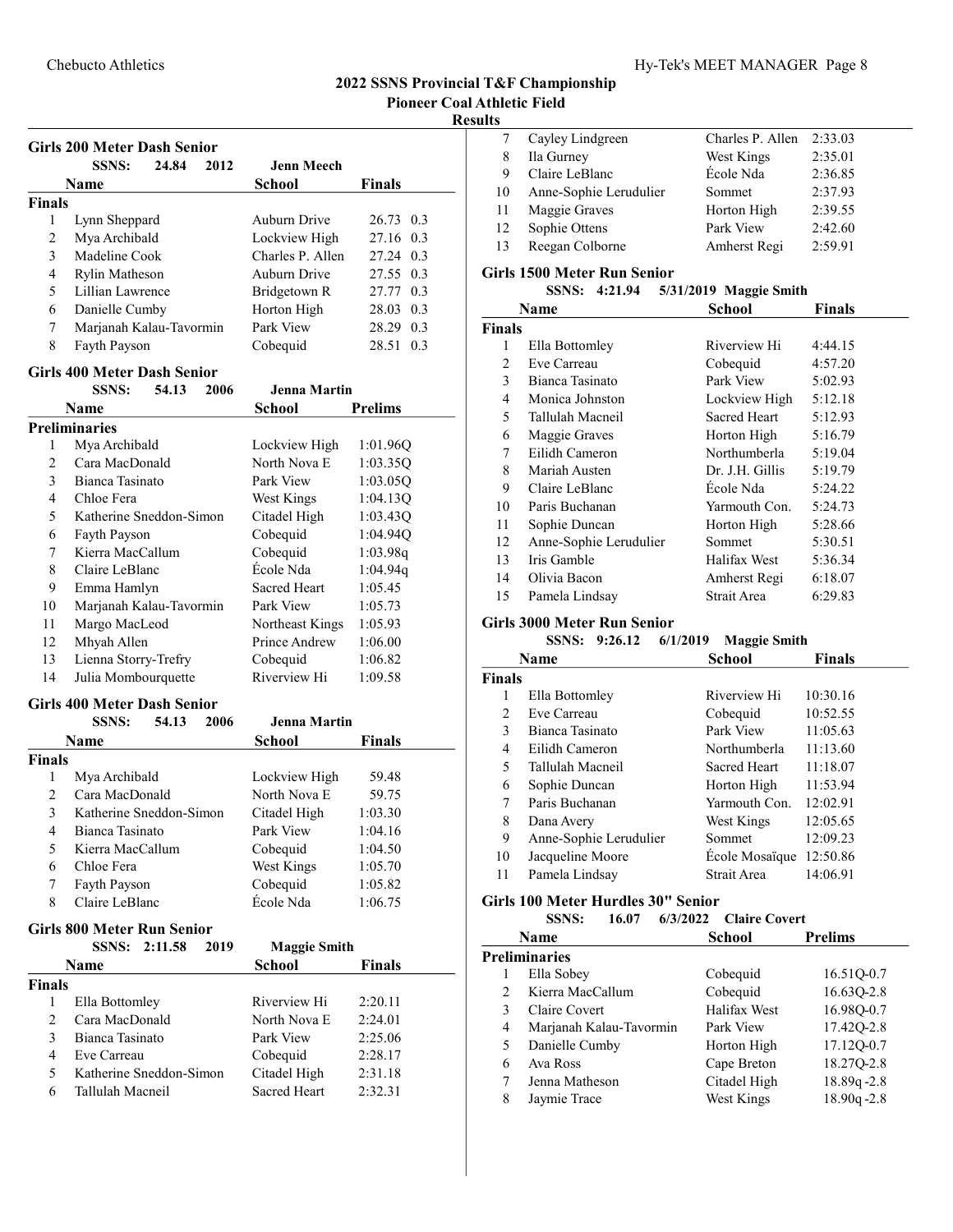Pioneer Coal Athletic Field

Results

| Preliminaries  (Girls 100 Meter Hurdles 30" Senior) |                                                                  |                      |                |     |  |  |  |
|-----------------------------------------------------|------------------------------------------------------------------|----------------------|----------------|-----|--|--|--|
|                                                     | Name                                                             | <b>School</b>        | <b>Prelims</b> |     |  |  |  |
| 9                                                   | Karine D'Entremont                                               | Park View            | $18.97 - 0.7$  |     |  |  |  |
| 10                                                  | Clare Glover                                                     | Strait Area          | $19.12 -0.7$   |     |  |  |  |
| 11                                                  | Paige Macphee                                                    | Cobequid             | $19.13 -0.7$   |     |  |  |  |
| 12                                                  | Julie O'Sullivan                                                 | Lockview High        | $19.17 - 2.8$  |     |  |  |  |
| 13                                                  | Abbey Ashton                                                     | Charles P. Allen     | $20.15 -0.7$   |     |  |  |  |
| 14                                                  | Sophia Maciver                                                   | Strait Area          | $20.44 - 0.7$  |     |  |  |  |
|                                                     |                                                                  |                      |                |     |  |  |  |
|                                                     | Girls 100 Meter Hurdles 30" Senior                               |                      |                |     |  |  |  |
|                                                     | 16.07<br>6/3/2022<br><b>SSNS:</b>                                | <b>Claire Covert</b> |                |     |  |  |  |
|                                                     | Name                                                             | <b>School</b>        | <b>Finals</b>  |     |  |  |  |
| <b>Finals</b>                                       |                                                                  |                      |                |     |  |  |  |
| 1<br>$\overline{c}$                                 | Claire Covert                                                    | Halifax West         | 16.07 0.2      | 0.2 |  |  |  |
|                                                     | Ella Sobey                                                       | Cobequid             | 16.21          |     |  |  |  |
| 3                                                   | Danielle Cumby                                                   | Horton High          | 16.24 0.2      |     |  |  |  |
| 4                                                   | Kierra MacCallum                                                 | Cobequid             | 16.25 0.2      |     |  |  |  |
| 5                                                   | Marjanah Kalau-Tavormin                                          | Park View            | 17.14 0.2      |     |  |  |  |
| 6                                                   | Ava Ross                                                         | Cape Breton          | 17.76 0.2      |     |  |  |  |
| 7                                                   | Jenna Matheson                                                   | Citadel High         | 17.90 0.2      |     |  |  |  |
| 8                                                   | Jaymie Trace                                                     | West Kings           | 18.27 0.2      |     |  |  |  |
|                                                     | <b>Girls 4x100 Meter Relay Senior</b>                            |                      |                |     |  |  |  |
|                                                     | 50.32<br><b>SSNS:</b><br>2004                                    | <b>CEC</b>           |                |     |  |  |  |
|                                                     | Team                                                             | <b>Relay</b>         | <b>Finals</b>  |     |  |  |  |
| <b>Finals</b>                                       |                                                                  |                      |                |     |  |  |  |
| 1                                                   | Charles P. Allen                                                 |                      | 52.05          |     |  |  |  |
| 2                                                   | Horton High School                                               |                      | 52.25          |     |  |  |  |
| 3                                                   | Cobequid                                                         |                      | 53.04          |     |  |  |  |
| 4                                                   | North Nova E                                                     |                      | 53.29          |     |  |  |  |
| 5                                                   | Northeast Kings                                                  |                      | 53.50          |     |  |  |  |
| 6                                                   | Park View                                                        |                      | 55.18          |     |  |  |  |
| 7                                                   | Citadel High                                                     |                      | 55.19          |     |  |  |  |
| 8                                                   | Dartmouth High                                                   |                      | 55.21          |     |  |  |  |
| 9                                                   | West Kings District                                              |                      | 55.31          |     |  |  |  |
| 10                                                  | Amherst Regional High                                            |                      | 56.97          |     |  |  |  |
| 11                                                  | Strait Area                                                      |                      | 57.52          |     |  |  |  |
| 12                                                  | Pugwash Dist                                                     |                      | 1:00.32        |     |  |  |  |
|                                                     |                                                                  |                      |                |     |  |  |  |
|                                                     | <b>Girls 4x400 Meter Relay Senior</b><br>4:01.53<br><b>SSNS:</b> | <b>Park View</b>     |                |     |  |  |  |
|                                                     | 2009<br>Team                                                     |                      |                |     |  |  |  |
|                                                     |                                                                  | <b>Relay</b>         | <b>Finals</b>  |     |  |  |  |
| <b>Finals</b><br>1                                  | North Nova E                                                     |                      | 4:17.59        |     |  |  |  |
| $\overline{c}$                                      | Park View                                                        |                      | 4:22.46        |     |  |  |  |
|                                                     | Charles P. Allen                                                 |                      |                |     |  |  |  |
| 3                                                   |                                                                  |                      | 4:25.19        |     |  |  |  |
| $\overline{4}$                                      | Cobequid                                                         |                      | 4:25.97        |     |  |  |  |
| 5                                                   | Horton High School                                               |                      | 4:30.22        |     |  |  |  |
| 6                                                   | Dartmouth High                                                   |                      | 4:33.57        |     |  |  |  |
| 7                                                   | West Kings District                                              |                      | 4:39.82        |     |  |  |  |
| 8                                                   | Northeast Kings                                                  |                      | 4:40.61        |     |  |  |  |
| 9                                                   | Sacred Heart School                                              |                      | 4:46.40        |     |  |  |  |
| 10                                                  | Amherst Regional High                                            |                      | 4:52.59        |     |  |  |  |
| 11                                                  | Pugwash Dist                                                     |                      | 5:07.12        |     |  |  |  |
| 12                                                  | Strait Area                                                      |                      | 5:34.34        |     |  |  |  |

| <b>SSNS:</b><br>1.72 <sub>m</sub><br>1983<br>Linda Ayer<br>School<br>Name<br>Finals<br><b>Finals</b><br>1<br>Jennessa Wolfe<br>1.66m<br>Cobequid<br>North Nova E<br>2<br>Mattea Miller<br>1.60 <sub>m</sub><br>3<br>Mariah Hervé<br>Riverview Hi<br>J1.48m<br>4<br>J1.48m<br>Taven Stevenson<br>Lockview High<br>5<br>Middleton Re<br>Hannah Kendall<br>J1.40m<br>5<br>Danielle Cumby<br>J1.40m<br>Horton High<br>7<br>Jessica MacDonald<br>Lockview High<br>J1.35m<br>Riverview Hi<br>8<br>J1.30m<br>Jaiden Ryan<br>Amber Salter<br>9<br>Millwood High<br>J1.25m<br>Anika Huber<br>Amherst Regi<br><b>NH</b><br>---<br><b>Girls Long Jump Senior</b><br>SSNS: 5.49m<br><b>Denver Fraser</b><br>6/3/2017<br>Name<br><b>School</b><br><b>Finals</b><br><b>Finals</b><br>1<br>Mya Archibald<br>Lockview High<br>4.95m -2.6<br>Danielle Cumby<br>Horton High<br>2<br>$4.88m - 0.9$<br>3<br>Jennessa Wolfe<br>Cobequid<br>$4.85m - 2.3$<br><b>Islands Cons</b><br>4<br>Lauren Sollows<br>$4.56m -2.1$<br>5<br>Amherst Regi<br>$4.54m - 2.4$<br>Haley Angus<br>Olivia Keays<br>Park View<br>$4.42m - 0.7$<br>6<br>Haley MacLellan<br>Dartmouth High<br>$4.41m -2.8$<br>7<br>8<br>Clare Glover<br>Strait Area<br>$4.40m - 2.4$<br>9<br>Mariah Hervé<br>Riverview Hi<br>$4.21m - 2.0$<br>10<br>Maggie Hadskis<br>Liverpool Region<br>$4.17m - 2.5$<br>Lila Gechtman<br>Halifax West<br>11<br>$4.10m -2.1$<br>12<br><b>Brooklyn Darragh</b><br>$4.06m - 2.9$<br>Amherst Regi<br>13<br>Ava Ross<br>Cape Breton<br>$4.00m - 3.0$<br>Charles P. Allen<br>14<br>Annabelle Iyoha<br>$3.88m - 2.1$<br>Hannah Mackinnon<br>15<br>Sydney Acade<br>$3.84m -4.0$<br>Cobequid<br>16<br>Paige Macphee<br>$3.75m -4.7$<br><b>Girls Triple Jump Senior</b><br>SSNS: 11.71m<br>6/1/2018<br><b>Gabrielle Fraser</b><br>Name<br>School<br><b>Finals</b><br><b>Finals</b><br>Jennessa Wolfe<br>Cobequid<br>$10.23m - 2.3$<br>1<br><b>Islands Cons</b><br>$\overline{c}$<br>Lauren Sollows<br>10.08m -2.5<br>3<br>Strait Area<br>Clare Glover<br>$J10.07m$ +0.0<br>$J10.07m - 1.0$ |   | <b>Girls High Jump Senior</b> |  |             |  |  |  |  |
|---------------------------------------------------------------------------------------------------------------------------------------------------------------------------------------------------------------------------------------------------------------------------------------------------------------------------------------------------------------------------------------------------------------------------------------------------------------------------------------------------------------------------------------------------------------------------------------------------------------------------------------------------------------------------------------------------------------------------------------------------------------------------------------------------------------------------------------------------------------------------------------------------------------------------------------------------------------------------------------------------------------------------------------------------------------------------------------------------------------------------------------------------------------------------------------------------------------------------------------------------------------------------------------------------------------------------------------------------------------------------------------------------------------------------------------------------------------------------------------------------------------------------------------------------------------------------------------------------------------------------------------------------------------------------------------------------------------------------------------------------------------------------------------------------------------------------------------------------------------------------------------------------------------------------------------------------------------------------------------------------------------------------------------------------------|---|-------------------------------|--|-------------|--|--|--|--|
|                                                                                                                                                                                                                                                                                                                                                                                                                                                                                                                                                                                                                                                                                                                                                                                                                                                                                                                                                                                                                                                                                                                                                                                                                                                                                                                                                                                                                                                                                                                                                                                                                                                                                                                                                                                                                                                                                                                                                                                                                                                         |   |                               |  |             |  |  |  |  |
|                                                                                                                                                                                                                                                                                                                                                                                                                                                                                                                                                                                                                                                                                                                                                                                                                                                                                                                                                                                                                                                                                                                                                                                                                                                                                                                                                                                                                                                                                                                                                                                                                                                                                                                                                                                                                                                                                                                                                                                                                                                         |   |                               |  |             |  |  |  |  |
|                                                                                                                                                                                                                                                                                                                                                                                                                                                                                                                                                                                                                                                                                                                                                                                                                                                                                                                                                                                                                                                                                                                                                                                                                                                                                                                                                                                                                                                                                                                                                                                                                                                                                                                                                                                                                                                                                                                                                                                                                                                         |   |                               |  |             |  |  |  |  |
|                                                                                                                                                                                                                                                                                                                                                                                                                                                                                                                                                                                                                                                                                                                                                                                                                                                                                                                                                                                                                                                                                                                                                                                                                                                                                                                                                                                                                                                                                                                                                                                                                                                                                                                                                                                                                                                                                                                                                                                                                                                         |   |                               |  |             |  |  |  |  |
|                                                                                                                                                                                                                                                                                                                                                                                                                                                                                                                                                                                                                                                                                                                                                                                                                                                                                                                                                                                                                                                                                                                                                                                                                                                                                                                                                                                                                                                                                                                                                                                                                                                                                                                                                                                                                                                                                                                                                                                                                                                         |   |                               |  |             |  |  |  |  |
|                                                                                                                                                                                                                                                                                                                                                                                                                                                                                                                                                                                                                                                                                                                                                                                                                                                                                                                                                                                                                                                                                                                                                                                                                                                                                                                                                                                                                                                                                                                                                                                                                                                                                                                                                                                                                                                                                                                                                                                                                                                         |   |                               |  |             |  |  |  |  |
|                                                                                                                                                                                                                                                                                                                                                                                                                                                                                                                                                                                                                                                                                                                                                                                                                                                                                                                                                                                                                                                                                                                                                                                                                                                                                                                                                                                                                                                                                                                                                                                                                                                                                                                                                                                                                                                                                                                                                                                                                                                         |   |                               |  |             |  |  |  |  |
|                                                                                                                                                                                                                                                                                                                                                                                                                                                                                                                                                                                                                                                                                                                                                                                                                                                                                                                                                                                                                                                                                                                                                                                                                                                                                                                                                                                                                                                                                                                                                                                                                                                                                                                                                                                                                                                                                                                                                                                                                                                         |   |                               |  |             |  |  |  |  |
|                                                                                                                                                                                                                                                                                                                                                                                                                                                                                                                                                                                                                                                                                                                                                                                                                                                                                                                                                                                                                                                                                                                                                                                                                                                                                                                                                                                                                                                                                                                                                                                                                                                                                                                                                                                                                                                                                                                                                                                                                                                         |   |                               |  |             |  |  |  |  |
|                                                                                                                                                                                                                                                                                                                                                                                                                                                                                                                                                                                                                                                                                                                                                                                                                                                                                                                                                                                                                                                                                                                                                                                                                                                                                                                                                                                                                                                                                                                                                                                                                                                                                                                                                                                                                                                                                                                                                                                                                                                         |   |                               |  |             |  |  |  |  |
|                                                                                                                                                                                                                                                                                                                                                                                                                                                                                                                                                                                                                                                                                                                                                                                                                                                                                                                                                                                                                                                                                                                                                                                                                                                                                                                                                                                                                                                                                                                                                                                                                                                                                                                                                                                                                                                                                                                                                                                                                                                         |   |                               |  |             |  |  |  |  |
|                                                                                                                                                                                                                                                                                                                                                                                                                                                                                                                                                                                                                                                                                                                                                                                                                                                                                                                                                                                                                                                                                                                                                                                                                                                                                                                                                                                                                                                                                                                                                                                                                                                                                                                                                                                                                                                                                                                                                                                                                                                         |   |                               |  |             |  |  |  |  |
|                                                                                                                                                                                                                                                                                                                                                                                                                                                                                                                                                                                                                                                                                                                                                                                                                                                                                                                                                                                                                                                                                                                                                                                                                                                                                                                                                                                                                                                                                                                                                                                                                                                                                                                                                                                                                                                                                                                                                                                                                                                         |   |                               |  |             |  |  |  |  |
|                                                                                                                                                                                                                                                                                                                                                                                                                                                                                                                                                                                                                                                                                                                                                                                                                                                                                                                                                                                                                                                                                                                                                                                                                                                                                                                                                                                                                                                                                                                                                                                                                                                                                                                                                                                                                                                                                                                                                                                                                                                         |   |                               |  |             |  |  |  |  |
|                                                                                                                                                                                                                                                                                                                                                                                                                                                                                                                                                                                                                                                                                                                                                                                                                                                                                                                                                                                                                                                                                                                                                                                                                                                                                                                                                                                                                                                                                                                                                                                                                                                                                                                                                                                                                                                                                                                                                                                                                                                         |   |                               |  |             |  |  |  |  |
|                                                                                                                                                                                                                                                                                                                                                                                                                                                                                                                                                                                                                                                                                                                                                                                                                                                                                                                                                                                                                                                                                                                                                                                                                                                                                                                                                                                                                                                                                                                                                                                                                                                                                                                                                                                                                                                                                                                                                                                                                                                         |   |                               |  |             |  |  |  |  |
|                                                                                                                                                                                                                                                                                                                                                                                                                                                                                                                                                                                                                                                                                                                                                                                                                                                                                                                                                                                                                                                                                                                                                                                                                                                                                                                                                                                                                                                                                                                                                                                                                                                                                                                                                                                                                                                                                                                                                                                                                                                         |   |                               |  |             |  |  |  |  |
|                                                                                                                                                                                                                                                                                                                                                                                                                                                                                                                                                                                                                                                                                                                                                                                                                                                                                                                                                                                                                                                                                                                                                                                                                                                                                                                                                                                                                                                                                                                                                                                                                                                                                                                                                                                                                                                                                                                                                                                                                                                         |   |                               |  |             |  |  |  |  |
|                                                                                                                                                                                                                                                                                                                                                                                                                                                                                                                                                                                                                                                                                                                                                                                                                                                                                                                                                                                                                                                                                                                                                                                                                                                                                                                                                                                                                                                                                                                                                                                                                                                                                                                                                                                                                                                                                                                                                                                                                                                         |   |                               |  |             |  |  |  |  |
|                                                                                                                                                                                                                                                                                                                                                                                                                                                                                                                                                                                                                                                                                                                                                                                                                                                                                                                                                                                                                                                                                                                                                                                                                                                                                                                                                                                                                                                                                                                                                                                                                                                                                                                                                                                                                                                                                                                                                                                                                                                         |   |                               |  |             |  |  |  |  |
|                                                                                                                                                                                                                                                                                                                                                                                                                                                                                                                                                                                                                                                                                                                                                                                                                                                                                                                                                                                                                                                                                                                                                                                                                                                                                                                                                                                                                                                                                                                                                                                                                                                                                                                                                                                                                                                                                                                                                                                                                                                         |   |                               |  |             |  |  |  |  |
|                                                                                                                                                                                                                                                                                                                                                                                                                                                                                                                                                                                                                                                                                                                                                                                                                                                                                                                                                                                                                                                                                                                                                                                                                                                                                                                                                                                                                                                                                                                                                                                                                                                                                                                                                                                                                                                                                                                                                                                                                                                         |   |                               |  |             |  |  |  |  |
|                                                                                                                                                                                                                                                                                                                                                                                                                                                                                                                                                                                                                                                                                                                                                                                                                                                                                                                                                                                                                                                                                                                                                                                                                                                                                                                                                                                                                                                                                                                                                                                                                                                                                                                                                                                                                                                                                                                                                                                                                                                         |   |                               |  |             |  |  |  |  |
|                                                                                                                                                                                                                                                                                                                                                                                                                                                                                                                                                                                                                                                                                                                                                                                                                                                                                                                                                                                                                                                                                                                                                                                                                                                                                                                                                                                                                                                                                                                                                                                                                                                                                                                                                                                                                                                                                                                                                                                                                                                         |   |                               |  |             |  |  |  |  |
|                                                                                                                                                                                                                                                                                                                                                                                                                                                                                                                                                                                                                                                                                                                                                                                                                                                                                                                                                                                                                                                                                                                                                                                                                                                                                                                                                                                                                                                                                                                                                                                                                                                                                                                                                                                                                                                                                                                                                                                                                                                         |   |                               |  |             |  |  |  |  |
|                                                                                                                                                                                                                                                                                                                                                                                                                                                                                                                                                                                                                                                                                                                                                                                                                                                                                                                                                                                                                                                                                                                                                                                                                                                                                                                                                                                                                                                                                                                                                                                                                                                                                                                                                                                                                                                                                                                                                                                                                                                         |   |                               |  |             |  |  |  |  |
|                                                                                                                                                                                                                                                                                                                                                                                                                                                                                                                                                                                                                                                                                                                                                                                                                                                                                                                                                                                                                                                                                                                                                                                                                                                                                                                                                                                                                                                                                                                                                                                                                                                                                                                                                                                                                                                                                                                                                                                                                                                         |   |                               |  |             |  |  |  |  |
|                                                                                                                                                                                                                                                                                                                                                                                                                                                                                                                                                                                                                                                                                                                                                                                                                                                                                                                                                                                                                                                                                                                                                                                                                                                                                                                                                                                                                                                                                                                                                                                                                                                                                                                                                                                                                                                                                                                                                                                                                                                         |   |                               |  |             |  |  |  |  |
|                                                                                                                                                                                                                                                                                                                                                                                                                                                                                                                                                                                                                                                                                                                                                                                                                                                                                                                                                                                                                                                                                                                                                                                                                                                                                                                                                                                                                                                                                                                                                                                                                                                                                                                                                                                                                                                                                                                                                                                                                                                         |   |                               |  |             |  |  |  |  |
|                                                                                                                                                                                                                                                                                                                                                                                                                                                                                                                                                                                                                                                                                                                                                                                                                                                                                                                                                                                                                                                                                                                                                                                                                                                                                                                                                                                                                                                                                                                                                                                                                                                                                                                                                                                                                                                                                                                                                                                                                                                         |   |                               |  |             |  |  |  |  |
|                                                                                                                                                                                                                                                                                                                                                                                                                                                                                                                                                                                                                                                                                                                                                                                                                                                                                                                                                                                                                                                                                                                                                                                                                                                                                                                                                                                                                                                                                                                                                                                                                                                                                                                                                                                                                                                                                                                                                                                                                                                         |   |                               |  |             |  |  |  |  |
|                                                                                                                                                                                                                                                                                                                                                                                                                                                                                                                                                                                                                                                                                                                                                                                                                                                                                                                                                                                                                                                                                                                                                                                                                                                                                                                                                                                                                                                                                                                                                                                                                                                                                                                                                                                                                                                                                                                                                                                                                                                         |   |                               |  |             |  |  |  |  |
|                                                                                                                                                                                                                                                                                                                                                                                                                                                                                                                                                                                                                                                                                                                                                                                                                                                                                                                                                                                                                                                                                                                                                                                                                                                                                                                                                                                                                                                                                                                                                                                                                                                                                                                                                                                                                                                                                                                                                                                                                                                         |   |                               |  |             |  |  |  |  |
|                                                                                                                                                                                                                                                                                                                                                                                                                                                                                                                                                                                                                                                                                                                                                                                                                                                                                                                                                                                                                                                                                                                                                                                                                                                                                                                                                                                                                                                                                                                                                                                                                                                                                                                                                                                                                                                                                                                                                                                                                                                         |   |                               |  |             |  |  |  |  |
|                                                                                                                                                                                                                                                                                                                                                                                                                                                                                                                                                                                                                                                                                                                                                                                                                                                                                                                                                                                                                                                                                                                                                                                                                                                                                                                                                                                                                                                                                                                                                                                                                                                                                                                                                                                                                                                                                                                                                                                                                                                         |   |                               |  |             |  |  |  |  |
|                                                                                                                                                                                                                                                                                                                                                                                                                                                                                                                                                                                                                                                                                                                                                                                                                                                                                                                                                                                                                                                                                                                                                                                                                                                                                                                                                                                                                                                                                                                                                                                                                                                                                                                                                                                                                                                                                                                                                                                                                                                         |   |                               |  |             |  |  |  |  |
|                                                                                                                                                                                                                                                                                                                                                                                                                                                                                                                                                                                                                                                                                                                                                                                                                                                                                                                                                                                                                                                                                                                                                                                                                                                                                                                                                                                                                                                                                                                                                                                                                                                                                                                                                                                                                                                                                                                                                                                                                                                         |   |                               |  |             |  |  |  |  |
|                                                                                                                                                                                                                                                                                                                                                                                                                                                                                                                                                                                                                                                                                                                                                                                                                                                                                                                                                                                                                                                                                                                                                                                                                                                                                                                                                                                                                                                                                                                                                                                                                                                                                                                                                                                                                                                                                                                                                                                                                                                         |   |                               |  |             |  |  |  |  |
|                                                                                                                                                                                                                                                                                                                                                                                                                                                                                                                                                                                                                                                                                                                                                                                                                                                                                                                                                                                                                                                                                                                                                                                                                                                                                                                                                                                                                                                                                                                                                                                                                                                                                                                                                                                                                                                                                                                                                                                                                                                         |   |                               |  |             |  |  |  |  |
|                                                                                                                                                                                                                                                                                                                                                                                                                                                                                                                                                                                                                                                                                                                                                                                                                                                                                                                                                                                                                                                                                                                                                                                                                                                                                                                                                                                                                                                                                                                                                                                                                                                                                                                                                                                                                                                                                                                                                                                                                                                         |   |                               |  |             |  |  |  |  |
|                                                                                                                                                                                                                                                                                                                                                                                                                                                                                                                                                                                                                                                                                                                                                                                                                                                                                                                                                                                                                                                                                                                                                                                                                                                                                                                                                                                                                                                                                                                                                                                                                                                                                                                                                                                                                                                                                                                                                                                                                                                         | 4 | Ava Ross                      |  | Cape Breton |  |  |  |  |
| 5<br>Amherst Regi<br>$10.03m -3.1$<br><b>Haley Angus</b>                                                                                                                                                                                                                                                                                                                                                                                                                                                                                                                                                                                                                                                                                                                                                                                                                                                                                                                                                                                                                                                                                                                                                                                                                                                                                                                                                                                                                                                                                                                                                                                                                                                                                                                                                                                                                                                                                                                                                                                                |   |                               |  |             |  |  |  |  |
| Jenna Adams<br>Cobequid<br>6<br>$9.99m +0.0$                                                                                                                                                                                                                                                                                                                                                                                                                                                                                                                                                                                                                                                                                                                                                                                                                                                                                                                                                                                                                                                                                                                                                                                                                                                                                                                                                                                                                                                                                                                                                                                                                                                                                                                                                                                                                                                                                                                                                                                                            |   |                               |  |             |  |  |  |  |
| Park View<br>7<br>Evelyn Ferguson<br>$9.80m - 1.3$                                                                                                                                                                                                                                                                                                                                                                                                                                                                                                                                                                                                                                                                                                                                                                                                                                                                                                                                                                                                                                                                                                                                                                                                                                                                                                                                                                                                                                                                                                                                                                                                                                                                                                                                                                                                                                                                                                                                                                                                      |   |                               |  |             |  |  |  |  |
| 8<br>Sophie Edgar<br>Horton High<br>$9.70m - 3.0$                                                                                                                                                                                                                                                                                                                                                                                                                                                                                                                                                                                                                                                                                                                                                                                                                                                                                                                                                                                                                                                                                                                                                                                                                                                                                                                                                                                                                                                                                                                                                                                                                                                                                                                                                                                                                                                                                                                                                                                                       |   |                               |  |             |  |  |  |  |
| 9<br>Haley MacLellan<br>Dartmouth High<br>$9.55m - 0.5$                                                                                                                                                                                                                                                                                                                                                                                                                                                                                                                                                                                                                                                                                                                                                                                                                                                                                                                                                                                                                                                                                                                                                                                                                                                                                                                                                                                                                                                                                                                                                                                                                                                                                                                                                                                                                                                                                                                                                                                                 |   |                               |  |             |  |  |  |  |
| Maggie Hadskis<br>Liverpool Region<br>10<br>9.33m $+0.0$                                                                                                                                                                                                                                                                                                                                                                                                                                                                                                                                                                                                                                                                                                                                                                                                                                                                                                                                                                                                                                                                                                                                                                                                                                                                                                                                                                                                                                                                                                                                                                                                                                                                                                                                                                                                                                                                                                                                                                                                |   |                               |  |             |  |  |  |  |
| Charles P. Allen<br>11<br>Abbey Ashton<br>$8.94m - 1.1$                                                                                                                                                                                                                                                                                                                                                                                                                                                                                                                                                                                                                                                                                                                                                                                                                                                                                                                                                                                                                                                                                                                                                                                                                                                                                                                                                                                                                                                                                                                                                                                                                                                                                                                                                                                                                                                                                                                                                                                                 |   |                               |  |             |  |  |  |  |
| 12<br>Jessica MacDonald<br>Lockview High<br>$8.79m - 2.5$                                                                                                                                                                                                                                                                                                                                                                                                                                                                                                                                                                                                                                                                                                                                                                                                                                                                                                                                                                                                                                                                                                                                                                                                                                                                                                                                                                                                                                                                                                                                                                                                                                                                                                                                                                                                                                                                                                                                                                                               |   |                               |  |             |  |  |  |  |
| 13<br>Serah Quinn<br>Amherst Regi<br>$8.77m - 1.1$                                                                                                                                                                                                                                                                                                                                                                                                                                                                                                                                                                                                                                                                                                                                                                                                                                                                                                                                                                                                                                                                                                                                                                                                                                                                                                                                                                                                                                                                                                                                                                                                                                                                                                                                                                                                                                                                                                                                                                                                      |   |                               |  |             |  |  |  |  |
| Mariah Hervé<br>Riverview Hi<br>14<br>$8.40m - 3.6$                                                                                                                                                                                                                                                                                                                                                                                                                                                                                                                                                                                                                                                                                                                                                                                                                                                                                                                                                                                                                                                                                                                                                                                                                                                                                                                                                                                                                                                                                                                                                                                                                                                                                                                                                                                                                                                                                                                                                                                                     |   |                               |  |             |  |  |  |  |
| Hannah Mackinnon<br>Sydney Acade<br>15<br>$8.16m - 1.5$                                                                                                                                                                                                                                                                                                                                                                                                                                                                                                                                                                                                                                                                                                                                                                                                                                                                                                                                                                                                                                                                                                                                                                                                                                                                                                                                                                                                                                                                                                                                                                                                                                                                                                                                                                                                                                                                                                                                                                                                 |   |                               |  |             |  |  |  |  |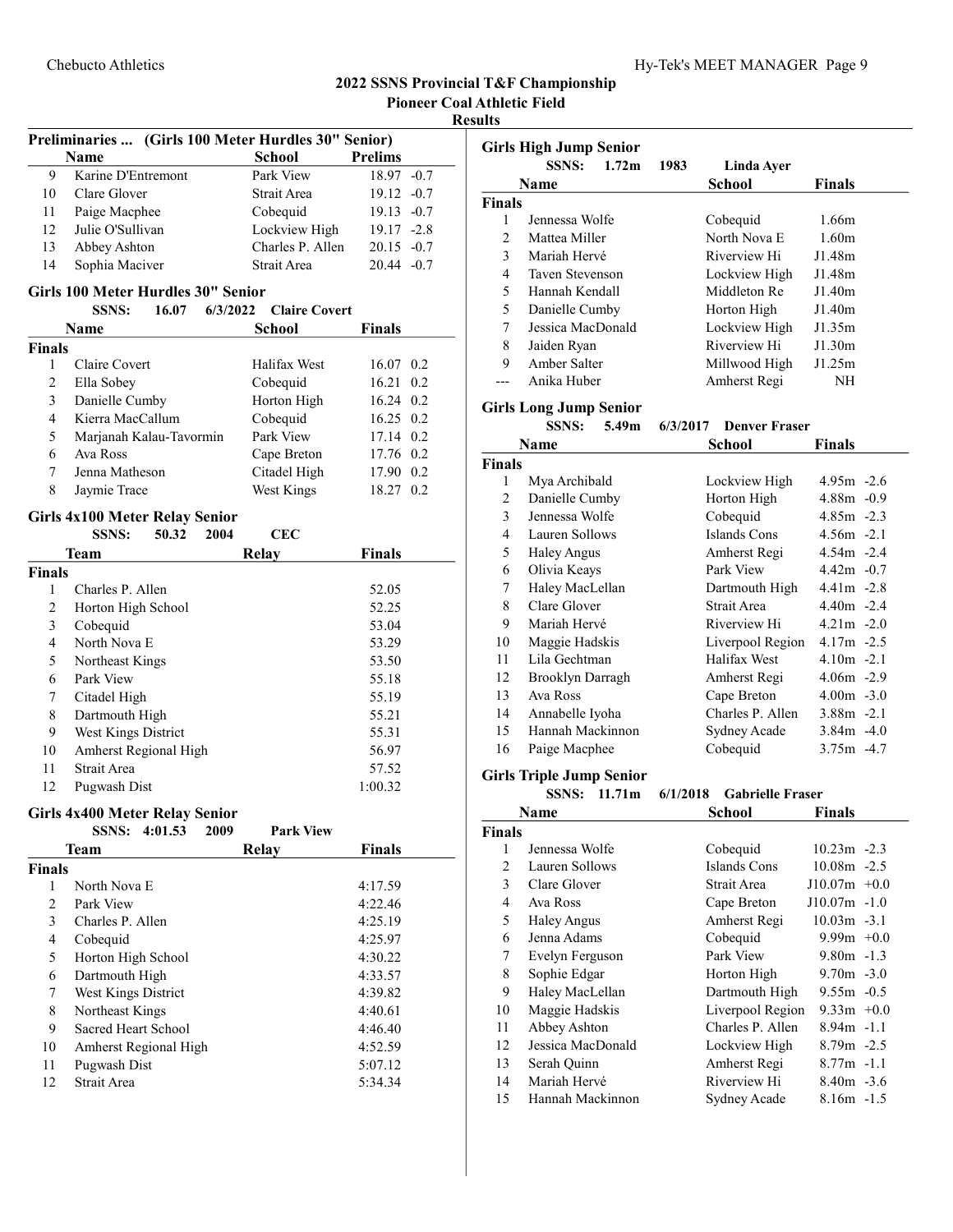Pioneer Coal Athletic Field

#### Results

|               | <b>Girls Shot Put 4kg Senior</b> |                  |                   |
|---------------|----------------------------------|------------------|-------------------|
|               | <b>SSNS:</b><br>13.26m<br>2010   | Chelsea Whalen   |                   |
|               | Name                             | School           | Finals            |
| <b>Finals</b> |                                  |                  |                   |
| 1             | Abisola Oshikoya                 | Cobequid         | 9.17m             |
| 2             | Abby Lundy                       | Middleton Re     | 9.12m             |
| 3             | Madison Denton                   | South Colchester | 8.90 <sub>m</sub> |
| 4             | Autumn Atkinson                  | Bridgetown R     | 8.60 <sub>m</sub> |
| 5             | Annie Maltby                     | Strait Area      | 8.50 <sub>m</sub> |
| 6             | Sophia Hatt                      | Park View        | 8.14m             |
| 7             | Isabel McEwing                   | Cobequid         | 8.13 <sub>m</sub> |
| 8             | Sophie Maunder                   | Halifax West     | 7.87 <sub>m</sub> |
| 9             | Kaye Hart                        | Cape Breton      | 7.28 <sub>m</sub> |
| 10            | Brooklyn Darragh                 | Amherst Regi     | 7.19m             |
| 11            | Maggie Hadskis                   | Liverpool Region | 7.02 <sub>m</sub> |

# Girls Discus Throw 1kg Senior

|        | SSNS:            | 41.92m | 2012 | Kayla Gallagher  |                    |
|--------|------------------|--------|------|------------------|--------------------|
|        | Name             |        |      | School           | Finals             |
| Finals |                  |        |      |                  |                    |
| 1      | Sara Scott       |        |      | Dalbrae Acad     | 26.95m             |
| 2      | Jordyn Ferguson  |        |      | Northumberla     | 26.88m             |
| 3      | Abbey Ashton     |        |      | Charles P. Allen | 26.24m             |
| 4      | Zoe Schwan       |        |      | Yarmouth Con.    | 23.62m             |
| 5      | Maggie Hadskis   |        |      | Liverpool Region | 23.18m             |
| 6      | Madison Denton   |        |      | South Colchester | 22.50m             |
| 7      | Annie Maltby     |        |      | Strait Area      | 21.64m             |
| 8      | Léarose Aucoin   |        |      | École Nda        | 21.01m             |
| 9      | Abbey Aucoin     |        |      | Dartmouth High   | 19.93 <sub>m</sub> |
| 10     | Kaye Hart        |        |      | Cape Breton      | 19.91m             |
| 11     | Isabel McEwing   |        |      | Cobequid         | 19.55m             |
| 12     | Abisola Oshikoya |        |      | Cobequid         | 19.22m             |
| 13     | Sophie Maunder   |        |      | Halifax West     | 17.85m             |
| 14     | Liv Woloshyn     |        |      | West Kings       | 17.83m             |
| 15     | Sophia Hatt      |        |      | Park View        | 16.62m             |

#### Girls Javelin Throw 600g Senior

|               | <b>SSNS:</b><br>44.20m<br>2010 | Chelsea Whalen   |               |
|---------------|--------------------------------|------------------|---------------|
|               | Name                           | School           | <b>Finals</b> |
| <b>Finals</b> |                                |                  |               |
| 1             | Julia Konigshofer              | Lockview High    | 38.23m        |
| 2             | Hailey Tanner                  | Charles P. Allen | 31.23m        |
| 3             | Taylor Johnson                 | Park View        | 30.94m        |
| 4             | Eve Smith                      | Annapolis We     | 28.01m        |
| 5             | Jordyn Ferguson                | Northumberla     | 27.88m        |
| 6             | Annie Maltby                   | Strait Area      | 27.29m        |
| 7             | Dani Donkin                    | Cobequid         | 27.24m        |
| 8             | Julia Cameron                  | Cobequid         | 23.23m        |
| 9             | Sophie Maunder                 | Halifax West     | 22.34m        |
| 10            | Keira Dimmell                  | West Kings       | 22.15m        |
| 11            | Lacey Langford                 | Northumberla     | 22.03m        |
| 12            | Ava Ross                       | Cape Breton      | 20.86m        |
| 13            | Georgie Coates                 | Annapolis We     | 20.76m        |
| 14            | Léarose Aucoin                 | École Nda        | 19.22m        |
|               |                                |                  |               |

|               | Name                   | <b>School</b>       | <b>Finals</b> |
|---------------|------------------------|---------------------|---------------|
| <b>Finals</b> |                        |                     |               |
| 1             | Bella MacKenzie        | St. Agnes Jr.       | $16.93 - 1.7$ |
| 2             | Maliah Lucas           | Harold T Barrett    | $19.59 - 1.7$ |
| 3             | Lily Gannett           | Bicentennial        | $20.04 -1.7$  |
| 4             | <b>Brooklyn Willis</b> | <b>Astral Drive</b> | $20.23 -1.7$  |
| 5             | Nevada Gaval           | Bridgetown R        | $21.29 -1.7$  |
| 6             | Tayla Serino           | <b>Berwick</b>      | $21.67 - 1.7$ |
| 7             | Alyssa Brown           | Middleton Re        | $23.22 -1.7$  |
| 8             | Kaylee Acker           | Barrington M        | $23.79 - 1.7$ |

#### Girls Long Jump 3 jumps Supported Junior

|                | Name            | <b>School</b>       | <b>Finals</b> |
|----------------|-----------------|---------------------|---------------|
| <b>Finals</b>  |                 |                     |               |
|                | Bella MacKenzie | St. Agnes Jr.       | $2.19m$ NWI   |
| $\mathfrak{D}$ | Nevada Gaval    | Bridgetown R        | $2.16m$ NWI   |
| 3              | Ami Barney      | Middleton Re        | $1.67m$ NWI   |
| 4              | Tayla Serino    | Berwick             | $1.52m$ NWI   |
| 5              | Destiny Kemmis  | Middleton Re        | $1.40m$ NWI   |
| 6              | Claire Simms    | Madeline Symond     | $1.34m$ NWI   |
| 7              | Jorja Maccullum | <b>Astral Drive</b> | $1.14m$ NWI   |

# Girls Shot Put 3kg-3 throws Supported Junior

|                | <b>Name</b>     | <b>School</b>    | <b>Finals</b>     |
|----------------|-----------------|------------------|-------------------|
| <b>Finals</b>  |                 |                  |                   |
|                | Nevada Gaval    | Bridgetown R     | 4.95m             |
| $\mathfrak{D}$ | Bella MacKenzie | St. Agnes Jr.    | 4.86m             |
| 3              | Ami Barney      | Middleton Re     | 4.64 <sub>m</sub> |
| 4              | Rhya Fredericks | Five Bridges Jun | 4.42m             |
| 5              | Sophie Fougere  | Gaetzbrook       | 4.38 <sub>m</sub> |
| 6              | Alyssa Brown    | Middleton Re     | 4.05m             |
|                | Gracie Lewis    | South Colchester | 2.20 <sub>m</sub> |

# Girls 100 Meter Dash Supported Senior

|               | Name                     | <b>School</b>    | <b>Finals</b> |
|---------------|--------------------------|------------------|---------------|
| <b>Finals</b> |                          |                  |               |
|               | Drew Warkentin           | J.L. Ilsley      | $16.86 - 1.2$ |
| 2             | Mika Conrad              | Liverpool Region | $17.58 - 1.2$ |
| 3             | Emma Wentzell            | Liverpool Region | 17.94 -0.2    |
| 4             | Tatyanna Turner-Gerrior  | Cobequid         | $18.41 - 1.2$ |
| 5             | Hailey Smith             | Millwood High    | $18.52 - 1.2$ |
| 6             | <b>Emily Mazur</b>       | Oxford Regio     | 18.89 -1.2    |
|               | Montana Wright           | South Colchester | $19.53 - 0.2$ |
| 8             | <b>Braelyn Robichaud</b> | South Colchester | $19.68 - 0.2$ |

# Girls Long Jump 3 jumps Supported Senior

|               | Name                    | <b>School</b>    | <b>Finals</b> |
|---------------|-------------------------|------------------|---------------|
| <b>Finals</b> |                         |                  |               |
|               | Chloe Stoddart          | Bridgetown R     | $2.83m$ NWI   |
| $\mathcal{D}$ | Mika Conrad             | Liverpool Region | $2.81m$ NWI   |
| 3             | Emma Wentzell           | Liverpool Region | $2.74m$ NWI   |
| 4             | Hailey Smith            | Millwood High    | $2.66m$ NWI   |
| 5             | Tatyanna Turner-Gerrior | Cobequid         | $2.62m$ NWI   |
| 6             | Braelyn Robichaud       | South Colchester | $2.36m$ NWI   |
|               | <b>Emily Mazur</b>      | Oxford Regio     | $2.09m$ NWI   |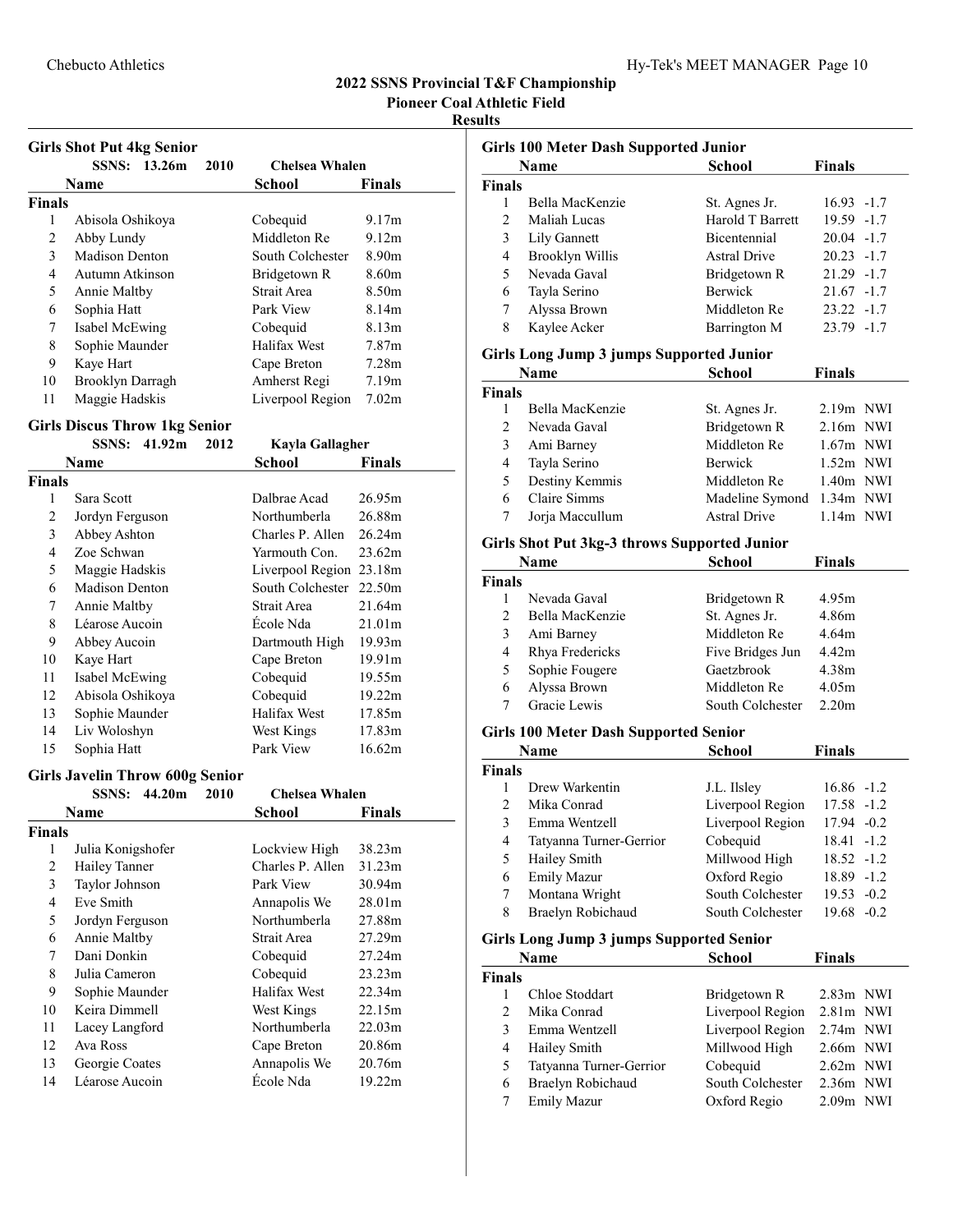# Resu

|               |                                   |       |      | Finals  (Girls Long Jump 3 jumps Supported Senior)   |                   |
|---------------|-----------------------------------|-------|------|------------------------------------------------------|-------------------|
|               | <b>Name</b>                       |       |      | <b>School</b>                                        | <b>Finals</b>     |
| 8             | Aiya Peters                       |       |      | Park View                                            | 1.88m NWI         |
| 9             | Molly Conrad                      |       |      | North Nova E                                         | 1.59m NWI         |
|               |                                   |       |      | <b>Girls Shot Put 3kg-3 throws Supported Senior</b>  |                   |
|               | Name                              |       |      | <b>School</b>                                        | Finals            |
| <b>Finals</b> |                                   |       |      |                                                      |                   |
| 1             | Chloe Stoddart                    |       |      | Bridgetown R                                         | 7.31 <sub>m</sub> |
| 2             | Montana Wright                    |       |      | South Colchester                                     | 6.44m             |
| 3             | Emma Wentzell                     |       |      | Liverpool Region                                     | 6.41 <sub>m</sub> |
| 4             | Mika Conrad                       |       |      | Liverpool Region                                     | 6.18m             |
| 5             | Hailey Smith                      |       |      | Millwood High                                        | 5.84m             |
| 6             | Aiya Peters                       |       |      | Park View                                            | 5.80m             |
| 7             | Emily Mazur                       |       |      | Oxford Regio                                         | 5.16m             |
| 8             | Aleshia Knockwood                 |       |      | East Antigonish                                      | 4.86m             |
| 9             | Tatyanna Turner-Gerrior           |       |      | Cobequid                                             | 4.70 <sub>m</sub> |
| 10            | Ashley Spicer                     |       |      | Halifax West                                         | 4.00 <sub>m</sub> |
|               |                                   |       |      | Girls Shot Put 3kg-3 throws Ambulatory Para Athletes |                   |
|               | <b>Name</b>                       |       |      | <b>School</b>                                        | Finals            |
| <b>Finals</b> |                                   |       |      |                                                      |                   |
| 1             | Clare Boudreau                    |       |      | Amherst Regi                                         | 4.41m             |
|               | <b>Boys 100 Meter Dash Junior</b> |       |      |                                                      |                   |
|               | <b>SSNS:</b>                      | 11.59 | 2016 | <b>Braden Gray</b>                                   |                   |
|               | <b>Ties:</b>                      | 11.50 | 1995 | <b>Nick Smith (hand)</b>                             |                   |
|               | Name                              |       |      | School                                               | <b>Prelims</b>    |
|               | <b>Preliminaries</b>              |       |      |                                                      |                   |
| 1             | Ethan Wolfe                       |       |      | Central Col                                          | 12.72QNWI         |
| 2             | Deaglan Nichol                    |       |      | Halifax Central                                      | 13.00QNWI         |
| 3             | Henry Raymond                     |       |      | St. Agnes Jr.                                        | 12.92QNWI         |
| 4             | Colin Legge                       |       |      | South Colchester                                     | 13.22QNWI         |
| 5             | Taylor Demone                     |       |      | Hebbville                                            | 13.06QNWI         |
| 6             | Nathan Mulholland                 |       |      | Rocky Lake Jr                                        | 13.23QNWI         |
| 7             | Jack Whitewick                    |       |      | Coldbrook & Dist                                     | 13.19q NWI        |
| 8             | <b>Elliot Todd</b>                |       |      | Malcolm Munr                                         | 13.36q NWI        |
| 9             | Jackson Sparks                    |       |      | <b>Astral Drive</b>                                  | 13.42 NWI         |
| 10            | Mattieu Deviller                  |       |      | Par-en-Bas                                           | 13.68 NWI         |
| 11            | Aidan Swansburg                   |       |      | Lockeport                                            | 13.77 NWI         |
| 12            | Olan Van Zutphen                  |       |      | Whycocomagh                                          | 13.77 NWI         |
| 13            | Gil Colborne                      |       |      | Redcliffe Middle                                     | 13.81<br>NWI      |
| 14            | Jimi Day                          |       |      | Pugwash Dist                                         | 13.84 NWI         |
| 15            | Kyle Moore                        |       |      | Malcolm Munr                                         | 14.05 NWI         |
|               | <b>Boys 100 Meter Dash Junior</b> |       |      |                                                      |                   |
|               | SSNS:                             | 11.59 | 2016 | <b>Braden Gray</b>                                   |                   |
|               | <b>Ties:</b>                      | 11.50 | 1995 | <b>Nick Smith (hand)</b>                             |                   |
|               | Name                              |       |      | <b>School</b>                                        | <b>Finals</b>     |
| <b>Finals</b> |                                   |       |      |                                                      |                   |
| 1             | Ethan Wolfe                       |       |      | Central Col                                          | 12.45<br>$-1.5$   |
| 2             | Deaglan Nichol                    |       |      | Halifax Central                                      | 12.63<br>$-1.5$   |
| 3             | Henry Raymond                     |       |      | St. Agnes Jr.                                        | 12.76<br>$-1.5$   |
| 4             | Taylor Demone                     |       |      | Hebbville                                            | 12.77<br>$-1.5$   |
| 5             | Nathan Mulholland                 |       |      | Rocky Lake Jr                                        | 12.85<br>$-1.5$   |
| 6             | Colin Legge                       |       |      | South Colchester                                     | 12.94<br>$-1.5$   |
|               |                                   |       |      |                                                      |                   |

| ults                |                                                   |       |      |                                    |                             |
|---------------------|---------------------------------------------------|-------|------|------------------------------------|-----------------------------|
| 7                   | <b>Elliot Todd</b>                                |       |      | Malcolm Munr                       | $13.27 - 1.5$               |
|                     | Jack Whitewick                                    |       |      | Coldbrook & Dist                   | $DNF -1.5$                  |
|                     |                                                   |       |      |                                    |                             |
|                     | <b>Boys 200 Meter Dash Junior</b><br><b>SSNS:</b> | 24.26 | 2005 |                                    |                             |
|                     | <b>Ties:</b>                                      | 24.10 |      | <b>Cameron Veinot</b>              |                             |
|                     |                                                   |       | 1984 | <b>Derek Dempster (hand)</b>       |                             |
|                     | Name                                              |       |      | School                             | <b>Prelims</b>              |
| 1                   | <b>Preliminaries</b><br>Ethan Wolfe               |       |      | Central Col                        |                             |
| 2                   | Henry Raymond                                     |       |      |                                    | 25.80Q-2.2                  |
| 3                   | Nathan Larue                                      |       |      | St. Agnes Jr.<br>Clayton Park Jr.  | 26.72Q-2.1                  |
|                     |                                                   |       |      | A.J. Smeltze                       | 26.78Q-2.2                  |
| 4                   | Wyatt Thurston<br><b>Elliot Todd</b>              |       |      | Malcolm Munr                       | 27.31Q-2.1                  |
| 5<br>6              | David Paul                                        |       |      | Tamarac Educ                       | 27.10Q-2.2                  |
|                     |                                                   |       |      | Hebbyille                          | 27.52Q-2.1                  |
| 7<br>$\,$ $\,$      | Taylor Demone                                     |       |      |                                    | 27.26q-2.2                  |
|                     | Aidan Swansburg<br>Sam Stoddart                   |       |      | Lockeport                          | 27.42q-2.2                  |
| 9                   |                                                   |       |      | Bridgetown R<br>Par-en-Bas         | 27.58 -2.1<br>$27.75 - 2.1$ |
| 10                  | Mattieu Deviller                                  |       |      | New Glasgow                        |                             |
| 11                  | Isaac Boudreau                                    |       |      | Redcliffe Middle                   | $28.02 -2.1$                |
| 12                  | Gil Colborne                                      |       |      |                                    | $28.18 - 2.2$               |
| 13                  | Kyle Moore                                        |       |      | Malcolm Munr                       | $28.24 -2.1$                |
| 14<br>15            | Olan Van Zutphen                                  |       |      | Whycocomagh<br>Central Col         | 28.37 -2.2<br>$28.65 - 2.2$ |
|                     | Malky Murphy                                      |       |      |                                    |                             |
|                     | <b>Boys 200 Meter Dash Junior</b>                 |       |      |                                    |                             |
|                     | <b>SSNS:</b>                                      | 24.26 | 2005 | <b>Cameron Veinot</b>              |                             |
|                     | <b>Ties:</b>                                      | 24.10 | 1984 | <b>Derek Dempster (hand)</b>       |                             |
|                     | Name                                              |       |      | School                             | <b>Finals</b>               |
| <b>Finals</b>       |                                                   |       |      |                                    |                             |
| 1                   | Ethan Wolfe                                       |       |      | Central Col                        | 25.47 -0.7                  |
|                     |                                                   |       |      |                                    |                             |
| 2                   | Henry Raymond                                     |       |      | St. Agnes Jr.                      | $26.03 - 0.7$               |
| 3                   | Nathan Larue                                      |       |      | Clayton Park Jr.                   | $26.29 - 0.7$               |
| 4                   | Wyatt Thurston                                    |       |      | A.J. Smeltze                       | $26.50 - 0.7$               |
| 5                   | Elliot Todd                                       |       |      | Malcolm Munr                       | $26.63 - 0.7$               |
| 6                   | David Paul                                        |       |      | Tamarac Educ                       | $27.18 - 0.7$               |
| 7                   | Taylor Demone                                     |       |      | Hebbville                          | $27.26 -0.7$                |
| 8                   | Aidan Swansburg                                   |       |      | Lockeport                          | $27.52 -0.7$                |
|                     |                                                   |       |      |                                    |                             |
|                     | <b>Boys 400 Meter Dash Junior</b>                 |       |      |                                    |                             |
|                     | SSNS:                                             | 53.72 | 2013 | <b>Barrett Dachyshyn</b>           |                             |
|                     | Name                                              |       |      | School                             | <b>Prelims</b>              |
| 1                   | <b>Preliminaries</b>                              |       |      |                                    |                             |
| 2                   | Owen MacGillivray<br>Connor Amero                 |       |      | Rocky Lake Jr                      | 58.65Q                      |
|                     |                                                   |       |      | Evangeline MS                      | 59.54Q                      |
| $\mathfrak{Z}$<br>4 | Christopher Sneddon-Simi<br>Sam Stoddart          |       |      | Gorsebrook Jr.                     | 1:01.17Q                    |
|                     | Gavin Beseau                                      |       |      | Bridgetown R<br>Rive-Sud           | 1:01.53Q                    |
| 5<br>6              | Alfred Lai                                        |       |      |                                    | 1:01.56Q                    |
| 7                   | Jimi Day                                          |       |      | Rocky Lake Jr                      | 1:01.68Q                    |
|                     | Declan O'Blenis                                   |       |      | Pugwash Dist<br><b>EB</b> Chandler | 1:01.65q                    |
| 8<br>9              | Cooper Macneil                                    |       |      | Tamarac Educ                       | 1:02.25q<br>1:02.45         |
| 10                  | Edwin Siller                                      |       |      | <b>Sacred Heart</b>                | 1:02.57                     |
| 11                  | Noah Ogden                                        |       |      | Truro Middle                       | 1:03.43                     |
| 12                  | Isaac Boudreau                                    |       |      | New Glasgow                        | 1:03.56                     |
| 13                  | Navarre Gallant                                   |       |      | Bayview                            | 1:04.14                     |
| 14                  | Craig Duchesne                                    |       |      | Malcolm Munr                       | 1:05.71                     |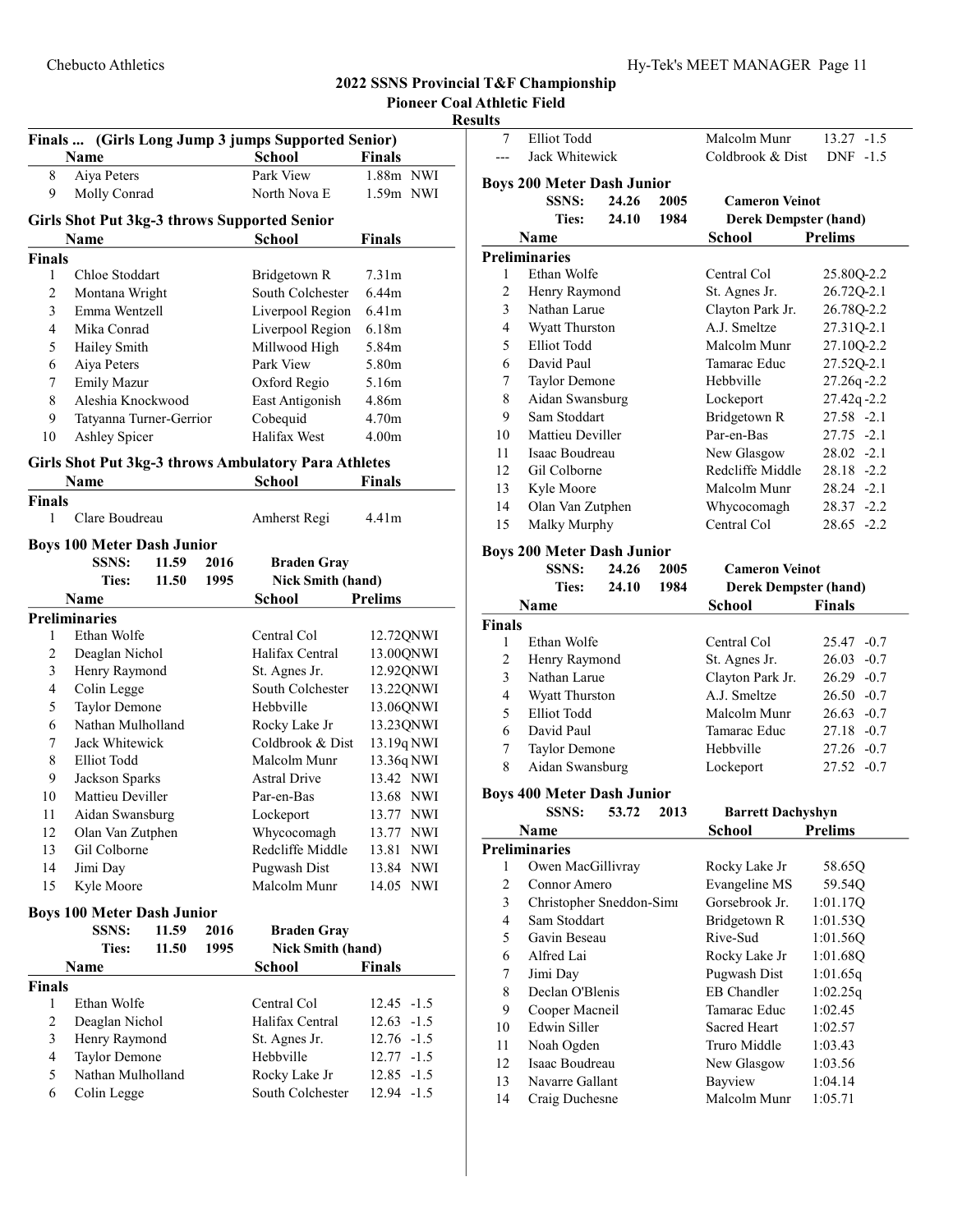Pioneer Coal Athletic Field

# Results

|               | Preliminaries  (Boys 400 Meter Dash Junior)                             |                          |                |
|---------------|-------------------------------------------------------------------------|--------------------------|----------------|
|               | Name                                                                    | <b>School</b>            | <b>Prelims</b> |
| 15            | Sam Trenholm                                                            | <b>Bayview Educ</b>      | 1:05.94        |
| 16            | <b>Grant Rankin</b>                                                     | <b>Bayview Educ</b>      | 1:06.87        |
|               | <b>Boys 400 Meter Dash Junior</b>                                       |                          |                |
|               | <b>SSNS:</b><br>53.72<br>2013                                           | <b>Barrett Dachyshyn</b> |                |
|               | <b>Name</b>                                                             | School                   | Finals         |
| <b>Finals</b> |                                                                         |                          |                |
| 1             | Owen MacGillivray                                                       | Rocky Lake Jr            | 58.10          |
| 2             | Connor Amero                                                            | <b>Evangeline MS</b>     | 59.24          |
| 3             | Gavin Beseau                                                            | Rive-Sud                 | 1:00.13        |
| 4             | Jimi Day                                                                | Pugwash Dist             | 1:00.89        |
| 5             | Alfred Lai                                                              | Rocky Lake Jr            | 1:01.25        |
| 6             | Christopher Sneddon-Simi                                                | Gorsebrook Jr.           | 1:01.55        |
| 7             | Sam Stoddart                                                            | Bridgetown R             | 1:01.94        |
| 8             | Declan O'Blenis                                                         | <b>EB</b> Chandler       | 1:07.34        |
|               |                                                                         |                          |                |
|               | <b>Boys 800 Meter Run Junior</b><br><b>SSNS:</b><br>2:04.93<br>6/4/2016 | <b>Camden Springer</b>   |                |
|               | Name                                                                    | School                   | <b>Finals</b>  |
| <b>Finals</b> |                                                                         |                          |                |
| 1             | Connor Amero                                                            | Evangeline MS            | 2:16.80        |
| 2             | Cohen Hawes                                                             | Madeline Symond 2:18.91  |                |
| 3             | Christopher Sneddon-Simi                                                | Gorsebrook Jr.           | 2:19.26        |
| 4             | David Ackerman                                                          | Oxford School            |                |
|               |                                                                         |                          | 2:20.52        |
| 5             | Alex Arsenault                                                          | Malcolm Munr             | 2:22.90        |
| 6             | Calder MacKenzie                                                        | St. Andrew               | 2:23.86        |
| 7             | Lucas Stanton                                                           | Islands Cons             | 2:26.87        |
| 8             | Gavin Beseau                                                            | Rive-Sud                 | 2:28.15        |
| 9             | Thomas Maceachern                                                       | École Pomquet            | 2:30.61        |
| 10            | Harvey Hadley                                                           | Evangeline MS            | 2:31.73        |
| 11            | <b>Grant Rankin</b>                                                     | <b>Bayview Educ</b>      | 2:39.28        |
| 12            | Luke Macdonnell                                                         | Tamarac Educ             | 2:47.97        |
| 13            | Josh Wood                                                               | New Glasgow              | 3:06.96        |
|               | <b>Boys 1500 Meter Run Junior</b>                                       |                          |                |
|               | 4:19.71<br>SSNS:<br>2009                                                | <b>Mike Tate</b>         |                |
|               | <b>Name</b>                                                             | School                   | Finals         |
| <b>Finals</b> |                                                                         |                          |                |
| 1             | Connor Amero                                                            | <b>Evangeline MS</b>     | 4:38.09        |
| 2             | Cohen Hawes                                                             | Madeline Symond 4:41.70  |                |
| 3             | Drew Sanderson                                                          | Halifax Grammar 4:45.98  |                |
| 4             | David Ackerman                                                          | Oxford School            | 4:50.02        |
| 5             | Calder MacKenzie                                                        | St. Andrew               | 4:52.05        |
| 6             | Luke MacLean                                                            | West Pictou              | 4:52.22        |
| 7             | Alex Arsenault                                                          | Malcolm Munr             | 4:52.38        |
| 8             | Ewan MacDonald                                                          | Ridgecliff               | 4:52.70        |
| 9             | <b>Andrew Jones</b>                                                     | St. Andrew               | 5:11.47        |
| 10            | Josh Wood                                                               | New Glasgow              | 5:13.06        |
| 11            | Chris Coggins                                                           | Maple Grove Ed.          | 5:13.08        |
| 12            | Max Barry                                                               | Bayview                  | 5:14.07        |
| 13            | Luke Macdonnell                                                         | Tamarac Educ             | 5:14.54        |
| 14            | <b>Grant Rankin</b>                                                     | <b>Bayview Educ</b>      | 5:23.28        |
| 15            | Cash Ryan                                                               | Malcolm Munr             | 5:32.66        |

|               | SSNS: 9:15.14<br>2011 | <b>Tobias Wolter</b>      |          |
|---------------|-----------------------|---------------------------|----------|
|               | Name                  | School                    | Finals   |
| <b>Finals</b> |                       |                           |          |
| 1             | Connor Amero          | Evangeline MS             | 9:55.43  |
| 2             | Cohen Hawes           | Madeline Symond 0:04.24   |          |
| 3             | David Ackerman        | Oxford School 10:18.49    |          |
| 4             | Evan Ren              | Ellenvale Jr. $10:23.12$  |          |
| 5             | Ewan MacDonald        | Ridgecliff                | 10:24.18 |
| 6             | Calder MacKenzie      | St. Andrew 10:29.14       |          |
| 7             | Josh Wood             | New Glasgow $10:52.36$    |          |
| 8             | Alex Arsenault        | Malcolm Munr 10:53.06     |          |
| 9             | Sam Stoddart          | Bridgetown R              | 10:54.91 |
| 10            | Will Tipton           | Shelburne Region11:11.51  |          |
| 11            | William Nowe          | Bluenose Academ 1:31.74   |          |
| 12            | Grant Rankin          | Bayview Educ 11:38.57     |          |
| 13            | Adrien Rioux          | EB Chandler 12:00.36      |          |
| 14            | Alex Cook             | Redcliffe Middle 12:04.03 |          |
| 15            | Gabriel Ritcey        | Riverside El              | 12:50.91 |

#### Boys 80 Meter Hurdles 30" Junior

|                | <b>SSNS:</b>          | 13.18 | 6/3/2022 Lavell Gray |                 |
|----------------|-----------------------|-------|----------------------|-----------------|
|                | Name                  |       | School               | <b>Prelims</b>  |
|                | <b>Preliminaries</b>  |       |                      |                 |
|                | Leo Mont              |       | Rocky Lake Jr        | 13.43Q-2.5      |
| $\overline{c}$ | Lavell Gray           |       | Rockingstone         | 13.43Q-2.0      |
| 3              | Isaac Boudreau        |       | New Glasgow          | 13.48Q-2.0      |
| 4              | Nathan Mulholland     |       | Rocky Lake Jr        | 14.40Q-2.5      |
| 5              | Jacoby MacDonald      |       | Rocky Lake Jr        | 14.31Q-2.0      |
| 6              | Harvey Hadley         |       | Evangeline MS        | 14.56Q-2.5      |
| 7              | Kurtis Harper         |       | Chester Area Mid     | $14.74q - 2.0$  |
| 8              | Aidan Swansburg       |       | Lockeport            | $14.95q - 2.0$  |
| 9              | David Paul            |       | Tamarac Educ         | 15.47 -2.5      |
| 10             | <b>Emmett Joudrey</b> |       | Redcliffe Middle     | $15.63 -2.5$    |
| 11             | William Langdon       |       | Tamarac Educ         | $16.12 -2.0$    |
| 12             | Theo McConkey         |       | Bible Hill           | 16.44 -2.5      |
| 13             | Coltrane Hughes       |       | Wolfville School     | 16.86 -2.5      |
| 14             | Gabe Lorette          |       | Musquodoboit Ru      | 17.00<br>$-2.5$ |
| 15             | Kyle Levesconte       |       | Bayview Educ         | 17.59 -2.0      |

# Boys 80 Meter Hurdles 30" Junior

|               | Name              | <b>School</b>    | <b>Finals</b> |
|---------------|-------------------|------------------|---------------|
| <b>Finals</b> |                   |                  |               |
|               | Lavell Gray       | Rockingstone     | $13.18 - 1.8$ |
| 2             | Leo Mont          | Rocky Lake Jr    | $13.22 - 1.8$ |
| $\mathbf{3}$  | Nathan Mulholland | Rocky Lake Jr    | $13.63 - 1.8$ |
| 4             | Jacoby MacDonald  | Rocky Lake Jr    | $14.23 - 1.8$ |
| 5             | Aidan Swansburg   | Lockeport        | $14.53 - 1.8$ |
| 6             | Kurtis Harper     | Chester Area Mid | $14.96 - 1.8$ |
|               | Harvey Hadley     | Evangeline MS    | $15.64 - 1.8$ |
|               | Isaac Boudreau    | New Glasgow      | $-1.8$        |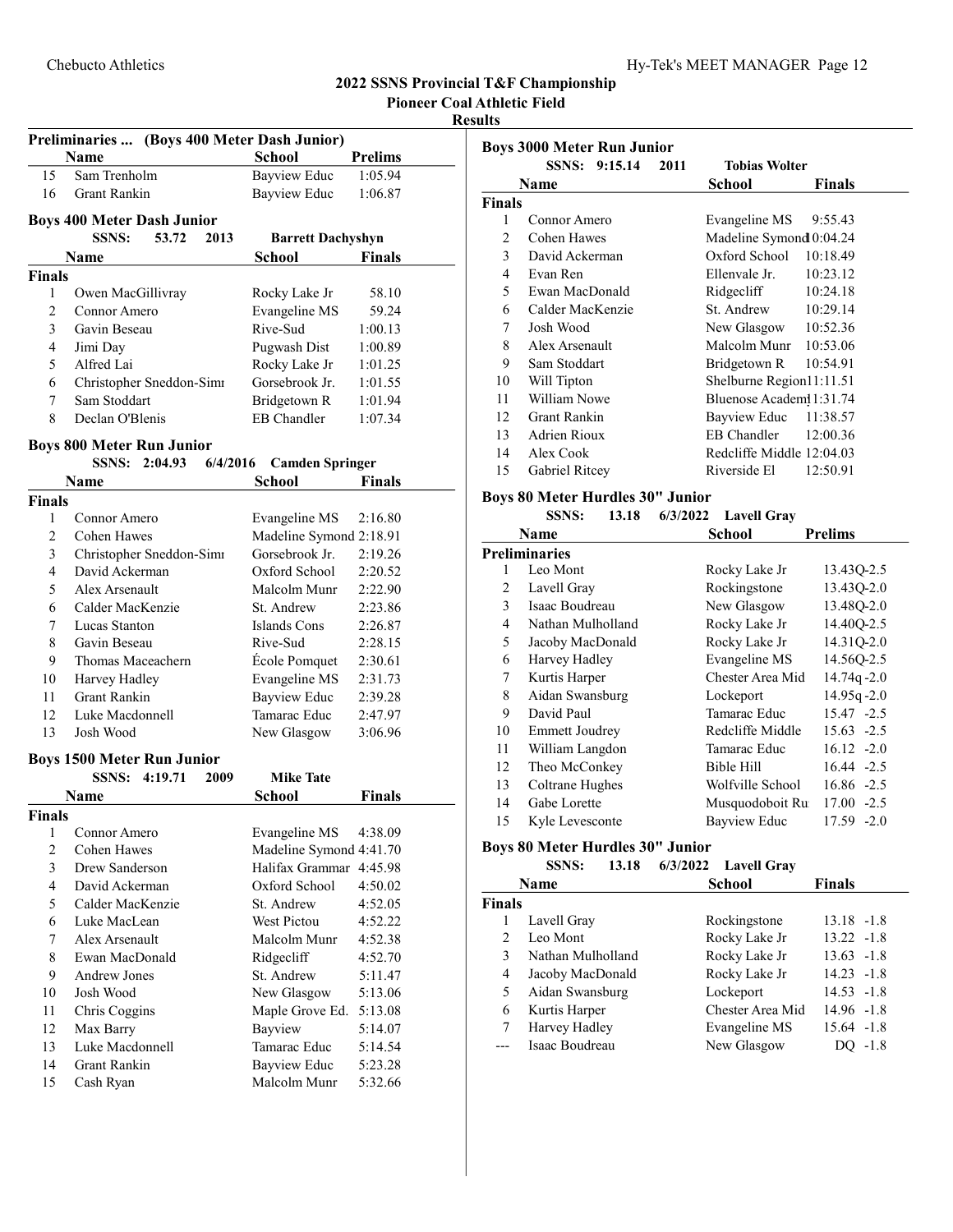13 Blake White South Colchester J1.30m 14 William Langdon Tamarac Educ J1.30m

#### 2022 SSNS Provincial T&F Championship Pioneer Coal Athletic Field

#### Results

|                                                        | <b>Boys 4x100 Meter Relay Junior</b><br>48.40<br><b>SSNS:</b><br>1990<br><b>Astral Drive (hand)</b> |                                               |  |  |  |  |
|--------------------------------------------------------|-----------------------------------------------------------------------------------------------------|-----------------------------------------------|--|--|--|--|
|                                                        | Team                                                                                                | <b>Finals</b><br>Relay                        |  |  |  |  |
| <b>Finals</b>                                          |                                                                                                     |                                               |  |  |  |  |
| 1                                                      | Rocky Lake Jr                                                                                       | 50.92                                         |  |  |  |  |
| $\overline{c}$                                         | Madeline Symonds                                                                                    | 52.04                                         |  |  |  |  |
| 3                                                      | Chester Area Mid                                                                                    | 52.15                                         |  |  |  |  |
| 4                                                      | Georges P. V                                                                                        | 53.34                                         |  |  |  |  |
| 5                                                      | St. Agnes Junior High                                                                               | 53.64                                         |  |  |  |  |
| 6                                                      | Bayview                                                                                             | 54.09                                         |  |  |  |  |
| 7                                                      | F.H. MacDona                                                                                        | 54.17                                         |  |  |  |  |
| 8                                                      | Central Col                                                                                         | 54.44                                         |  |  |  |  |
| 9                                                      | Truro Middle School                                                                                 | 54.47                                         |  |  |  |  |
| 10                                                     | <b>EB</b> Chandler                                                                                  | 54.48                                         |  |  |  |  |
| 11                                                     | Hebbville Academy                                                                                   | 54.98                                         |  |  |  |  |
| 12                                                     | West Hants Mid.                                                                                     | 55.70                                         |  |  |  |  |
| 13                                                     | Tamarac Educ                                                                                        | 56.01                                         |  |  |  |  |
| 14                                                     | Whycocomagh                                                                                         | 1:01.96                                       |  |  |  |  |
| 15                                                     | <b>Baddeck Academy</b>                                                                              | 1:02.13                                       |  |  |  |  |
|                                                        | <b>Boys 4x400 Meter Relay Junior</b>                                                                |                                               |  |  |  |  |
| SSNS: 3:48.10<br>2013<br><b>Halifax Central Junior</b> |                                                                                                     |                                               |  |  |  |  |
|                                                        | Team                                                                                                | Relay<br><b>Finals</b>                        |  |  |  |  |
| <b>Finals</b>                                          |                                                                                                     |                                               |  |  |  |  |
| 1                                                      | Rocky Lake Jr                                                                                       | 4:06.47                                       |  |  |  |  |
| 2                                                      | Chester Area Mid                                                                                    | 4:18.46                                       |  |  |  |  |
| 3                                                      | Bayview                                                                                             | 4:18.71                                       |  |  |  |  |
| 4                                                      | Madeline Symonds                                                                                    | 4:19.71                                       |  |  |  |  |
| 5                                                      | St. Agnes Junior High                                                                               | 4:19.93                                       |  |  |  |  |
| 6                                                      | Five Bridges Jun                                                                                    | 4:25.59                                       |  |  |  |  |
| 7                                                      | Truro Middle School                                                                                 | 4:26.95                                       |  |  |  |  |
| 8                                                      | Tamarac Educ                                                                                        | J4:30.40                                      |  |  |  |  |
| 9                                                      | St. Andrew                                                                                          | J4:30.40                                      |  |  |  |  |
| 10                                                     | West Hants Mid.                                                                                     | 4:33.59                                       |  |  |  |  |
| 11                                                     | New Glasgow Academy                                                                                 | 4:38.11                                       |  |  |  |  |
| 12                                                     | EB Chandler                                                                                         | 4:39.36                                       |  |  |  |  |
| 13                                                     | Whycocomagh                                                                                         | 5:23.69                                       |  |  |  |  |
|                                                        | Evangeline MS                                                                                       | DO                                            |  |  |  |  |
|                                                        |                                                                                                     |                                               |  |  |  |  |
|                                                        | Boys High Jump Junior<br><b>SSNS:</b><br>1.77m<br>2004                                              | <b>Brandon Mallally</b>                       |  |  |  |  |
|                                                        | Name                                                                                                | <b>School</b><br><b>Finals</b>                |  |  |  |  |
| <b>Finals</b>                                          |                                                                                                     |                                               |  |  |  |  |
| 1                                                      | Donovan Jay                                                                                         | Five Bridges Jun<br>J1.72m                    |  |  |  |  |
| $\overline{2}$                                         | Seth Evans                                                                                          | Chester Area Mid<br>J1.60m                    |  |  |  |  |
|                                                        |                                                                                                     | Elizabeth Suther<br>J1.55m                    |  |  |  |  |
| 3                                                      | Logan Ferrar Foote                                                                                  | Leslie Thomas<br>J1.55m                       |  |  |  |  |
| 4                                                      | Grady Cogan                                                                                         |                                               |  |  |  |  |
| 5                                                      | Keegan Shearer<br>Noah Bowden                                                                       | Bible Hill<br>J1.50m                          |  |  |  |  |
| 5                                                      |                                                                                                     | F.H. MacDona<br>J1.50m                        |  |  |  |  |
| 7                                                      | Evan Davis                                                                                          | <b>Astral Drive</b><br>J1.50m                 |  |  |  |  |
| 8                                                      | Rhys MacKenzie                                                                                      | J1.45m<br>Drumlin Heights<br>Chester Area Mid |  |  |  |  |
| 9                                                      | Kurtis Harper                                                                                       | J1.45m                                        |  |  |  |  |
| 10                                                     | Keigan Lemieux                                                                                      | Pine Ridge Mid.<br>J1.40m                     |  |  |  |  |

10 Keigan Lemieux Pine Ridge Mid. J1.40m 11 Simon Macphee Truro Middle J1.40m<br>12 Clark Reid Malcolm Munr J1.35m 12 Clark Reid Malcolm Munr J1.35m

|                                   | <b>Gerard Mattie</b>            |          | Tamarac Educ                 | NΗ                 |  |
|-----------------------------------|---------------------------------|----------|------------------------------|--------------------|--|
|                                   | <b>Boys Long Jump Junior</b>    |          |                              |                    |  |
| 5.79 <sub>m</sub><br><b>SSNS:</b> |                                 | 2012     | <b>David MacDonald</b>       |                    |  |
|                                   | Name                            |          | <b>School</b>                | <b>Finals</b>      |  |
| <b>Finals</b>                     |                                 |          |                              |                    |  |
| 1                                 | Ethan Wolfe                     |          | Central Col                  | 5.26m 4.1          |  |
| 2                                 | Nathan Mulholland               |          | Rocky Lake Jr                | $5.20m -1.4$       |  |
| 3                                 | Seth Evans                      |          | Chester Area Mid             | $5.15m - 1.8$      |  |
| 4                                 | Olan Van Zutphen                |          | Whycocomagh                  | $4.95m$ 0.2        |  |
| 5                                 | Parker Poole                    |          | Shelburne Region             | $4.89m - 1.6$      |  |
| 6                                 | Aaron Metzger                   |          | Fairview Jr.                 | $J4.68m -1.0$      |  |
| 7                                 | Carter Devine                   |          | <b>Barrington M</b>          | J4.68m -2.7        |  |
| 8                                 | <b>Taylor Demone</b>            |          | Hebbville                    | 4.47m -1.3         |  |
| 9                                 | Kadin Areny                     |          | Elizabeth Suther             | $4.39m -2.4$       |  |
| 10                                | Jimi Day                        |          | Pugwash Dist                 | $4.15m -2.8$       |  |
| 11                                | Cooper Croft                    |          | Truro Middle                 | $4.07m - 0.5$      |  |
| 12                                | David Paul                      |          | Tamarac Educ                 | $4.03m -3.1$       |  |
| 13                                | Kyle Levesconte                 |          | Bayview Educ                 | $3.76m - 2.4$      |  |
|                                   | <b>Boys Triple Jump Junior</b>  |          |                              |                    |  |
|                                   | SSNS: 12.03m                    | 2012     | Kaelan Schmidt               |                    |  |
|                                   | <b>Name</b>                     |          | School                       | Finals             |  |
| <b>Finals</b>                     |                                 |          |                              |                    |  |
| 1                                 | Seth Evans                      |          | Chester Area Mid 11.41m -0.8 |                    |  |
| 2                                 | Ethan Wolfe                     |          | Central Col                  | $11.00m - 1.5$     |  |
| 3                                 | Leo Mont                        |          | Rocky Lake Jr                | $10.23m - 1.4$     |  |
| 4                                 | Shakib Abdull Wahid             |          | Fairview Jr.                 | $10.19m - 1.1$     |  |
| 5                                 | <b>Brody Deveau</b>             |          | Annapolis We                 | $9.87m - 1.5$      |  |
| 6                                 | <b>Carter Devine</b>            |          | Barrington M                 | $9.86m - 1.9$      |  |
| 7                                 | Sebastien Muise                 |          | Madeline Symond 9.78m -1.4   |                    |  |
| 8                                 | Olan Van Zutphen                |          | Whycocomagh                  | $9.74m - 0.4$      |  |
| 9                                 | Ben Kowalcyk                    |          | Halifax Central              | $9.44m - 1.1$      |  |
| 10                                | Jimi Day                        |          | Pugwash Dist                 | $9.30m - 1.2$      |  |
| 11                                | Cooper Croft                    |          | Truro Middle                 | $9.26m -2.1$       |  |
| 12                                | Andrew Heyler                   |          | Wolfville School             | $9.17m - 1.6$      |  |
| 13                                | Keegan Keddy                    |          | Hebbville                    | $8.89m -1.5$       |  |
| 14                                | Nevin Ingraham-Phillips         |          | Cape Breton                  | $8.85m - 0.4$      |  |
| 15                                | Clark Reid                      |          | Malcolm Munr                 | 8.52m -0.9         |  |
| 16                                | Daesean Brown                   |          | Truro Middle                 | $8.39m - 1.3$      |  |
|                                   | <b>Boys Shot Put 4kg Junior</b> |          |                              |                    |  |
|                                   | SSNS: 14.37m                    | 6/3/2016 | <b>Logan Taylor</b>          |                    |  |
|                                   | Name                            |          | School                       | <b>Finals</b>      |  |
| <b>Finals</b>                     |                                 |          |                              |                    |  |
| 1                                 | Max Minihan                     |          | Malcolm Munr                 | 11.92m             |  |
| 2                                 | Donovan Jay                     |          | Five Bridges Jun             | 11.91m             |  |
| 3                                 | Lowen Hebb                      |          | Annapolis We                 | 10.76m             |  |
| 4                                 | Ben Hunley                      |          | Sherwood Par                 | 10.55m             |  |
| 5                                 | Tyler Feindel-Sherry            |          | Riverside Ed.                | 10.44m             |  |
| 6                                 | Kurtis Harper                   |          | Chester Area Mid             | 10.43m             |  |
| 7                                 | Nicklaus Macsween               |          | <b>École Pomquet</b>         | 10.40 <sub>m</sub> |  |
| 8                                 | Shakib Abdull Wahid             |          | Fairview Jr.                 | 10.11m             |  |
| 9                                 | Rainan Hawkes                   |          | Bridgetown R                 | 9.90m              |  |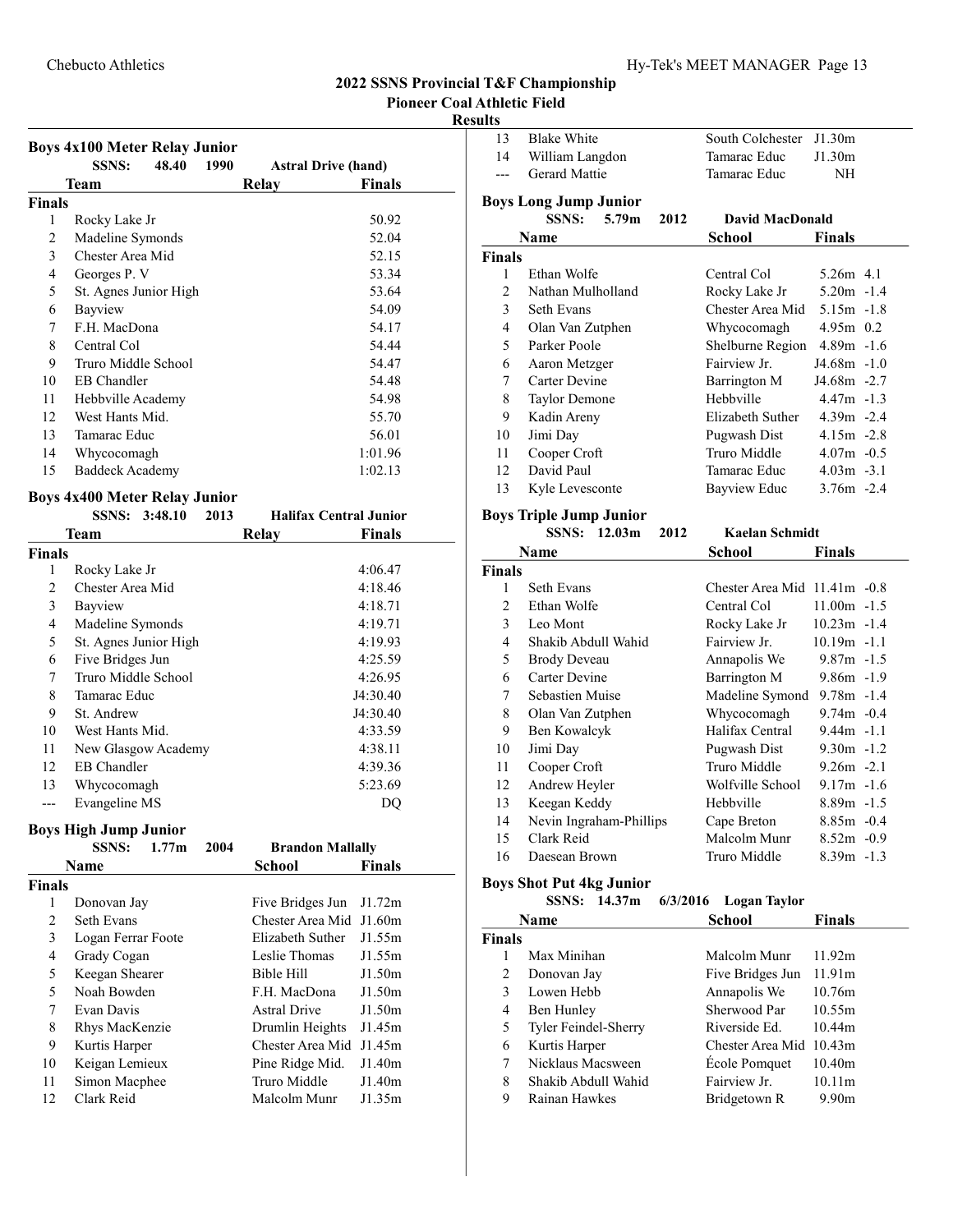#### Results

|    | Finals  (Boys Shot Put 4kg Junior) |                    |                   |
|----|------------------------------------|--------------------|-------------------|
|    | Name                               | <b>School</b>      | <b>Finals</b>     |
| 10 | Bashir Alobeiydi                   | Fairview Jr.       | 9.82m             |
| 11 | Eric Swinamer                      | West Hants Mid.    | 9.59m             |
| 12 | Austin Brown                       | Central Col        | 9.50 <sub>m</sub> |
| 13 | John Michael Forrestall            | Caledonia          | 9.38m             |
| 14 | Kyle Moore                         | Malcolm Munr       | 9.30 <sub>m</sub> |
| 15 | Oliver Hart                        | Cape Breton        | 8.66m             |
| 16 | Mitchell MacLean                   | <b>EB</b> Chandler | 7.84m             |

# Boys Discus Throw 1kg Junior

|               | <b>SSNS:</b>         | 46.76m | 6/4/2022 | <b>Max Minihan</b>      |                    |
|---------------|----------------------|--------|----------|-------------------------|--------------------|
|               | Name                 |        |          | School                  | Finals             |
| <b>Finals</b> |                      |        |          |                         |                    |
| 1             | Max Minihan          |        |          | Malcolm Munr            | 46.76m             |
| 2             | Danny Walters        |        |          | St. Agnes Jr.           | 31.84m             |
| 3             | Lowen Hebb           |        |          | Annapolis We            | 29.83m             |
| 4             | Rainan Hawkes        |        |          | Bridgetown R            | 28.15m             |
| 5             | Corey Sparling       |        |          | Riverside El            | 27.52m             |
| 6             | Nick Toope           |        |          | Shelburne Region 27.31m |                    |
| 7             | Jake Macdonnell      |        |          | South Colchester        | 26.24m             |
| 8             | Tyler Feindel-Sherry |        |          | Riverside Ed.           | 23.26m             |
| 9             | Shakib Abdull Wahid  |        |          | Fairview Jr.            | 20.53 <sub>m</sub> |
| 10            | Mitchell MacLean     |        |          | EB Chandler             | 18.41m             |
| 11            | Noah Channing        |        |          | SackvilleHeights        | 17.88m             |

# Boys Javelin Throw 600g Junior

|        | <b>SSNS:</b>        | 45.48m | 2015 | <b>Michael Adams</b> |               |
|--------|---------------------|--------|------|----------------------|---------------|
|        | Name                |        |      | School               | <b>Finals</b> |
| Finals |                     |        |      |                      |               |
| 1      | Austin Brown        |        |      | Central Col          | 37.87m        |
| 2      | Ethan Wolfe         |        |      | Central Col          | 36.34m        |
| 3      | Jackson Redden      |        |      | Hantsport            | 34.19m        |
| 4      | Lowen Hebb          |        |      | Annapolis We         | 33.65m        |
| 5      | Nick Toope          |        |      | Shelburne Region     | 33.03m        |
| 6      | Bashir Alobeiydi    |        |      | Fairview Jr.         | 31.59m        |
| 7      | Andrew Rice         |        |      | St. Agnes Jr.        | 30.45m        |
| 8      | Olan Van Zutphen    |        |      | Whycocomagh          | 29.95m        |
| 9      | Brady Mackinnon     |        |      | Central Col          | 29.65m        |
| 10     | Jacob Maquire       |        |      | Riverside Ed.        | 29.51m        |
| 11     | Grayson Cochrane    |        |      | West Hants Mid.      | 29.14m        |
| 12     | Colin Foote         |        |      | Five Bridges Jun     | 26.71m        |
| 13     | Shakib Abdull Wahid |        |      | Fairview Jr.         | 23.17m        |
| 14     | Keiran Madden       |        |      | Tamarac Educ         | 20.16m        |
| 15     | Logan Evans         |        |      | Inverness Ed         | 20.12m        |

#### Boys 100 Meter Dash Intermediate

|   | <b>SSNS:</b>            | 10.50 | 1998 |               | Patrick Benjamin (hand) |
|---|-------------------------|-------|------|---------------|-------------------------|
|   | <b>Name</b>             |       |      | <b>School</b> | <b>Prelims</b>          |
|   | Preliminaries           |       |      |               |                         |
|   | Elias Macphee           |       |      | Park View     | 11.920-1.8              |
|   | Jacob Rhyno             |       |      | Island View   | 11.96QNWI               |
| 3 | Caden Campbell          |       |      | North Nova E  | 11.93Q-1.8              |
| 4 | <b>Anthony Phillips</b> |       |      | Sydney Acade  | 11.97QNWI               |
| 5 | Garrin Goreham          |       |      | Barrington M  | 11.99QNWI               |
| 6 | Markus Hayden           |       |      | Cobequid      | 12.100-1.8              |

|    | Liam Legge       | Cobequid        | 12.07q NWI    |
|----|------------------|-----------------|---------------|
| 8  | Thomas Barnhill  | Cobequid        | 12.24q NWI    |
| 9  | Ethan MacLean    | Dalbrae Acad    | 12.28 NWI     |
| 10 | Folu Adebisi     | Halifax Grammar | 12.29 NWI     |
| 11 | Hudson Sollows   | Islands Cons    | $12.42 -1.8$  |
| 12 | Alyre Richardson | Par-en-Bas      | $12.42 -1.8$  |
| 13 | Tapi Chipudhla   | Rocky Lake Jr   | $12.51 - 1.8$ |
| 14 | Josh Hatcher     | Strait Area     | 14.32 NWI     |

#### Boys 100 Meter Dash Intermediate

|               | <b>SSNS:</b>            | 10.50 | 1998 | Patrick Benjamin (hand) |               |
|---------------|-------------------------|-------|------|-------------------------|---------------|
|               | <b>Name</b>             |       |      | <b>School</b>           | <b>Finals</b> |
| <b>Finals</b> |                         |       |      |                         |               |
| 1             | Jacob Rhyno             |       |      | Island View             | $11.70 - 1.6$ |
| 2             | <b>Anthony Phillips</b> |       |      | Sydney Acade            | $11.79 - 1.6$ |
| $\mathbf{3}$  | Garrin Goreham          |       |      | Barrington M            | $11.90 -1.6$  |
| 4             | Liam Legge              |       |      | Cobequid                | $11.95 - 1.6$ |
| 5             | Elias Macphee           |       |      | Park View               | $11.99 - 1.6$ |
| 6             | Caden Campbell          |       |      | North Nova E            | $12.05 - 1.6$ |
| 7             | Markus Hayden           |       |      | Cobequid                | $12.15 - 1.6$ |
| 8             | Thomas Barnhill         |       |      | Cobequid                | $12.29 - 1.6$ |

# Boys 200 Meter Dash Intermediate

|    | 1998<br><b>SSNS:</b><br>22.30 |  | <b>Patrick Benjamin (hand)</b> |                 |                |
|----|-------------------------------|--|--------------------------------|-----------------|----------------|
|    | <b>Name</b>                   |  |                                | School          | <b>Prelims</b> |
|    | <b>Preliminaries</b>          |  |                                |                 |                |
| 1  | Jacob Rhyno                   |  |                                | Island View     | 24.15Q-1.6     |
| 2  | Caden Campbell                |  |                                | North Nova E    | 24.500-1.5     |
| 3  | <b>Anthony Phillips</b>       |  |                                | Sydney Acade    | 24.72Q-1.6     |
| 4  | Hudson Sollows                |  |                                | Islands Cons    | 25.14Q-1.5     |
| 5  | Thomas Barnhill               |  |                                | Cobequid        | 24.77Q-1.6     |
| 6  | Folu Adebisi                  |  |                                | Halifax Grammar | 25.18Q-1.5     |
| 7  | Garrin Goreham                |  |                                | Barrington M    | $24.81q - 1.6$ |
| 8  | Ryan Vanderwal                |  |                                | Bridgewater Jr  | $25.17q - 1.6$ |
| 9  | Ethan MacLean                 |  |                                | Dalbrae Acad    | $25.19 -1.5$   |
| 10 | Drew Williams                 |  |                                | Cobequid        | $25.24 -1.6$   |
| 11 | Carter Myatt                  |  |                                | Central Col     | $25.32 -1.5$   |
| 12 | <b>Ryshaun Diggs</b>          |  |                                | Auburn Drive    | $25.68 - 1.6$  |
| 13 | Jacob White                   |  |                                | Horton High     | $25.74 -1.5$   |
| 14 | Josh Hatcher                  |  |                                | Strait Area     | $26.94 -1.6$   |

#### Boys 200 Meter Dash Intermediate

|               | <b>SSNS:</b>            | 22.30 | 1998 | <b>Patrick Benjamin (hand)</b> |               |
|---------------|-------------------------|-------|------|--------------------------------|---------------|
|               | <b>Name</b>             |       |      | School                         | <b>Finals</b> |
| <b>Finals</b> |                         |       |      |                                |               |
| 1             | Jacob Rhyno             |       |      | Island View                    | 23.98 0.6     |
| 2             | <b>Anthony Phillips</b> |       |      | Sydney Acade                   | 24.02 0.6     |
| 3             | Caden Campbell          |       |      | North Nova E                   | 24.51 0.6     |
| 4             | Garrin Goreham          |       |      | Barrington M                   | 24.76 0.6     |
| 5             | Thomas Barnhill         |       |      | Cobequid                       | 24.97<br>0.6  |
| 6             | Ryan Vanderwal          |       |      | Bridgewater Jr                 | 25.18 0.6     |
| 7             | Hudson Sollows          |       |      | Islands Cons                   | 25.18 0.6     |
| 8             | Folu Adebisi            |       |      | Halifax Grammar                | 26.25<br>0.6  |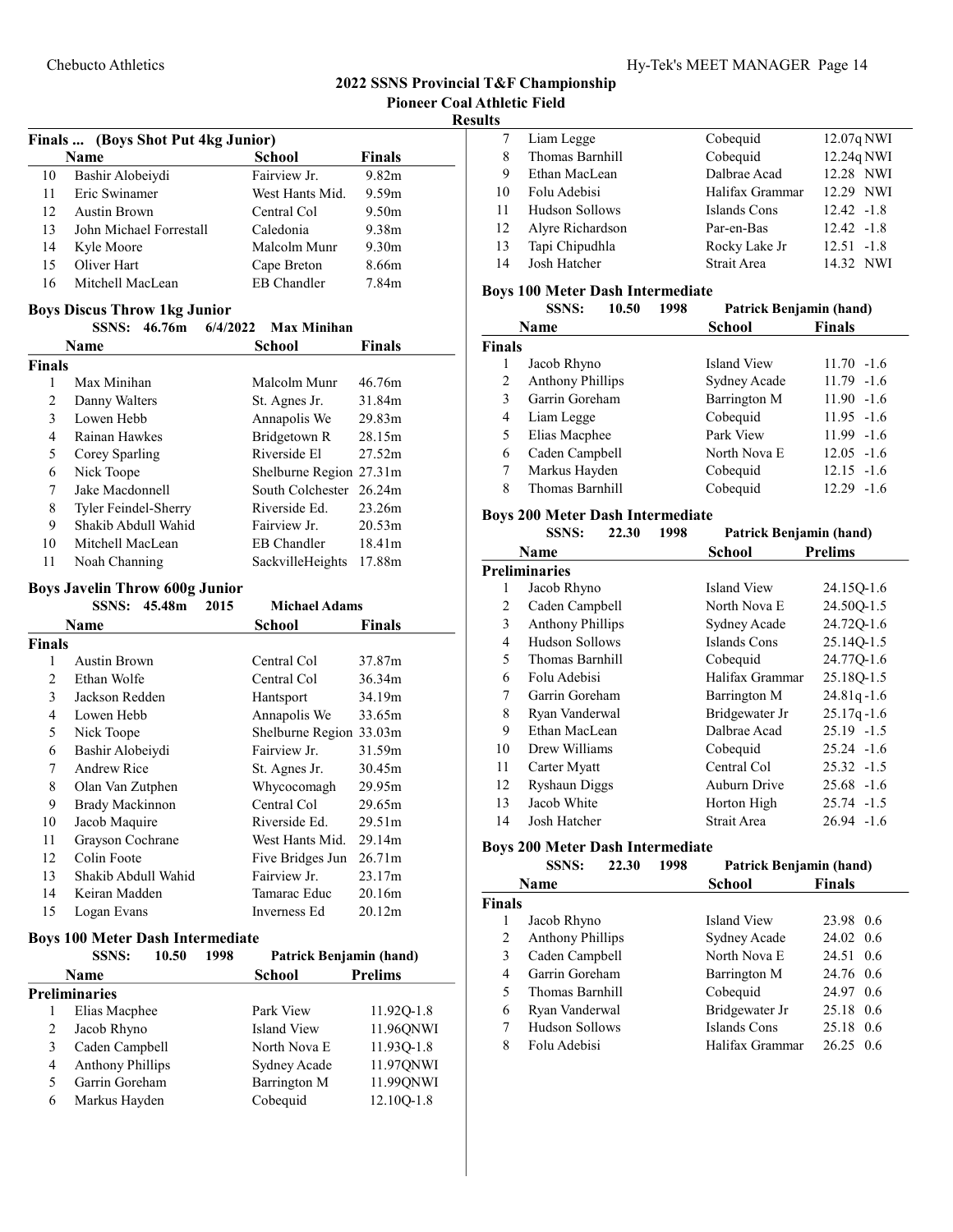Pioneer Coal Athletic Field

#### Results

# Boys 400 Meter Dash Intermediate

|    | Dovs Too Meter Dash Intermediate |       |      |                          |                |  |
|----|----------------------------------|-------|------|--------------------------|----------------|--|
|    | <b>SSNS:</b>                     | 50.87 | 2005 | <b>Jonathan Campbell</b> |                |  |
|    | Name                             |       |      | School                   | <b>Prelims</b> |  |
|    | Preliminaries                    |       |      |                          |                |  |
| 1  | Silas Conlin-Morse               |       |      | Horton High              | 53.60Q         |  |
| 2  | Ryan Vanderwal                   |       |      | Bridgewater Jr           | 54.56O         |  |
| 3  | Zach White                       |       |      | Halifax Grammar          | 54.61Q         |  |
| 4  | Drew Williams                    |       |      | Cobequid                 | 55.37Q         |  |
| 5  | Vincent Armstrong                |       |      | Kings-Edgehill           | 55.40O         |  |
| 6  | Brendan Good                     |       |      | Hants East               | 55.660         |  |
| 7  | Jace LeBlanc                     |       |      | Bay View Hig             | 55.88q         |  |
| 8  | Alex Quinton                     |       |      | Charles P. Allen         | 56.03q         |  |
| 9  | Daniel Hilt-Rojas                |       |      | Amherst Regi             | 56.79          |  |
| 10 | Yunshu Zhao                      |       |      | Clayton Park Jr.         | 57.37          |  |
| 11 | Max Parsons                      |       |      | Cobequid                 | 57.81          |  |
| 12 | Ethan Hooper                     |       |      | Hebbyille                | 59.70          |  |
| 13 | Ronan Austin                     |       |      | Dalbrae Acad             | 1:01.47        |  |

# Boys 400 Meter Dash Intermediate

|                | SSNS:              | 50.87 | 2005 | <b>Jonathan Campbell</b> |        |
|----------------|--------------------|-------|------|--------------------------|--------|
|                | <b>Name</b>        |       |      | School                   | Finals |
| <b>Finals</b>  |                    |       |      |                          |        |
|                | Silas Conlin-Morse |       |      | Horton High              | 54.11  |
| $\mathfrak{D}$ | Zach White         |       |      | Halifax Grammar          | 54.47  |
| 3              | Drew Williams      |       |      | Cobequid                 | 54.60  |
| 4              | Ryan Vanderwal     |       |      | Bridgewater Jr           | 54.76  |
| 5              | Vincent Armstrong  |       |      | Kings-Edgehill           | 55.96  |
| 6              | Jace LeBlanc       |       |      | Bay View Hig             | 56.78  |
| 7              | Brendan Good       |       |      | Hants East               | 56.83  |
| 8              | Alex Quinton       |       |      | Charles P. Allen         | 58.80  |

# Boys 800 Meter Run Intermediate

|        | 1:58.21<br><b>SSNS:</b> | 2015 | <b>Hudson Grimshaw-Surette</b> |         |
|--------|-------------------------|------|--------------------------------|---------|
|        | Name                    |      | School                         | Finals  |
| Finals |                         |      |                                |         |
| 1      | Conlan MacKenzie        |      | Dr. J.H. Gillis                | 2:03.11 |
| 2      | Alex Bouchard           |      | Gorsebrook Jr.                 | 2:04.15 |
| 3      | Michael Vanderwal       |      | Bridgewater Jr                 | 2:08.27 |
| 4      | Alex Quinton            |      | Charles P. Allen               | 2:08.49 |
| 5      | Alex Field              |      | Cobequid                       | 2:10.68 |
| 6      | Brendan Good            |      | Hants East                     | 2:12.26 |
| 7      | Timothee Lethuillier    |      | Riverview Hi                   | 2:14.01 |
| 8      | Vincent Armstrong       |      | Kings-Edgehill                 | 2:14.19 |
| 9      | Nolan Neville           |      | Sydney Acade                   | 2:15.69 |
| 10     | Tyler MacLean           |      | Northumberla                   | 2:17.28 |
| 11     | Luca Jonitz             |      | Annapolis We                   | 2:19.00 |
| 12     | Alan Fawcett            |      | Citadel High                   | 2:19.89 |
| 13     | Mason Legere            |      | Par-en-Bas                     | 2:20.53 |
| 14     | Ciaran MacDonald        |      | Cape Breton                    | 2:25.76 |
| 15     | Sullivan Nakatsu        |      | Charles P. Allen               | 2:27.94 |

| <b>Boys 1500 Meter Run Intermediate</b> |                    |      |                                |               |
|-----------------------------------------|--------------------|------|--------------------------------|---------------|
|                                         | SSNS: 3:59.92      | 2015 | <b>Hudson Grimshaw-Surette</b> |               |
|                                         | Name               |      | School                         | <b>Finals</b> |
| <b>Finals</b>                           |                    |      |                                |               |
| 1                                       | Alex Bouchard      |      | Gorsebrook Jr.                 | 4:11.75       |
| 2                                       | Silas Conlin-Morse |      | Horton High                    | 4:14.99       |
| 3                                       | Conlan MacKenzie   |      | Dr. J.H. Gillis                | 4:15.83       |
| 4                                       | Alex Quinton       |      | Charles P. Allen               | 4:29.47       |
| 5                                       | Michael Vanderwal  |      | Bridgewater Jr                 | 4:29.78       |
| 6                                       | Jack Sullivan      |      | South Colchester               | 4:33.15       |
| 7                                       | Cohen Norman       |      | Citadel High                   | 4:36.25       |
| 8                                       | Luca Jonitz        |      | Annapolis We                   | 4:37.04       |
| 9                                       | Tyler MacLean      |      | Northumberla                   | 4:37.90       |
| 10                                      | Alex Field         |      | Cobequid                       | 4:39.09       |
| 11                                      | Nolan Neville      |      | Sydney Acade                   | 4:39.83       |
| 12                                      | Hudson Sollows     |      | Islands Cons                   | 4:48.82       |
| 13                                      | Jake Wilcox        |      | J.L. Ilsley                    | 4:49.55       |
| 14                                      | Jayden Cameron     |      | Bayview Educ                   | 5:08.51       |

# Boys 3000 Meter Run Intermediate

|        | <b>SSNS:</b><br>8:50.61<br>2015 | <b>Andrew Peverill</b> |               |
|--------|---------------------------------|------------------------|---------------|
|        | Name                            | School                 | <b>Finals</b> |
| Finals |                                 |                        |               |
|        | Alex Bouchard                   | Gorsebrook Jr.         | 9:15.40       |
| 2      | Conlan MacKenzie                | Dr. J.H. Gillis        | 9:23.52       |
| 3      | Alex Quinton                    | Charles P. Allen       | 9:47.90       |
| 4      | Cohen Norman                    | Citadel High           | 9:48.31       |
| 5      | Luca Jonitz                     | Annapolis We           | 10:00.82      |
| 6      | Tyler MacLean                   | Northumberla           | 10:06.32      |
| 7      | <b>Brett Murphy</b>             | Cobequid               | 10:10.05      |
| 8      | Miles Carreau                   | Cobequid               | 10:11.58      |
| 9      | Nolan Neville                   | Sydney Acade           | 10:11.66      |
| 10     | <b>Riley Cuthbert</b>           | Eastern Shore          | 10:19.15      |
| 11     | Timothee Lethuillier            | Riverview Hi           | 10:34.99      |
| 12     | <b>Tavish Gerrits</b>           | Horton High            | 10:35.17      |
| 13     | <b>Achilles Bower</b>           | Horton High            | 10:49.88      |
| 14     | Anthony Gallant                 | Park View              | 11:06.07      |

# Boys 100 Meter Hurdles 33" Intermediate

| <b>SSNS:</b> |  | 13.89 6/1/2018 Nick Landry |
|--------------|--|----------------------------|
|              |  |                            |

|    | Name                 | School           | <b>Prelims</b> |
|----|----------------------|------------------|----------------|
|    | <b>Preliminaries</b> |                  |                |
|    | Nelio Ronner         | Park View        | 15.67Q0.5      |
| 2  | Drew Williams        | Cobequid         | 15.970-2.5     |
| 3  | Brayden Doran        | École Acadien    | 15.7500.5      |
| 4  | Van-Rae Anderson     | Charles P. Allen | 16.02Q-2.5     |
| 5  | Elias Macphee        | Park View        | 15.8000.5      |
| 6  | James Martin         | École Acadien    | 16.76Q-2.5     |
| 7  | Robert Martin        | Clayton Park Jr. | 15.88q0.5      |
| 8  | David Babalola       | Dartmouth High   | $17.17q - 2.5$ |
| 9  | Jordan Lefort        | Cape Breton      | 17.18 0.5      |
| 10 | Jabari Benjamin      | Sackville High   | 17.65 0.5      |
| 11 | Andrew Lemire        | Park View        | 18.31 -2.5     |
| 12 | Daniel Small         | Oxford Regio     | $18.40 -2.5$   |
| 13 | Juneau Gealogo       | Strait Area      | 20.52 0.5      |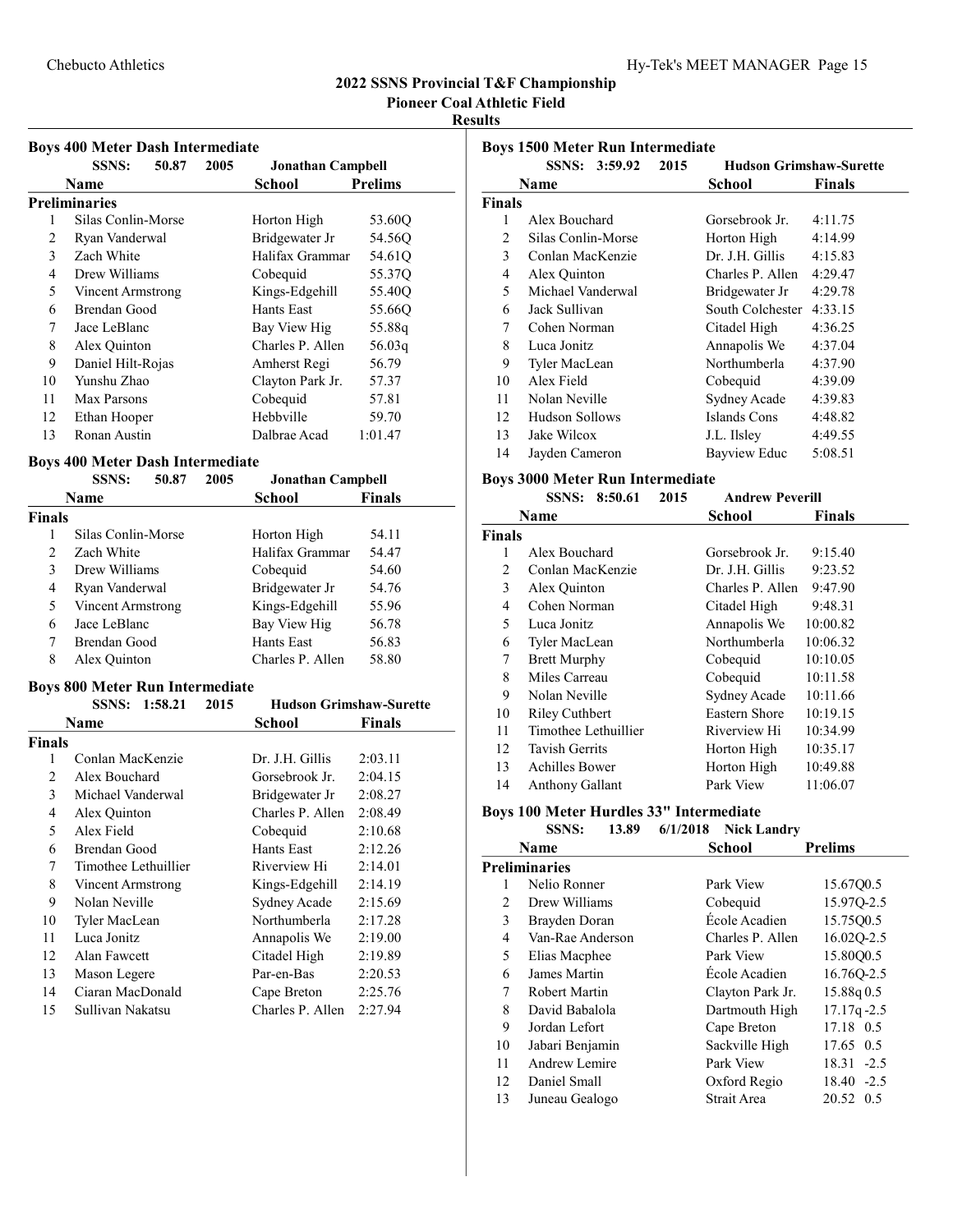Result

|                | Name                                                                         | School                      | <b>Prelims</b> |
|----------------|------------------------------------------------------------------------------|-----------------------------|----------------|
| 14             | Josh Hatcher                                                                 | Strait Area                 | 21.14 -2.5     |
| $---$          | Dallas Goreham                                                               | Barrington M                | $DQ$ 0.5       |
|                |                                                                              |                             |                |
|                | Boys 100 Meter Hurdles 33" Intermediate<br><b>SSNS:</b><br>13.89<br>6/1/2018 | <b>Nick Landry</b>          |                |
|                | <b>Name</b>                                                                  | School                      | <b>Finals</b>  |
| <b>Finals</b>  |                                                                              |                             |                |
| 1              | Drew Williams                                                                |                             | $14.87 - 0.7$  |
| 2              | Nelio Ronner                                                                 | Cobequid<br>Park View       | $15.28 - 0.7$  |
| 3              | Elias Macphee                                                                | Park View                   | $15.41 - 0.7$  |
| 4              | Brayden Doran                                                                | Ecole Acadien               | $15.63 -0.7$   |
| 5              | Robert Martin                                                                | Clayton Park Jr.            | $15.70 -0.7$   |
| 6              | Van-Rae Anderson                                                             | Charles P. Allen            | $16.44 - 0.7$  |
| 7              | James Martin                                                                 | École Acadien               | $16.79 - 0.7$  |
| 8.             | David Babalola                                                               | Dartmouth High              | $16.82 -0.7$   |
|                |                                                                              |                             |                |
|                | <b>Boys 4x100 Meter Relay Intermediate</b>                                   |                             |                |
|                | <b>SSNS:</b><br>45.50<br>1976                                                | Sackville High (hand)       |                |
|                | <b>Team</b>                                                                  | <b>Relay</b>                | <b>Finals</b>  |
| <b>Finals</b>  |                                                                              |                             |                |
| 1              | Cobequid                                                                     |                             | 46.32          |
| $\overline{c}$ | Amherst Regional High                                                        |                             | 48.45          |
| 3              | Rocky Lake Jr                                                                |                             | 48.55          |
| $\overline{4}$ | Northeast Kings                                                              |                             | 49.36          |
| 5              | Bay View High School                                                         |                             | 49.55          |
| 6              | Central Col                                                                  |                             | 49.95          |
| 7              | Barrington Municipal                                                         |                             | 50.26          |
| 8              | Middleton Regional                                                           |                             | 50.46          |
| 9              | Horton High School                                                           |                             | 52.27          |
| 10             | North Nova E                                                                 |                             | 53.06          |
|                | <b>Boys 4x400 Meter Relay Intermediate</b>                                   |                             |                |
|                | SSNS: 3:35.40<br>1984                                                        | <b>Prince Andrew (hand)</b> |                |
|                | Team                                                                         | <b>Relay</b>                | <b>Finals</b>  |
| <b>Finals</b>  |                                                                              |                             |                |
| 1              | Cobequid                                                                     |                             | 3:46.01        |
| $\overline{2}$ | Charles P. Allen                                                             |                             | 3:48.41        |
| 3              | Amherst Regional High                                                        |                             | 3:53.25        |
| 4              | Park View                                                                    |                             | 3:59.58        |
| 5              | St. Agnes Junior High                                                        |                             | 4:02.02        |
| 6              | Rocky Lake Jr                                                                |                             | 4:02.64        |
| 7              | Dr. John Hugh Gillis                                                         |                             | 4:04.66        |
| 8              | Northeast Kings                                                              |                             | 4:04.99        |
| 9              | Middleton Regional                                                           |                             | 4:06.78        |
| 10             | North Nova E                                                                 |                             | 4:09.96        |
| 11             | Annapolis We                                                                 |                             | 4:11.05        |
|                |                                                                              |                             |                |
|                | <b>Boys High Jump Intermediate</b>                                           |                             |                |
|                | <b>SSNS:</b><br>1.95m<br>1988                                                | <b>Charles MacKay</b>       |                |
|                | Name                                                                         | <b>School</b>               | <b>Finals</b>  |
| <b>Finals</b>  |                                                                              |                             |                |
| 1              | <b>Anthony Phillips</b>                                                      | Sydney Acade                | 1.79m          |
| 2              | Jordan Lefort                                                                | Cape Breton                 | 1.76m          |
| 3              | Carter Myatt                                                                 | Central Col                 | J1.73m         |

Preliminaries ... (Boys 100 Meter Hurdles 33" Intermediate)

| ĽS |                  |                        |        |
|----|------------------|------------------------|--------|
| 4  | Van-Rae Anderson | Charles P. Allen       | J1.73m |
| 5  | Markus Hayden    | Cobequid               | J1.65m |
| 5  | Ayden Rondeau    | Five Bridges Jun       | J1.65m |
| 7  | Garrett Lane     | Musquodoboit Ru J1.60m |        |
| 8  | Hunter Charleton | Drumlin Heights        | J1.60m |
| 9  | Wyatte French    | Middleton Re           | J1.60m |
| 9  | Victor Dao       | Armbrae                | J1.60m |
| 11 | Thomas McDonald  | Island View            | J1.60m |
| 12 | Brayden Doran    | École Acadien          | J1.55m |
| 13 | Kingston Choi    | Northeast Kings        | J1.45m |
| 14 | Remi Davidson    | Forest Heights         | J1.40m |
|    |                  |                        |        |

#### Boys Long Jump Intermediate

|               | SSNS:<br>6.44m            | 1997 | <b>David Paxton</b> |               |
|---------------|---------------------------|------|---------------------|---------------|
|               | <b>Name</b>               |      | School              | Finals        |
| <b>Finals</b> |                           |      |                     |               |
| 1             | Carter Myatt              |      | Central Col         | $6.33m -1.7$  |
| 2             | <b>Anthony Phillips</b>   |      | Sydney Acade        | $5.98m - 1.4$ |
| 3             | <b>Hudson Sollows</b>     |      | Islands Cons        | $5.71m - 0.2$ |
| 4             | <b>Andrew Mittelstadt</b> |      | Hants East          | $5.58m - 1.3$ |
| 5             | Luke Colwell              |      | Park View           | $5.56m -2.1$  |
| 6             | Alex Field                |      | Cobequid            | $5.32m -2.6$  |
| 7             | Thomas McDonald           |      | Island View         | $5.20m -1.2$  |
| 8             | Folu Adebisi              |      | Halifax Grammar     | $5.16m - 1.3$ |
| 9             | Kingston Choi             |      | Northeast Kings     | $5.13m -1.8$  |
| 10            | Josh Hatcher              |      | Strait Area         | $4.98m - 1.5$ |
| 11            | Max Greatorex             |      | Cobequid            | $4.94m -2.5$  |
| 12            | Van-Rae Anderson          |      | Charles P. Allen    | $4.81m - 4.0$ |
| 13            | Nathan Morrison           |      | Margaree Chr        | $4.74m - 2.7$ |
| 14            | Callum Cogswell           |      | Halifax Central     | $4.71m - 1.0$ |
| 15            | Liam Murphy               |      | Middleton Re        | $4.69m - 4.6$ |
| 16            | Jordan Lefort             |      | Cape Breton         | $4.37m -1.0$  |

# Boys Triple Jump Intermediate

|               | SSNS: 13.82m<br>1986 | Mike Arodugba               |                |  |
|---------------|----------------------|-----------------------------|----------------|--|
|               | Name                 | School                      | <b>Finals</b>  |  |
| <b>Finals</b> |                      |                             |                |  |
| 1             | Folu Adebisi         | Halifax Grammar 12.21m -0.7 |                |  |
| 2             | Luke Colwell         | Park View                   | $11.81m - 2.1$ |  |
| 3             | Max Greatorex        | Cobequid                    | $J11.60m +0.0$ |  |
| 4             | Corey Ross           | Oxford School               | $J11.60m -1.7$ |  |
| 5             | Oliver Bonnington    | Annapolis We                | $11.27m - 1.8$ |  |
| 6             | Ethan MacLean        | Dalbrae Acad                | $11.00m - 2.6$ |  |
| 7             | Kyros Lloy           | Liverpool Region            | $10.93m -0.7$  |  |
| 8             | Josh Hatcher         | Strait Area                 | $10.64m - 1.3$ |  |
| 9             | Liam Murphy          | Middleton Re                | $10.62m - 0.9$ |  |
| 10            | Alex Field           | Cobequid                    | $10.61m - 1.5$ |  |
| 11            | Jabari Benjamin      | Sackville High              | $10.53m -1.9$  |  |
| 12            | Jace LeBlanc         | Bay View Hig                | $10.41m - 1.0$ |  |
| 13            | <b>Brett Murphy</b>  | Cobequid                    | $10.39m - 1.6$ |  |
| 14            | Nathan Morrison      | Margaree Chr                | $10.21m - 0.7$ |  |
| 15            | Tyler MacDonald      | Strait Area                 | $9.17m - 2.4$  |  |
|               | Markus Hayden        | Cobequid                    | <b>FOUL</b>    |  |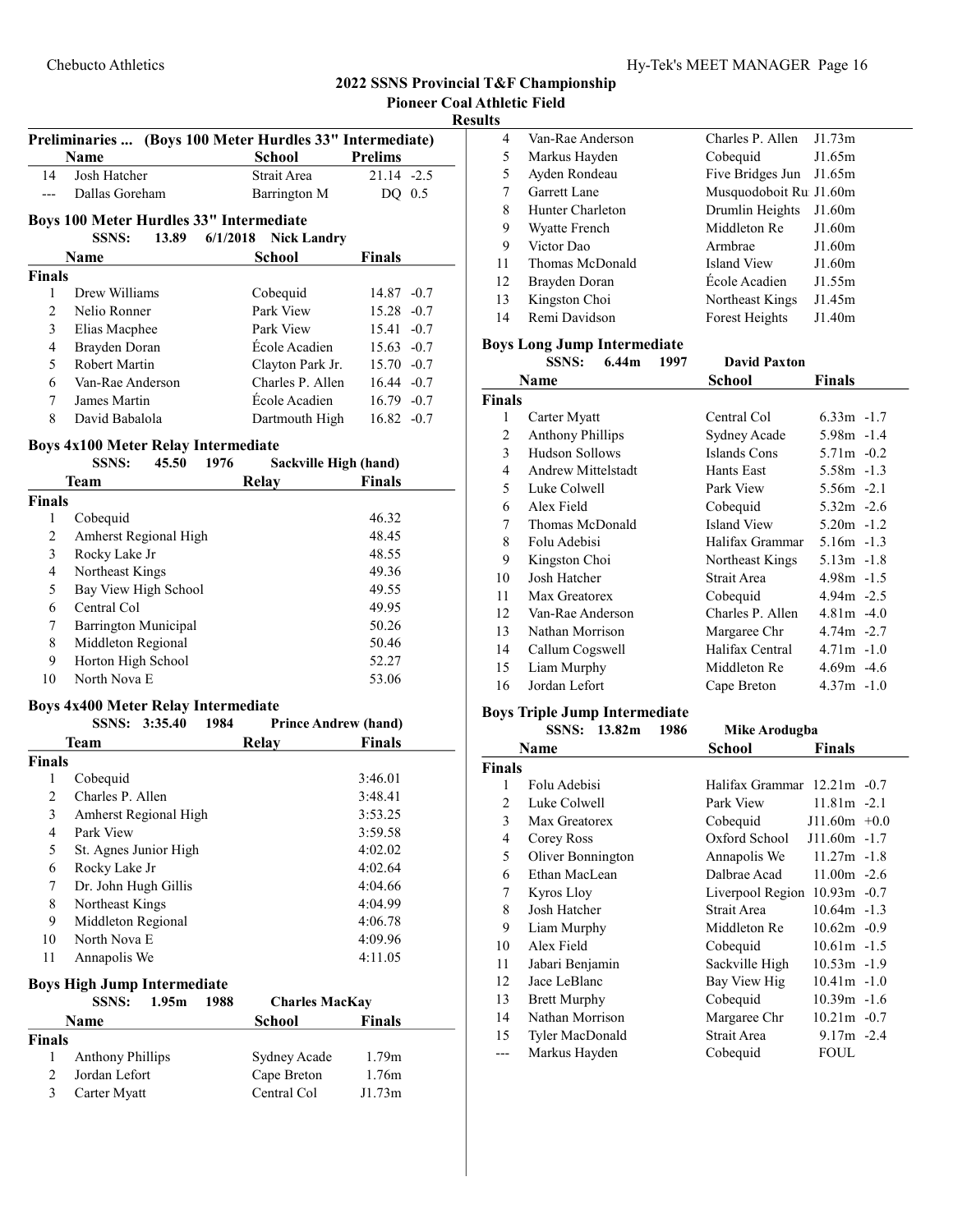Pioneer Coal Athletic Field

# Results

|  |  | <b>Boys Shot Put 5kg Intermediate</b> |
|--|--|---------------------------------------|
|  |  |                                       |

|        |                | SSNS: 14.88m 6/3/2016 Cameron Whynot |                   |
|--------|----------------|--------------------------------------|-------------------|
|        | Name           | School                               | <b>Finals</b>     |
| Finals |                |                                      |                   |
| 1      | Owen Minihan   | Sydney Acade                         | 13.10m            |
| 2      | Andrew Stanton | Islands Cons                         | 11.53m            |
| 3      | Caleb Hominik  | Cobequid                             | 11.39m            |
| 4      | Chase Crouse   | Park View                            | 11.12m            |
| 5      | Hudson Sollows | Islands Cons                         | 10.82m            |
| 6      | Jevon Farmer   | Clayton Park Jr.                     | 10.32m            |
| 7      | Jordan Young   | Hants North                          | 9.97 <sub>m</sub> |
| 8      | Seth Crowe     | Central Col                          | 9.68m             |
| 9      | Jordan Lefort  | Cape Breton                          | 9.55m             |
| 10     | Gordon Gillis  | Cobequid                             | 9.53m             |
| 11     | Zach White     | Halifax Grammar                      | 9.47m             |
| 12     | Letcher Hebb   | Annapolis We                         | 9.42 <sub>m</sub> |
| 13     | Chris Brill    | Gorsebrook Jr.                       | 8.54m             |

# Boys Discus Throw 1.5kg Intermediate

# SSNS:  $42.37m$   $6/2/2018$  Duncan McLaughlin

|        | Name          | School           | Finals             |
|--------|---------------|------------------|--------------------|
| Finals |               |                  |                    |
| 1      | Owen Minihan  | Sydney Acade     | 41.84m             |
| 2      | Caleb Hominik | Cobequid         | 37.31m             |
| 3      | Letcher Hebb  | Annapolis We     | 28.80m             |
| 4      | Jordan Keizer | Park View        | 28.17m             |
| 5      | Kaj Udby      | Rankin Schoo     | 27.14m             |
| 6      | Seth Crowe    | Central Col      | 25.11m             |
| 7      | Noah Giffin   | Five Bridges Jun | 23.80m             |
| 8      | Mason Legere  | Par-en-Bas       | 21.58m             |
| 9      | Gordon Gillis | Cobequid         | 21.18m             |
| 10     | Darcy Myers   | Amherst Regi     | 20.90 <sub>m</sub> |
| 11     | Noah Cain     | Oxford School    | 20.66m             |
| 12     | Haden Kennedy | Rose de Vents    | 17.91 <sub>m</sub> |

# Boys Javelin Throw 700g Intermediate

|               |                     | SSNS: 54.19m 5/31/2019 Noah Berniquer |                    |
|---------------|---------------------|---------------------------------------|--------------------|
|               | Name                | School                                | <b>Finals</b>      |
| <b>Finals</b> |                     |                                       |                    |
| 1             | Eli James           | Cobequid                              | 49.40m             |
| 2             | Josh Levy           | Pugwash Dist                          | 38.54m             |
| 3             | Maddox McInnis      | Cobequid                              | 38.36m             |
| 4             | Nolan Williams      | Lockeport                             | 35.13m             |
| 5             | Yusef Ozbek         | St. Agnes Jr.                         | 35.10m             |
| 6             | <b>Trevor Toole</b> | Avon View                             | 34.39m             |
| 7             | Andrew Stanton      | Islands Cons                          | 33.25m             |
| 8             | Elijah Maccormack   | Baddeck Acad                          | 31.37m             |
| 9             | Carter Myatt        | Central Col                           | 31.26m             |
| 10            | Roy Yeon            | Rocky Lake Jr                         | 30.66m             |
| 11            | Russell MacDonald   | Dalbrae Acad                          | 29.14m             |
| 12            | Thomas McDonald     | Island View                           | 29.01 <sub>m</sub> |
| 13            | Callum Milne        | St. Agnes Jr.                         | 28.47m             |
| 14            | <b>Tyler Haines</b> | Hebbville                             | 27.90m             |
|               |                     |                                       |                    |

|                | <b>Boys 100 Meter Dash Senior</b> |       |      |                             |                |
|----------------|-----------------------------------|-------|------|-----------------------------|----------------|
|                | SSNS:                             | 10.69 | 2009 | Kyu-Won Cho                 |                |
|                | Ties:                             | 10.50 | 1971 | <b>Roger Crawley (hand)</b> |                |
|                | Name                              |       |      | School                      | <b>Prelims</b> |
|                | <b>Preliminaries</b>              |       |      |                             |                |
| 1              | Jaleel Horton                     |       |      | Yarmouth Con.               | 11.42Q-3.1     |
| 2              | Markus Brown-Baker                |       |      | Amherst Regi                | 11.75Q-3.7     |
| $\mathfrak{Z}$ | Chandler Zinck-Marier             |       |      | Park View                   | 11.60Q-3.1     |
| 4              | Jonah Bucci                       |       |      | Charles P. Allen            | 11.98Q-3.7     |
| 5.             | Nate Slawter                      |       |      | Auburn Drive                | 11.78Q-3.1     |
| 6              | Shomari Matthew                   |       |      | Dr. J.H. Gillis             | 12.05Q-3.7     |
| 7              | <b>Brody Davison</b>              |       |      | Northeast Kings             | $11.83q - 3.1$ |
| 8              | Matthew Mackinnon                 |       |      | Citadel High                | $12.14q - 3.7$ |
| 9              | Luke Legere                       |       |      | Amherst Regi                | $12.16 - 3.1$  |
| 10             | Nolan Cheeseman                   |       |      | Bay View Hig                | $12.17 - 3.1$  |
| 11             | Jonathan Seeton                   |       |      | Cobequid                    | $12.38 - 3.7$  |
| 12             | Kasey Probert                     |       |      | Barrington M                | $12.47 - 3.7$  |
| 13             | <b>Trent Williams</b>             |       |      | Strait Area                 | $12.90 - 3.7$  |
| 14             | Brady Macneil                     |       |      | Strait Area                 | $13.35 - 3.1$  |
|                | <b>Boys 100 Meter Dash Senior</b> |       |      |                             |                |
|                | <b>SSNS:</b>                      | 10.69 | 2009 | Kyu-Won Cho                 |                |
|                | <b>Ties:</b>                      | 10.50 | 1971 | <b>Roger Crawley (hand)</b> |                |

|                               | 1 ICS.<br>,,,,,,,<br>1 7 <i>1</i> 1 | ROGU CLAWICY (HAHU) |               |  |
|-------------------------------|-------------------------------------|---------------------|---------------|--|
|                               | <b>Name</b>                         | School              | <b>Finals</b> |  |
| <b>Finals</b>                 |                                     |                     |               |  |
|                               | Jaleel Horton                       | Yarmouth Con.       | $11.37 - 2.9$ |  |
| $\mathfrak{D}_{\mathfrak{p}}$ | Chandler Zinck-Marier               | Park View           | $11.61 - 2.9$ |  |
| 3                             | Shomari Matthew                     | Dr. J.H. Gillis     | $11.63 - 2.9$ |  |
| 4                             | Markus Brown-Baker                  | Amherst Regi        | $11.70 - 2.9$ |  |
| 5                             | Jonah Bucci                         | Charles P. Allen    | $11.87 - 2.9$ |  |
| 6                             | Nate Slawter                        | Auburn Drive        | $11.87 - 2.9$ |  |
| 7                             | <b>Brody Davison</b>                | Northeast Kings     | $11.91 - 2.9$ |  |
| 8                             | Matthew Mackinnon                   | Citadel High        | $12.09 - 2.9$ |  |
|                               |                                     |                     |               |  |

# Boys 200 Meter Dash Senior

|    | <b>SSNS:</b>          | 21.58 | 2015 | <b>Matthew Coolen</b> |                |
|----|-----------------------|-------|------|-----------------------|----------------|
|    | Name                  |       |      | School                | <b>Prelims</b> |
|    | <b>Preliminaries</b>  |       |      |                       |                |
|    | Chandler Zinck-Marier |       |      | Park View             | 23.89Q-1.8     |
| 2  | Markus Brown-Baker    |       |      | Amherst Regi          | 24.060-1.3     |
| 3  | Nate Slawter          |       |      | Auburn Drive          | 24.060-1.8     |
| 4  | Jonah Bucci           |       |      | Charles P. Allen      | 24.40Q-1.3     |
| 5  | Shomari Matthew       |       |      | Dr. J.H. Gillis       | 24.400-1.3     |
| 6  | Hayden Agar           |       |      | River Hebert          | 24.67Q-1.8     |
| 7  | Matthew Mackinnon     |       |      | Citadel High          | $24.42q - 1.3$ |
| 8  | <b>Brody Davison</b>  |       |      | Northeast Kings       | $24.54q - 1.3$ |
| 9  | Khalil Cain           |       |      | Auburn Drive          | $24.77 - 1.8$  |
| 10 | Jonathan Seeton       |       |      | Cobequid              | $24.82 -1.8$   |
| 11 | Keegan Hall           |       |      | Park View             | $24.93 -1.8$   |
| 12 | Ben LeBlanc           |       |      | Yarmouth Con.         | $25.09 -1.3$   |
| 13 | Trent Williams        |       |      | Strait Area           | $26.19 - 1.8$  |
|    |                       |       |      |                       |                |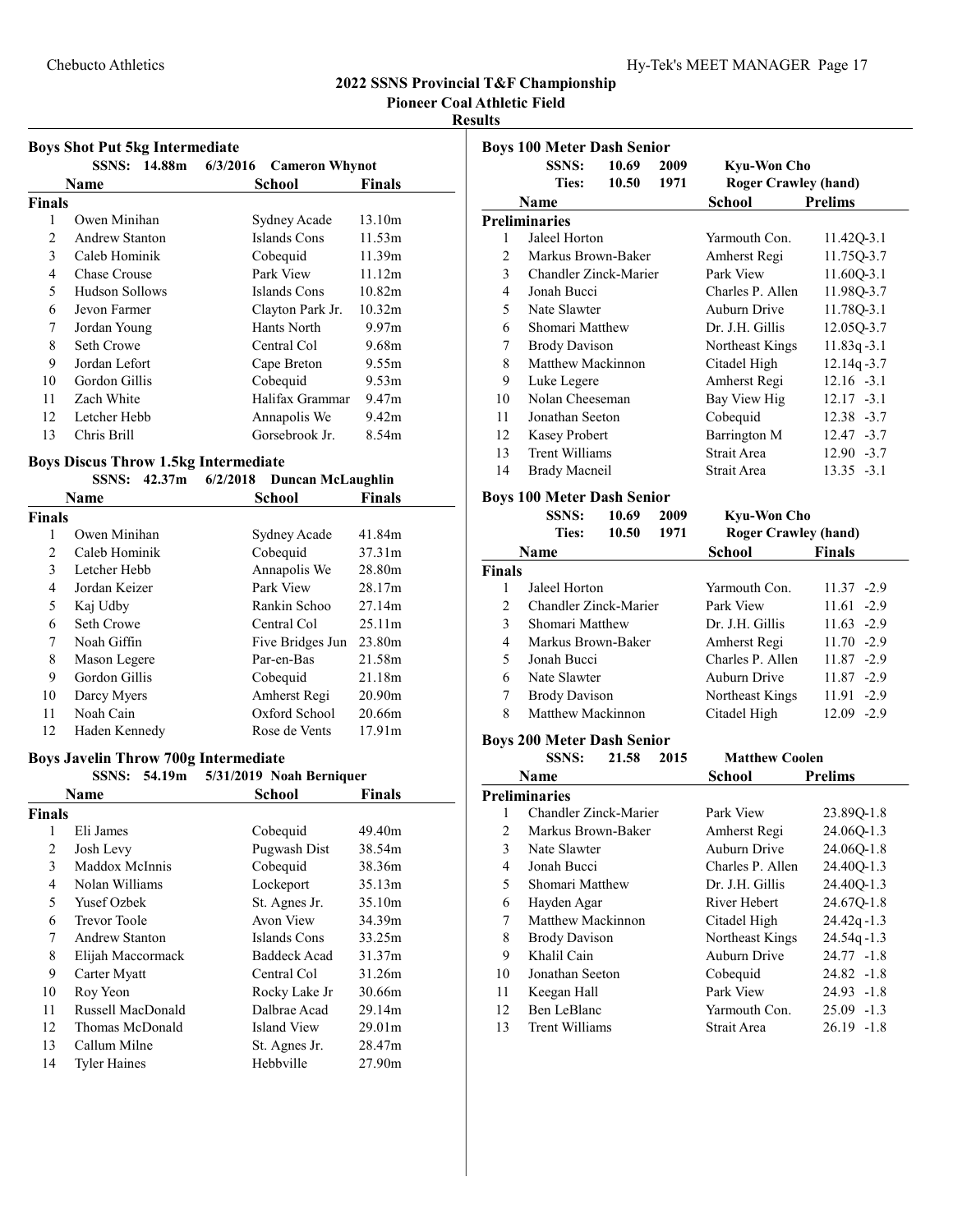#### Results

|                | <b>Boys 200 Meter Dash Senior</b>     |         |      |                             |                |
|----------------|---------------------------------------|---------|------|-----------------------------|----------------|
|                | <b>SSNS:</b>                          | 21.58   | 2015 | <b>Matthew Coolen</b>       |                |
|                | <b>Name</b>                           |         |      | School                      | <b>Finals</b>  |
| <b>Finals</b>  |                                       |         |      |                             |                |
| 1              | Chandler Zinck-Marier                 |         |      | Park View                   | 23.41 -2.2     |
| 2              | Markus Brown-Baker                    |         |      | Amherst Regi                | $23.64 -2.2$   |
| 3              | Shomari Matthew                       |         |      | Dr. J.H. Gillis             | $23.74 - 2.2$  |
| 4              | <b>Brody Davison</b>                  |         |      | Northeast Kings             | 23.77 -2.2     |
| 5              | Nate Slawter                          |         |      | Auburn Drive                | $23.82 -2.2$   |
| 6              | Hayden Agar                           |         |      | River Hebert                | 23.95 -2.2     |
| 7              | Jonah Bucci                           |         |      | Charles P. Allen            | 24.06 -2.2     |
| 8              | Matthew Mackinnon                     |         |      | Citadel High                | 24.38 -2.2     |
|                | <b>Boys 400 Meter Dash Senior</b>     |         |      |                             |                |
|                | <b>SSNS:</b>                          | 48.49   | 2015 | <b>Mike Van Der Poel</b>    |                |
|                | Name                                  |         |      | <b>School</b>               | <b>Prelims</b> |
|                | <b>Preliminaries</b>                  |         |      |                             |                |
| 1              | Isaac Kennedy                         |         |      | South Colchester            | 53.82Q         |
| 2              | Parker Asbridge                       |         |      | Citadel High                | 54.22Q         |
| 3              | Kalan Mockler                         |         |      | Horton High                 | 53.85Q         |
| 4              | <b>Brandon Penny</b>                  |         |      | Glace Bay Hi                | 54.50Q         |
| 5              | Oliver Gavel                          |         |      | Prince Andrew               | 53.90Q         |
| 6              | Liam Foley                            |         |      | Digby Region                | 54.75Q         |
| 7              | Luke Wilson                           |         |      | Citadel High                | 54.30q         |
| 8              | Payton Bollivar                       |         |      | Park View                   | 54.42q         |
| 9              | Matthew Mackinnon                     |         |      | Citadel High                | 55.03          |
| 10             | Jonas Talbot                          |         |      | Park View                   | 55.33          |
| 11             | Teaghan Bourgeois                     |         |      | Hants East                  | 55.41          |
| 12             | John Adams                            |         |      | Amherst Regi                | 56.16          |
| 13             | William Masuku                        |         |      | Amherst Regi                | 56.17          |
| 14             | Malakai Deny                          |         |      | Sydney Acade                | 56.77          |
|                | <b>Boys 400 Meter Dash Senior</b>     |         |      |                             |                |
|                | <b>SSNS:</b>                          | 48.49   | 2015 | <b>Mike Van Der Poel</b>    |                |
|                | Name                                  |         |      | <b>School</b>               | <b>Finals</b>  |
| <b>Finals</b>  |                                       |         |      |                             |                |
| 1              | Parker Asbridge                       |         |      | Citadel High                | 53.71          |
| 2              | Liam Foley                            |         |      | Digby Region                | 54.12          |
| 3              |                                       |         |      | South Colchester            |                |
| 4              | Isaac Kennedy<br><b>Brandon Penny</b> |         |      | Glace Bay Hi                | 54.12<br>54.27 |
| 5              | Oliver Gavel                          |         |      | Prince Andrew               | 54.40          |
| 6              | Payton Bollivar                       |         |      | Park View                   | 54.65          |
| 7              | Kalan Mockler                         |         |      |                             | 54.81          |
| 8              | Luke Wilson                           |         |      | Horton High<br>Citadel High | 54.88          |
|                |                                       |         |      |                             |                |
|                | <b>Boys 800 Meter Run Senior</b>      |         |      |                             |                |
|                | <b>SSNS:</b>                          | 1:54.47 | 2005 | <b>Jake Gallagher</b>       |                |
|                | Name                                  |         |      | School                      | <b>Finals</b>  |
| <b>Finals</b>  |                                       |         |      |                             |                |
| 1              | Owen Flemming                         |         |      | Charles P. Allen            | 2:01.30        |
| 2              | <b>Brett King</b>                     |         |      | Horton High                 | 2:02.95        |
| 3              | Mathew Lawton                         |         |      | Charles P. Allen            | 2:02.99        |
| $\overline{4}$ | <b>Bailey Wolfe</b>                   |         |      | Cobequid                    | 2:06.95        |
| 5              | Kalan Mockler                         |         |      | Horton High                 | 2:07.81        |
| 6              | <b>Brandon Penny</b>                  |         |      | Glace Bay Hi                | 2:08.25        |
|                |                                       |         |      |                             |                |

|    | Max Morrison     | Citadel High             | 2:08.83 |
|----|------------------|--------------------------|---------|
| 8  | Isaac Kennedy    | South Colchester 2:11.08 |         |
| 9  | Conrad Robertson | North Nova E             | 2:11.70 |
| 10 | Liam Walker      | Dr. J.H. Gillis          | 2:13.61 |
| 11 | Jon Earle        | <b>Sacred Heart</b>      | 2:14.04 |
| 12 | Krew Goodwin     | Drumlin Heights          | 2:14.51 |
| 13 | Logan Poirier    | Inverness Ed             | 2:16.57 |
| 14 | Gabe Graves      | Horton High              | 2:18.54 |
|    |                  |                          |         |

#### Boys 1500 Meter Run Senior

|        | SSNS: 3:54.91      | 2013 | <b>Mike Tate</b>    |               |
|--------|--------------------|------|---------------------|---------------|
|        | Name               |      | School              | <b>Finals</b> |
| Finals |                    |      |                     |               |
| 1      | Owen Flemming      |      | Charles P. Allen    | 4:07.47       |
| 2      | <b>Brett King</b>  |      | Horton High         | 4:08.74       |
| 3      | Luke MacDonald     |      | Pictou Acade        | 4:09.47       |
| 4      | Mathew Lawton      |      | Charles P. Allen    | 4:13.79       |
| 5      | Griffin Gamble     |      | Halifax West        | 4:15.09       |
| 6      | Bailey Wolfe       |      | Cobequid            | 4:26.57       |
| 7      | Kalan Mockler      |      | Horton High         | 4:32.68       |
| 8      | Jon Earle          |      | <b>Sacred Heart</b> | 4:32.88       |
| 9      | Liam Walker        |      | Dr. J.H. Gillis     | 4:33.09       |
| 10     | Conrad Robertson   |      | North Nova E        | 4:35.07       |
| 11     | Krew Goodwin       |      | Drumlin Heights     | 4:41.26       |
| 12     | <b>Gabe Graves</b> |      | Horton High         | 4:48.91       |
| 13     | Ben Madden         |      | Strait Area         | 5:29.04       |
| 14     | James Watts        |      | Dalbrae Acad        | 5:32.58       |

# Boys 3000 Meter Run Senior

|        | SSNS:<br>8:40.76    | 6/3/2017<br><b>Andrew Peverill</b> |          |
|--------|---------------------|------------------------------------|----------|
|        | <b>Name</b>         | School                             | Finals   |
| Finals |                     |                                    |          |
| 1      | Luke MacDonald      | Pictou Acade                       | 9:00.17  |
| 2      | Griffin Gamble      | Halifax West                       | 9:04.63  |
| 3      | Owen Flemming       | Charles P. Allen                   | 9:10.09  |
| 4      | <b>Brett King</b>   | Horton High                        | 9:16.76  |
| 5      | Mathew Lawton       | Charles P. Allen                   | 9:38.07  |
| 6      | Jon Earle           | Sacred Heart                       | 9:58.46  |
| 7      | Liam Walker         | Dr. J.H. Gillis                    | 9:59.02  |
| 8      | <b>Bailey Wolfe</b> | Cobequid                           | 10:15.96 |
| 9      | Dominic Heighton    | Dr. J.H. Gillis                    | 10:22.10 |
| 10     | Owen Fitzgerald     | Yarmouth Con.                      | 10:44.25 |
| 11     | Alex Labrecque      | Avon View                          | 10:58.45 |
| 12     | James Watts         | Dalbrae Acad                       | 12:43.35 |

#### Boys 110 Meter Hurdles 36" Senior

SSNS: 15.65 6/3/2022 Chandler Zinck-Marier

|   | Name                  | School          | <b>Prelims</b> |
|---|-----------------------|-----------------|----------------|
|   | Preliminaries         |                 |                |
|   | Chandler Zinck-Marier | Park View       | 15.900-1.1     |
|   | Ben LeBlanc           | Yarmouth Con.   | 17.59Q-1.7     |
| 3 | Ryan Gee              | Park View       | 17.63Q-1.1     |
| 4 | Callum Chitty         | Amherst Regi    | 18.290-1.7     |
| 5 | Dylan Goodwin         | Amherst Regi    | 17.71Q-1.1     |
| 6 | Camden Coolen         | Forest Heights  | 18.30Q-1.7     |
|   | Noah Adler            | Halifax Grammar | $18.63q - 1.7$ |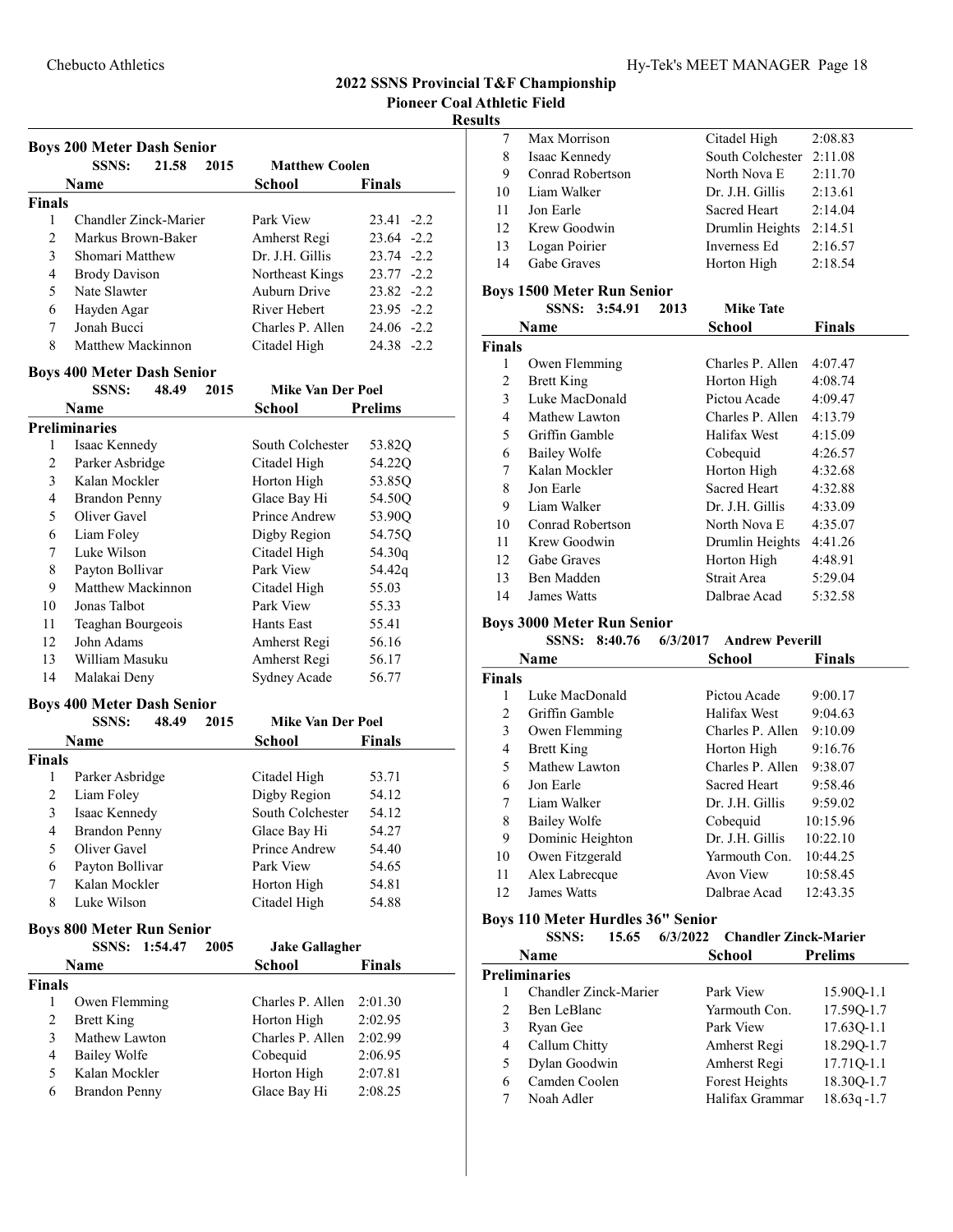#### Results

| Preliminaries  (Boys 110 Meter Hurdles 36" Senior) |                                                               |                              |                    |
|----------------------------------------------------|---------------------------------------------------------------|------------------------------|--------------------|
|                                                    | Name                                                          | School                       | <b>Prelims</b>     |
| 8                                                  | Mathew Lawton                                                 | Charles P. Allen             | $19.20q - 1.1$     |
| 9                                                  | Cameron Reid                                                  | Lockview High                | $20.60 - 1.1$      |
| 10                                                 | Morgan Wach                                                   | Auburn Drive                 | $20.91 - 1.7$      |
| 11                                                 | Grayson Cann                                                  | Oxford Regio                 | 22.89 -1.7         |
|                                                    |                                                               |                              |                    |
|                                                    | <b>Boys 110 Meter Hurdles 36" Senior</b>                      |                              |                    |
|                                                    | <b>SSNS:</b><br>15.65<br>6/3/2022                             | <b>Chandler Zinck-Marier</b> |                    |
|                                                    | <b>Name</b>                                                   | <b>School</b>                | <b>Finals</b>      |
| <b>Finals</b>                                      |                                                               |                              |                    |
| 1                                                  | Chandler Zinck-Marier                                         | Park View                    | $15.65 -2.0$       |
| 2                                                  | Ben LeBlanc                                                   | Yarmouth Con.                | $16.56 - 2.0$      |
| 3                                                  | Ryan Gee                                                      | Park View                    | 17.29 -2.0         |
| 4                                                  | Dylan Goodwin                                                 | Amherst Regi                 | $17.47 - 2.0$      |
| 5                                                  | Callum Chitty                                                 | Amherst Regi                 | $17.87 - 2.0$      |
| 6                                                  | Camden Coolen                                                 | Forest Heights               | $17.93 - 2.0$      |
| 7                                                  | Noah Adler                                                    | Halifax Grammar              | $19.46 - 2.0$      |
| 8                                                  | Mathew Lawton                                                 | Charles P. Allen             | $20.30 -2.0$       |
|                                                    | <b>Boys 4x100 Meter Relay Senior</b>                          |                              |                    |
|                                                    | 2014<br><b>SSNS:</b><br>43.26                                 | <b>CEC</b>                   |                    |
|                                                    | Team                                                          | <b>Relay</b>                 | <b>Finals</b>      |
| <b>Finals</b>                                      |                                                               |                              |                    |
| 1                                                  | Auburn Drive                                                  |                              | 44.69              |
| 2                                                  | Park View                                                     |                              | 45.76              |
| 3                                                  | Cobequid                                                      |                              | 46.16              |
| $\overline{4}$                                     | Citadel High                                                  |                              | 46.18              |
| 5                                                  | Amherst Regional High                                         |                              | 46.48              |
| 6                                                  | Northeast Kings                                               |                              | 47.34              |
| 7                                                  | Strait Area                                                   |                              | 49.31              |
| 8                                                  | <b>Barrington Municipal</b>                                   |                              | 49.46              |
| 9                                                  | South Colchester                                              |                              | 49.48              |
| 10                                                 | Avon View High School                                         |                              | 50.41              |
|                                                    |                                                               |                              |                    |
|                                                    | <b>Boys 4x400 Meter Relay Senior</b><br>SSNS: 3:26.09<br>2014 | <b>CEC</b>                   |                    |
|                                                    |                                                               |                              |                    |
|                                                    | <b>Team</b>                                                   | Relay                        | <b>Finals</b>      |
| <b>Finals</b><br>1                                 | Citadel High                                                  |                              | 3:40.18            |
| $\overline{c}$                                     | Park View                                                     |                              | 3:41.59            |
|                                                    |                                                               |                              | 3:42.42            |
| 3<br>$\overline{4}$                                | Amherst Regional High<br>Cobequid                             |                              | 3:43.88            |
| 5                                                  | Charles P. Allen                                              |                              | 3:44.55            |
| 6                                                  | Northeast Kings                                               |                              | 3:48.98            |
| 7                                                  | Horton High School                                            |                              | 3:51.14            |
| 8                                                  | South Colchester                                              |                              |                    |
|                                                    |                                                               |                              | 3:52.30<br>3:59.73 |
| 9<br>10                                            | <b>Barrington Municipal</b><br>Strait Area                    |                              |                    |
|                                                    |                                                               |                              | 4:15.34            |
|                                                    | <b>Boys High Jump Senior</b>                                  |                              |                    |
|                                                    | <b>SSNS:</b><br>2.06 <sub>m</sub><br>1981                     | <b>Tim Wrigley</b>           |                    |
|                                                    | Name                                                          | <b>School</b>                | <b>Finals</b>      |
| <b>Finals</b>                                      |                                                               |                              |                    |
| 1                                                  | <b>Blake Marchand</b>                                         | Strait Area                  | 1.90m              |
| $\overline{2}$                                     | Liam Macaulay                                                 | Auburn Drive                 | 1.84m              |

| 3  | James Jeffrey         | Cobequid       | 1.78m             |  |
|----|-----------------------|----------------|-------------------|--|
| 4  | Russell Mallaly       | Cobequid       | J1.70m            |  |
| 5  | Marlowe Slawter       | Auburn Drive   | J1.70m            |  |
| 6  | Gavin MacDonald       | Park View      | J1.70m            |  |
| 7  | Joshua Phonchareon    | Citadel High   | 1.65m             |  |
| 8  | Cameron Stevens       | Kings-Edgehill | J1.65m            |  |
| 9  | <b>Spencer Crouse</b> | Park View      | 1.60 <sub>m</sub> |  |
| 10 | Carter Toole          | Avon View      | J1.60m            |  |
| 11 | William Masuku        | Amherst Regi   | J1.60m            |  |
| 12 | Malakai Deny          | Sydney Acade   | J1.60m            |  |
| 13 | Braden Leadbetter     | Cobequid       | 1.55m             |  |
| 14 | Dief Thompson         | Citadel High   | J1.55m            |  |
|    |                       |                |                   |  |

# Boys Long Jump Senior

|               | <b>SSNS:</b><br>1956<br>7.15m | Dave Lucas    |               |
|---------------|-------------------------------|---------------|---------------|
|               | Name                          | <b>School</b> | <b>Finals</b> |
| <b>Finals</b> |                               |               |               |
|               | Chandler Zinck-Marier         | Park View     | $6.17m - 1.3$ |
| 2             | James Jeffrey                 | Cobequid      | 5.88m -1.1    |
| 3             | Luke Legere                   | Amherst Regi  | $5.87m - 3.0$ |
| 4             | Tobi Wale-Akinola             | Auburn Drive  | $5.65m - 3.6$ |
| 5             | Nate Slawter                  | Auburn Drive  | $5.61m -2.6$  |
| 6             | Ignacio Chung                 | Park View     | 5.56m -2.8    |
| 7             | Emmanuel Tabiri               | Halifax West  | $J5.54m -1.0$ |
| 8             | Nate Johnson                  | Horton High   | $J5.54m -2.5$ |
| 9             | Brennan Vanvulpen             | Amherst Regi  | $5.43m -2.2$  |
| 10            | Trent Williams                | Strait Area   | $5.23m -2.4$  |
| 11            | Liam Macaulay                 | Auburn Drive  | $5.15m - 2.6$ |
| 12            | Hayden Agar                   | River Hebert  | $4.90m - 3.4$ |
|               | Silas Willis                  | Barrington M  | FOUL          |

#### Boys Triple Jump Senior

|               | SSNS: 14.25m<br>1964  | <b>Howie Jackson</b> |                |
|---------------|-----------------------|----------------------|----------------|
|               | <b>Name</b>           | School               | Finals         |
| <b>Finals</b> |                       |                      |                |
| 1             | Luke Legere           | Amherst Regi         | $12.68m - 0.7$ |
| 2             | James Jeffrey         | Cobequid             | $12.42m - 2.4$ |
| 3             | Elijah Kendrick       | Avon View            | $12.16m - 2.1$ |
| 4             | Isaac Crowe           | Cobequid             | 11.74m -1.7    |
| 5             | Emmanuel Tabiri       | Halifax West         | $11.73m - 2.1$ |
| 6             | Ignacio Chung         | Park View            | $11.58m - 1.0$ |
| 7             | <b>Spencer Crouse</b> | Park View            | 11.44m -2.4    |
| 8             | Zach Albright         | West Kings           | $11.27m - 0.2$ |
| 9             | Liam Macaulay         | Auburn Drive         | $10.96m - 1.0$ |
| 10            | Dief Thompson         | Citadel High         | $10.90m - 2.2$ |
| 11            | Tyler Milner          | Amherst Regi         | $10.89m - 0.6$ |
| 12            | Zach Keddy            | Bay View Hig         | $10.26m - 2.9$ |
| 13            | Dylan Campbell        | Strait Area          | $10.19m - 1.7$ |
| 14            | <b>Brady Macneil</b>  | Strait Area          | $10.00m -1.3$  |
| 15            | Shamus Beaton         | Strait Area          | $9.87m - 3.0$  |
| 16            | Alexander Kerr-Shaw   | <b>Baddeck Acad</b>  | $8.75m - 0.7$  |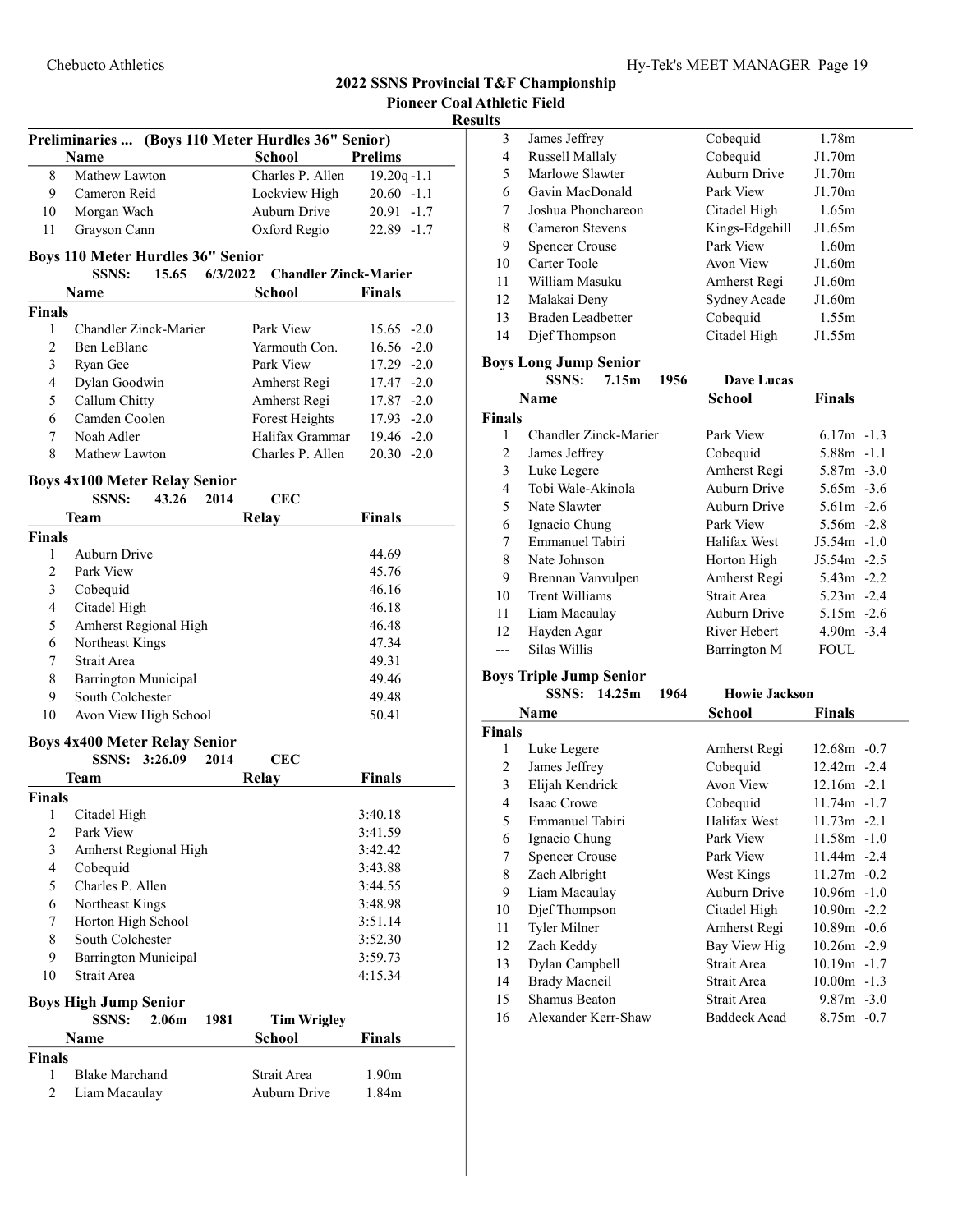Pioneer Coal Athletic Field

#### Results

|               | <b>Boys Shot Put 6kg Senior</b> |                      |                   |
|---------------|---------------------------------|----------------------|-------------------|
|               | SSNS: 16.17m<br>2012            | <b>Peter Millman</b> |                   |
|               | Name                            | School               | <b>Finals</b>     |
| <b>Finals</b> |                                 |                      |                   |
| 1             | Austin Warren                   | Cobequid             | 13.01m            |
| 2             | Rylan Murphy                    | Charles P. Allen     | 12.94m            |
| 3             | Owen Parsons                    | Park View            | 11.79m            |
| 4             | Fergus Porter                   | Dr. J.H. Gillis      | 11.61m            |
| 5             | Wesley Eisnor                   | Park View            | 10.84m            |
| 6             | Seth Channing                   | Millwood High        | 10.49m            |
| 7             | Chandler Campbell               | Amherst Regi         | 10.45m            |
| 8             | Tyler Milner                    | Amherst Regi         | 10.27m            |
| 9             | Griffin Moore                   | Islands Cons         | 9.54m             |
| 10            | Colin Tracey                    | Horton High          | 9.40 <sub>m</sub> |
| 11            | Nick MacLellan                  | Cape Breton          | 9.37 <sub>m</sub> |
| 12            | Dylan Campbell                  | Strait Area          | 9.14m             |

#### Boys Discus Throw 1.75kg Senior

|        | <b>SSNS:</b><br>49.76m | 2012<br><b>Peter Millman</b> |        |
|--------|------------------------|------------------------------|--------|
|        | Name                   | School                       | Finals |
| Finals |                        |                              |        |
| 1      | Mason Dunlop           | Musquodoboit Ru 40.39m       |        |
| 2      | Austin Warren          | Cobequid                     | 33.15m |
| 3      | Rylan Murphy           | Charles P. Allen             | 32.90m |
| 4      | Nick MacLellan         | Cape Breton                  | 30.94m |
| 5      | Colin Tracey           | Horton High                  | 30.18m |
| 6      | Fergus Porter          | Dr. J.H. Gillis              | 28.79m |
| 7      | Seth Channing          | Millwood High                | 28.49m |
| 8      | Logan Poirier          | Inverness Ed                 | 27.05m |
| 9      | Owen Parsons           | Park View                    | 26.52m |
| 10     | Calder Adams           | Middleton Re                 | 25.97m |
| 11     | Dylan Campbell         | Strait Area                  | 25.06m |
| 12     | Alex Osborne           | West Kings                   | 20.75m |
|        | Anickin Bouwens        | Amherst Regi                 | FOUL   |

#### Boys Javelin Throw 800g Senior

|               | 61.64m<br><b>SSNS:</b><br>2005 | <b>Adam Wolkins</b> |                    |
|---------------|--------------------------------|---------------------|--------------------|
|               | Name                           | School              | Finals             |
| <b>Finals</b> |                                |                     |                    |
| 1             | Cam Weatherbee                 | Cobequid            | 44.51m             |
| 2             | Owen Parsons                   | Park View           | 43.55m             |
| 3             | Ryan Macintyre-Hayes           | Strait Area         | 42.56m             |
| 4             | Seth Isenor                    | Hants East          | 41.96m             |
| 5             | Russell Mallaly                | Cobequid            | 39.97m             |
| 6             | Gage Zwicker                   | Park View           | 39.96m             |
| 7             | <b>Ouade Shand</b>             | Barrington M        | 39.60m             |
| 8             | Rylan Harrington               | Halifax West        | 39.49m             |
| 9             | Devon Chalifoux                | West Kings          | 37.72m             |
| 10            | Isaac Crowe                    | Cobequid            | 35.64m             |
| 11            | Keifer Schella                 | Citadel High        | 30.59m             |
| 12            | Zach Wincey                    | Charles P. Allen    | 29.94m             |
| 13            | Lukas Marks                    | J.L. Ilsley         | 28.33 <sub>m</sub> |

| <b>Boys 100 Meter Dash Supported Junior</b> |                     |                   |                   |
|---------------------------------------------|---------------------|-------------------|-------------------|
|                                             | Name                | School            | <b>Finals</b>     |
| <b>Finals</b>                               |                     |                   |                   |
| 1                                           | Triston Lowe        | Maple Grove Ed.   | $15.19 - 0.4$     |
| $\mathfrak{D}$                              | Jadon Hill          | Cobequid          | $15.26 - 0.4$     |
| 3                                           | Deray Cain-Downey   | Graham Creighton  | $15.33 - 0.4$     |
| 4                                           | Brandon Nelson      | <b>Bible Hill</b> | $15.61 - 0.5$     |
| 5                                           | Ashton Lowe         | Oxford Regio      | $15.81 - 0.4$     |
| 6                                           | <b>Bryson Hines</b> | Harold T Barrett  | $16.00 - 0.4$     |
| 7                                           | Braden MacRae       | Guysborough Aca   | $16.09 - 0.5$     |
| 8                                           | Morgan Mosher       | Bayview           | $16.62 - 0.4$     |
| 9                                           | Roy Hubley-Stevens  | Sackville High    | $16.96 - 0.4$     |
| 10                                          | Noah Dunlop         | Caledonia         | $17.15 - 0.4$     |
| 11                                          | Dawson Williams     | Chester Area Mid  | $17.40 - 0.5$     |
| 12                                          | Jason Milbury       | Middleton Re      | $17.46 - 0.5$     |
| 13                                          | Daniel Chang        | Bible Hill        | 19.69 -<br>$-0.5$ |

# Boys Long Jump 3 jumps Supported Junior

|               | <b>Name</b>             | School           | <b>Finals</b> |
|---------------|-------------------------|------------------|---------------|
| <b>Finals</b> |                         |                  |               |
|               | Triston Lowe            | Maple Grove Ed.  | $3.62m$ NWI   |
| 2             | Luke MacDonald          | Madeline Symond  | $3.32m$ NWI   |
| 3             | Jonathan Assoun-Gritten | Eric Graves Jr.  | $3.18m$ NWI   |
| 4             | Tyler Mackinnon-Mersey  | Bayview          | $3.03m$ NWI   |
| 5             | Braden MacRae           | Guysborough Aca  | $2.98m$ NWI   |
| 6             | Triston Lucas           | Sackville High   | $2.93m$ NWI   |
| 7             | Jadon Hill              | Cobequid         | $2.89m$ NWI   |
| 8             | Isaac Almon             | Bridgetown R     | $2.73m$ NWI   |
| 9             | Deray Cain-Downey       | Graham Creighton | $2.50m$ NWI   |
| 9             | Brandon Nelson          | Bible Hill       | $2.50m$ NWI   |
| 11            | Max Power               | Bible Hill       | $1.73m$ NWI   |

# Boys Shot Put 4kg-3 throws Supported Junior

|               | Name                    | <b>School</b>   | <b>Finals</b>     |
|---------------|-------------------------|-----------------|-------------------|
| <b>Finals</b> |                         |                 |                   |
| L             | Morgan Mosher           | Bayview         | 9.93 <sub>m</sub> |
| 2             | Jadon Hill              | Cobequid        | 9.48m             |
| 3             | <b>Triston Lucas</b>    | Sackville High  | 8.43 <sub>m</sub> |
| 4             | Isaac Almon             | Bridgetown R    | 7.47 <sub>m</sub> |
| 5             | Nathan Sonnichsen       | Bayview         | 7.42m             |
| 6             | Jonathan Assoun-Gritten | Eric Graves Jr. | 7.25m             |
| 7             | Vincent Fitzmorris      | Gaetzbrook      | 6.93 <sub>m</sub> |
| 8             | Keegan Smith            | Caledonia       | 6.85m             |
| 9             | Brandon Nelson          | Bible Hill      | 6.82m             |
| 10            | Ashton Lowe             | Oxford Regio    | 6.26m             |
| 11            | Tyler Mackinnon-Mersey  | Bayview         | 5.90 <sub>m</sub> |
| 12            | Daniel Chang            | Bible Hill      | 5.57m             |

#### Boys 100 Meter Dash Supported Senior

|               | <b>Name</b>     | <b>School</b>  | <b>Finals</b> |
|---------------|-----------------|----------------|---------------|
| <b>Finals</b> |                 |                |               |
|               | Logan Barnes    | Sackville High | $13.79 - 1.5$ |
| 2             | Kegan Lahey     | Cobequid       | $14.21 - 1.5$ |
| 3             | Denis Turner    | Cole Harbour   | 14.78 1.4     |
|               | Xavier Oderkirk | Cobequid       | $14.82 - 1.5$ |